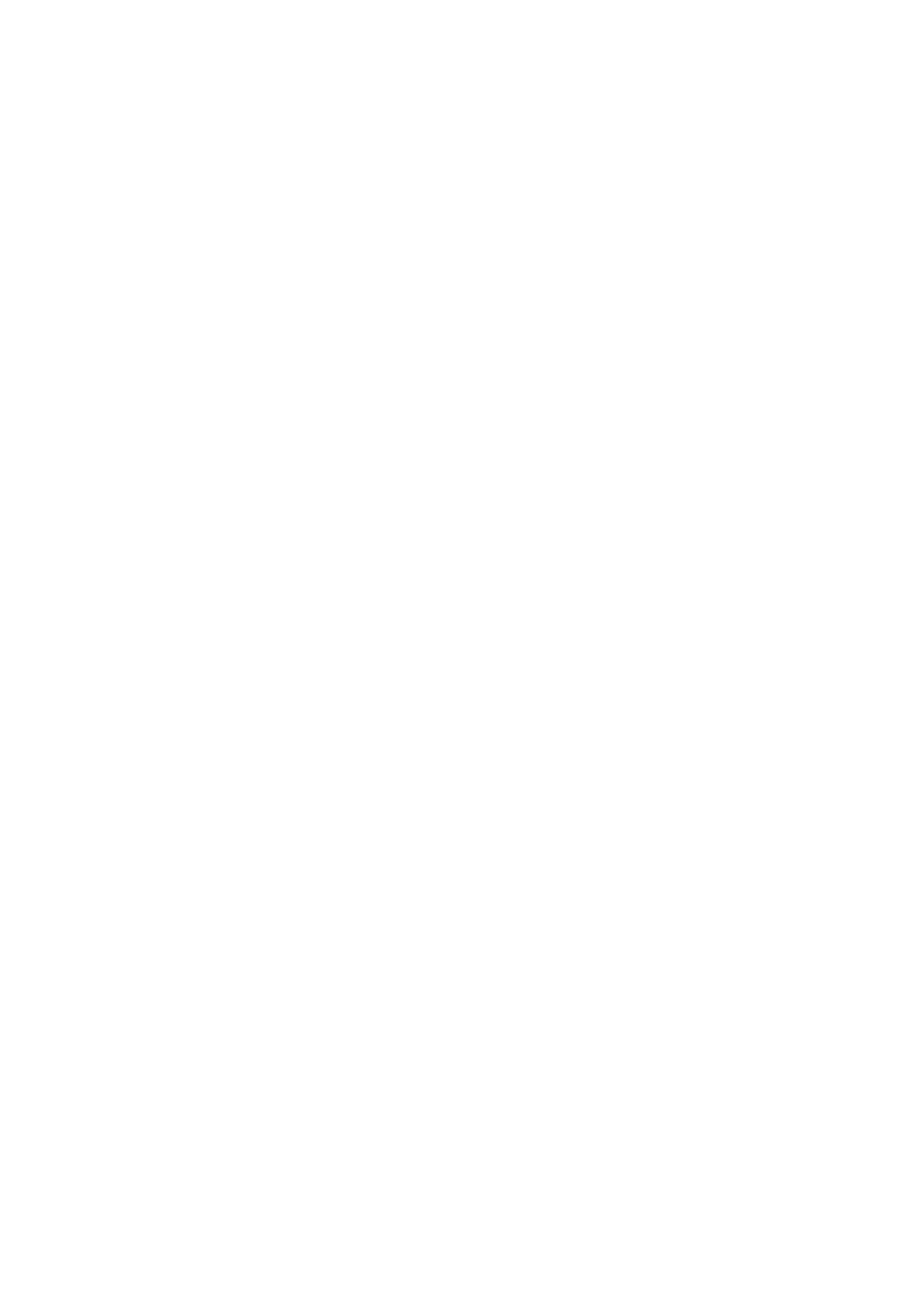#### Declaration

This dissertation is the result of my own work and includes nothing which is the outcome of work done in collaboration except where specifically indicated in the text.

# Statement of Length

This dissertation does not exceed the 20,000-word word limit. Wordcount: 19,864 words (excluding figures, tables and bibliography)

—J. Baker, 31st May 2014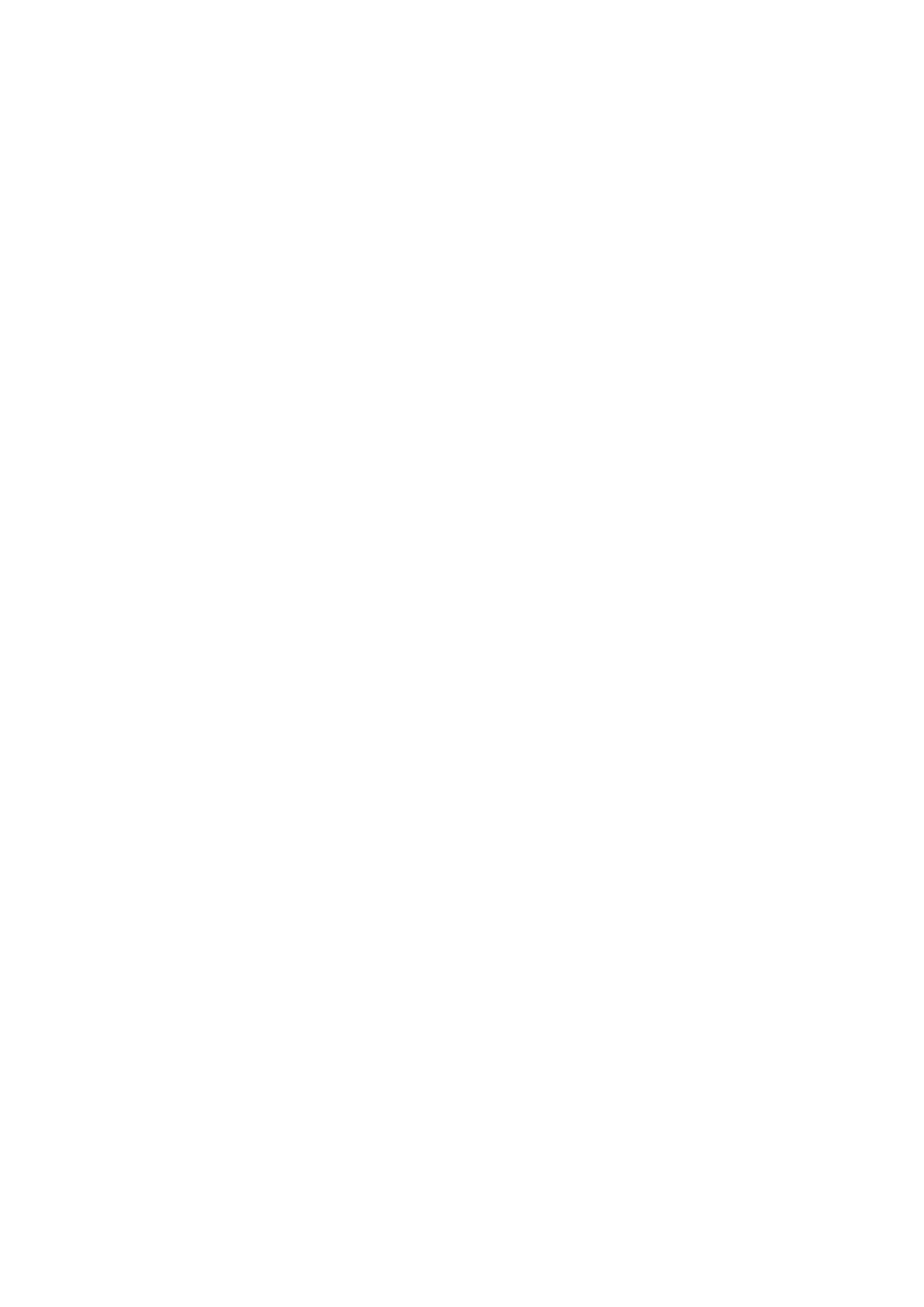# Contents

| $\mathbf{1}$ |     | Introduction                                                                       | $\mathbf{1}$ |
|--------------|-----|------------------------------------------------------------------------------------|--------------|
|              | 1.1 |                                                                                    | $\mathbf{1}$ |
|              | 1.2 |                                                                                    | $\mathbf{2}$ |
|              | 1.3 | The verbal system of Classical Latin                                               | $\mathbf{2}$ |
|              | 1.4 |                                                                                    | 4            |
| $\mathbf{2}$ |     | A formal analysis                                                                  | 5            |
|              | 2.1 |                                                                                    | 5            |
|              | 2.2 | Derivation of simple and compound verb constructions                               | 10           |
|              | 2.3 |                                                                                    | 13           |
|              | 2.4 |                                                                                    | 15           |
|              | 2.5 | Conditional features in other languages                                            | 16           |
|              |     | 2.5.1                                                                              | 16           |
|              |     | 2.5.2                                                                              | 18           |
|              |     | Split-S case $\ldots \ldots \ldots \ldots \ldots \ldots \ldots \ldots$<br>2.5.3    | 19           |
|              | 2.6 |                                                                                    | 20           |
| 3            |     | Diachronic developments I: the passive                                             | 20           |
|              | 3.1 |                                                                                    | 20           |
|              | 3.2 |                                                                                    | 21           |
|              | 3.3 | Stage 2: The Vulgate $\dots \dots \dots \dots \dots \dots \dots \dots \dots \dots$ | 21           |
|              | 3.4 |                                                                                    | 25           |
|              | 3.5 | Intermediate stages between the Vulgate and Old French                             | 26           |
|              | 3.6 | Dating the loss of passive morphology                                              | 31           |
|              | 3.7 |                                                                                    | 32           |
| 4            |     | Diachronic developments II: the deponents                                          | 34           |
|              | 4.1 |                                                                                    | 34           |
|              | 4.2 |                                                                                    | 36           |
|              | 4.3 | The semantic relation between deponents and unaccusatives                          | 42           |
|              | 4.4 |                                                                                    | 44           |
| 5            |     | Diachronic developments III: the passé composé                                     | 45           |
|              | 5.1 | Timescale of grammaticalisation of auxiliary ${\tt HAVE}$                          | 45           |
|              |     | 5.1.1                                                                              | 45           |
|              |     | 5.1.2                                                                              | 45           |
|              |     | 5.1.3                                                                              | 48           |
|              |     | Evidence from Romance texts<br>5.1.4                                               | 48           |
|              | 5.2 | Formal analysis                                                                    | 51           |
|              | 5.3 |                                                                                    | 52           |
| 6            |     | Conclusion                                                                         | 53           |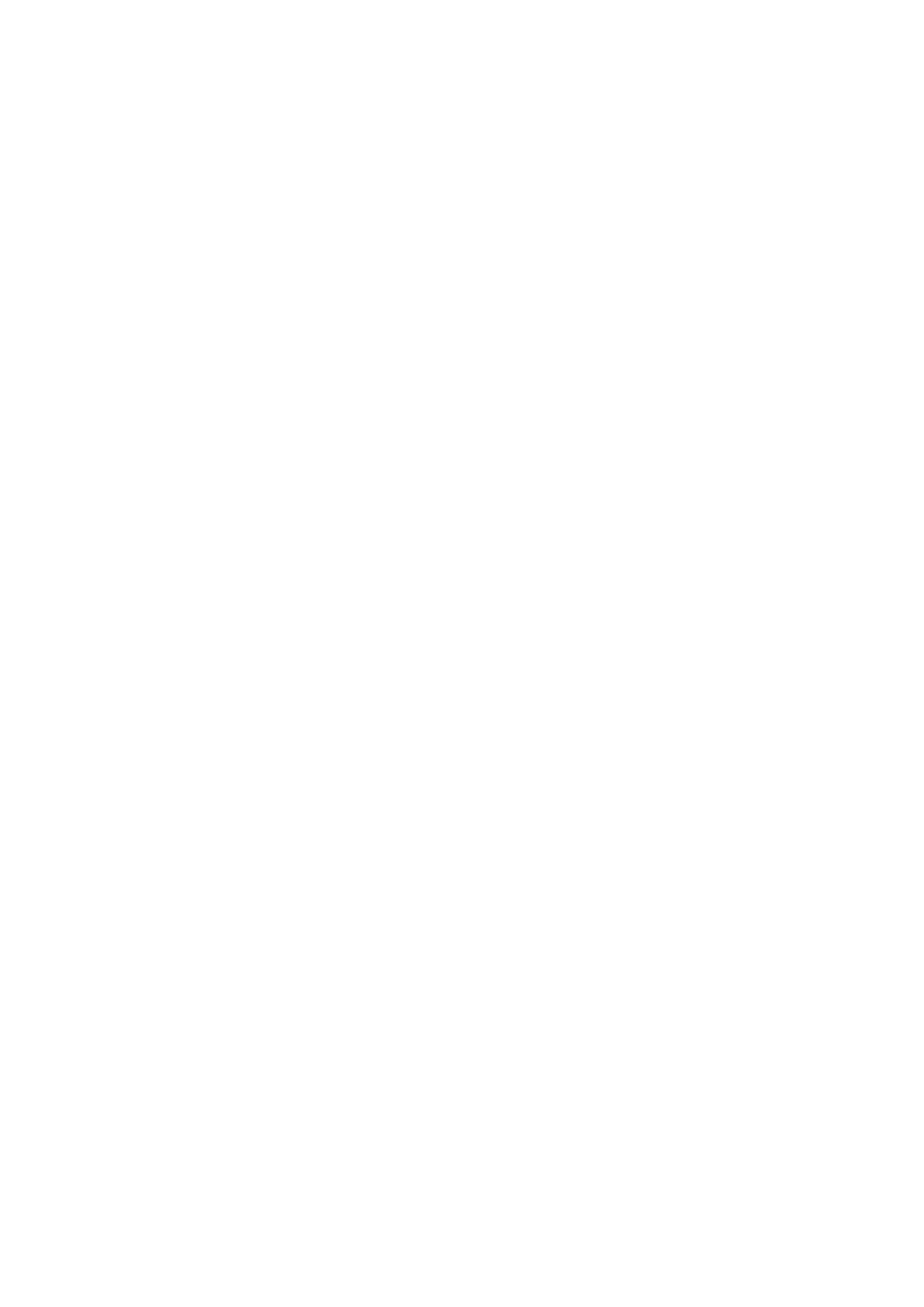# Aspects of the evolution of the Latin/Romance verbal system

## 1 Introduction

#### 1.1 Aims

The aim of this thesis is to contribute to understanding of the developments of the verbal system between Latin and the Romance languages, specifically within the framework of minimalist syntax (though many of its findings will be of more general interest). Specifically, it focuses on issues pertaining to tense, aspect and voice, using evidence primarily from Latin of the first millennium AD and (early) Old French, which in terms of the changes discussed is probably illustrative of developments that affected Romance as a whole.

A number of related issues will not be discussed. I largely overlook issues not relating to tense, aspect or voice, including issues regarding mood. The discussion of tense and aspect is also simplified in that the future is not generally considered, and certain details regarding the precise nature of 'perfect' forms are set aside. Concerning voice, I consider neither the use of reflexive forms with passive function or passive forms with reflexive function, both of which are attested (Harris 1978, p. 192, Cennamo 1998, p. 79–90), nor do I consider passive auxiliaries other than be (see Cennamo 1998, p. 88). I also overlook the issue of parallel developments to the tense/aspect system in language families geographically contiguous to Romance, which also appear to have innovated a have perfect (Haspelmath, 1998, pp. 274–275, 281).

After a brief discussion of issues of periodisation, the remainder of this introduction provides the necessary background information on the verbal systems of Classical Latin and Romance. Section 2 provides a formal syntactic analysis of the systems of Classical Latin and French. Sections 3, 4 and 5 then discuss the diachronic aspects, dealing respectively with passives, deponents/unaccusatives and the passé compose with have, though these cannot be wholly separated. Each of these sections employs textual evidence (including that drawn from other authors) to establish a formal diachronic analysis of the changes in each of the three areas, and to relate the three to one another. Section 6 concludes.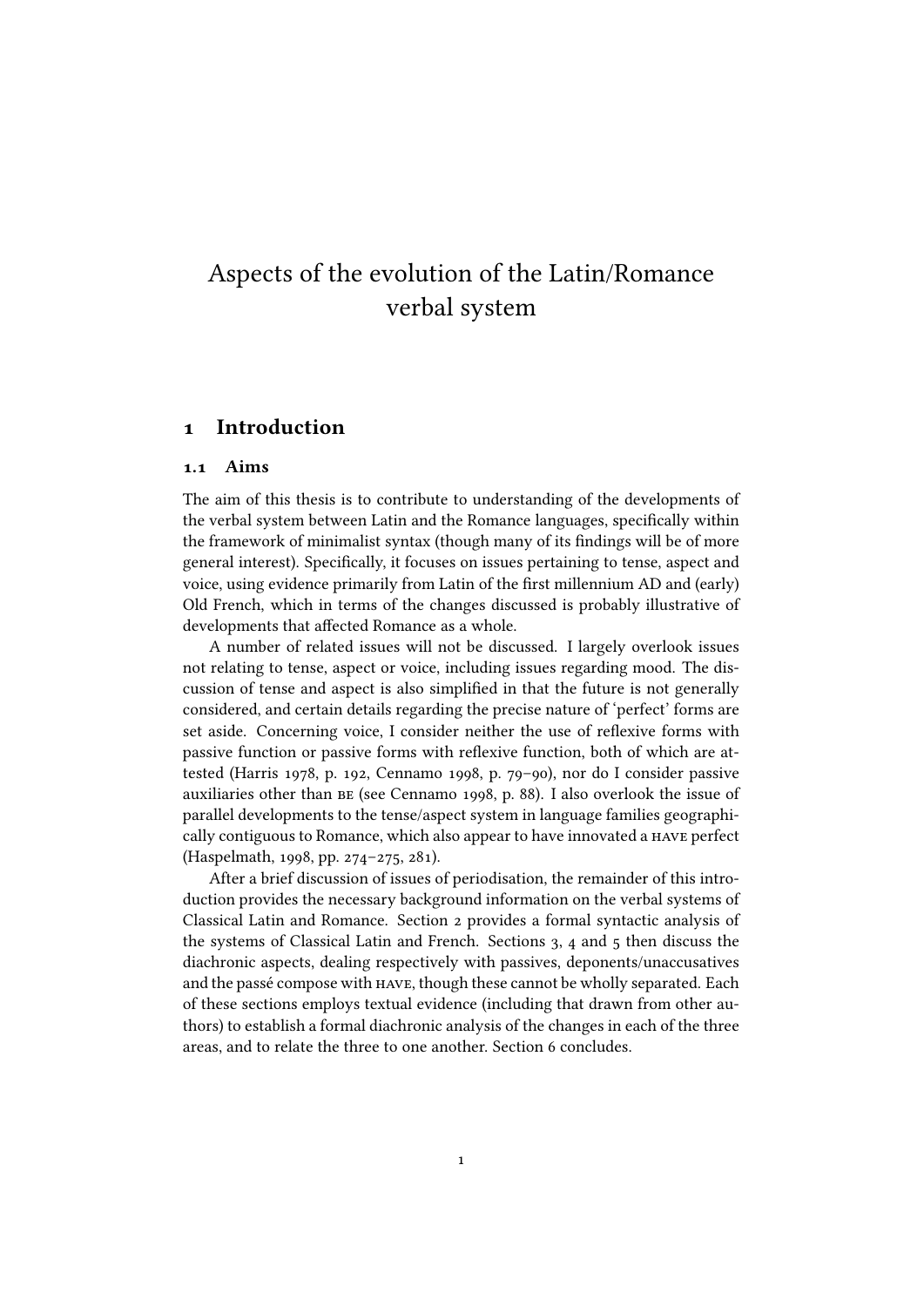#### 1.2 Periodisation

I assume a primary division (necessarily artificial) between Latin and Romance, the latter instantiated in separate languages of which the present focus is on French. Where necessary, I also distinguish Old French (spoken up to the fourteenth century) from modern French (as spoken today). Likewise, it is sometimes necessary to refer to Classical Latin as distinct from Latin of other sorts practically, here, this means the distinction between a 'classical' period of around the times of the late Republic and early Empire, and later periods. Regarding the structures considered here, I will model the Romance languages as descended directly from Classical Latin, although this may be an oversimplification.

My theoretical focus is on spoken language, but the primary source of evidence is written texts. In writing, the distinction between Latin and Romance is generally clear-cut—texts can nearly always be classified as one or the other without difficulty. However, this masks periods when the spoken language differed considerably from written 'Latin' (i.e. it was closer to what we would call 'Romance'), and when Latin and the Romance languages were both employed in writing and seen as to some extent distinct (see Wright 1982 for discussion). My approach to this is simple. I refer to manuscripts as 'Latin' or 'Romance' based on their textual characteristics regardless of the period to which they date. However, I do not automatically assume that 'Latin' texts, so classified, necessarily accurately reflect everyday spoken language, particularly in the later periods. On the other hand, I assume more readily that Romance (French) texts do reflect the language as it was spoken at the time—though some caution must still be exercised.

I will now proceed to an overview of the verbal systems of Latin and Romance.

#### 1.3 The verbal system of Classical Latin

The verbal system of Classical Latin morphologically distinguishes three tenses and two aspects.

The regular verb amare 'to love' has the following third-person singular forms in the active voice of the indicative mood, together with the traditional labels for each of the tense-aspect combinations (which are sometimes just called 'tenses'):<sup>1</sup>

| amabat           | amat               |                       |
|------------------|--------------------|-----------------------|
|                  |                    | amabit                |
| 'was loving'     | 'loves'            | 'will love'           |
| <b>IMPERFECT</b> | <b>PRESENT</b>     | <b>FUTURE</b>         |
| amayerat         | amavit             | amaverit              |
| 'had loved'      | 'loved, has loved' | 'will have loved'     |
| PLUPERFECT       | <b>PERFECT</b>     | <b>FUTURE PERFECT</b> |
|                  |                    |                       |

| ani |
|-----|
|-----|

<sup>1</sup>Vowel length distinctions, historically not made in written Latin, are not shown in this thesis.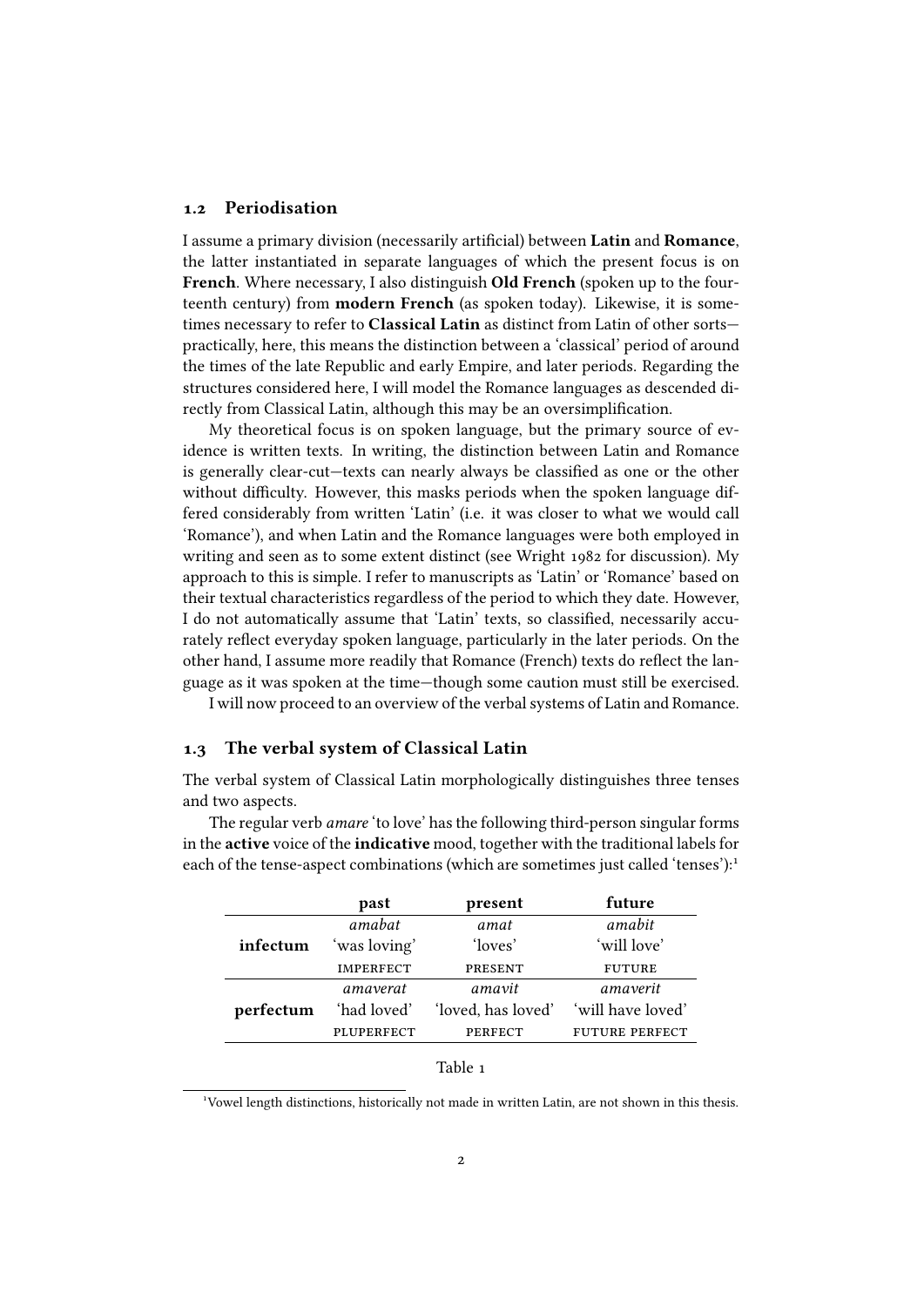A separate **subjunctive** mood is also distinguished, although there are no separate future tense forms in the subjunctive.

There are also forms for the **passive** voice. In the infectum these are formed morphologically. In the perfectum, the passive is formed periphrastically with a participle and an infectum form of esse 'to be'. For the sake of consistency in the discussion of both Latin and Romance, I shall refer to this participle as the past participle, though note that it is not restricted to the past tense. The third-person singular indicative forms of the passive of *amare*, with the past participle inflected for masculine singular subject agreement, are as follows:

|           | past              | present              | future                 |
|-----------|-------------------|----------------------|------------------------|
| infectum  | amabatur          | amatur               | amabitur               |
|           | 'was being loved' | 'is loved'           | 'will be loved'        |
|           | amatus erat       | amatus est           | amatus erit            |
| perfectum | 'had been loved'  | 'was/has been loved' | 'will have been loved' |

The participle may also take endings to agree with subjects of other persons or genders.

There also existed a class of verbs known as the **deponents**, traditionally described as 'passive in form but active in meaning' or similar. These verbs always take passive endings and are formed periphrastically in the perfectum. A typical example of a deponent verb is mori 'to die', which has the following third-person singular indicative forms:

|           | past         | present          | future           |
|-----------|--------------|------------------|------------------|
| infectum  | moriebatur   | moritur          | morietur         |
|           | 'was dying'  | 'dies'           | 'will die'       |
|           | mortuus erat | mortuus est      | mortuus erit     |
| perfectum | 'had died'   | 'died, has died' | 'will have died' |
|           |              |                  |                  |

Table 3

The various other forms of the verb-the imperative and the non-finite forms beside the perfect passive participle—do not concern us here.

#### 1.4 The verbal system of Romance

The Romance languages, even in their earliest attested forms, differ substantially from the Classical Latin verbal system outlined above. The classical synthetic future is scarcely attested in Romance, and the synthetic pluperfect is also largely absent. The 'perfect' (i.e. present perfect) survives in Romance in a restricted function. I shall refer to this form by its French name as the passé simple.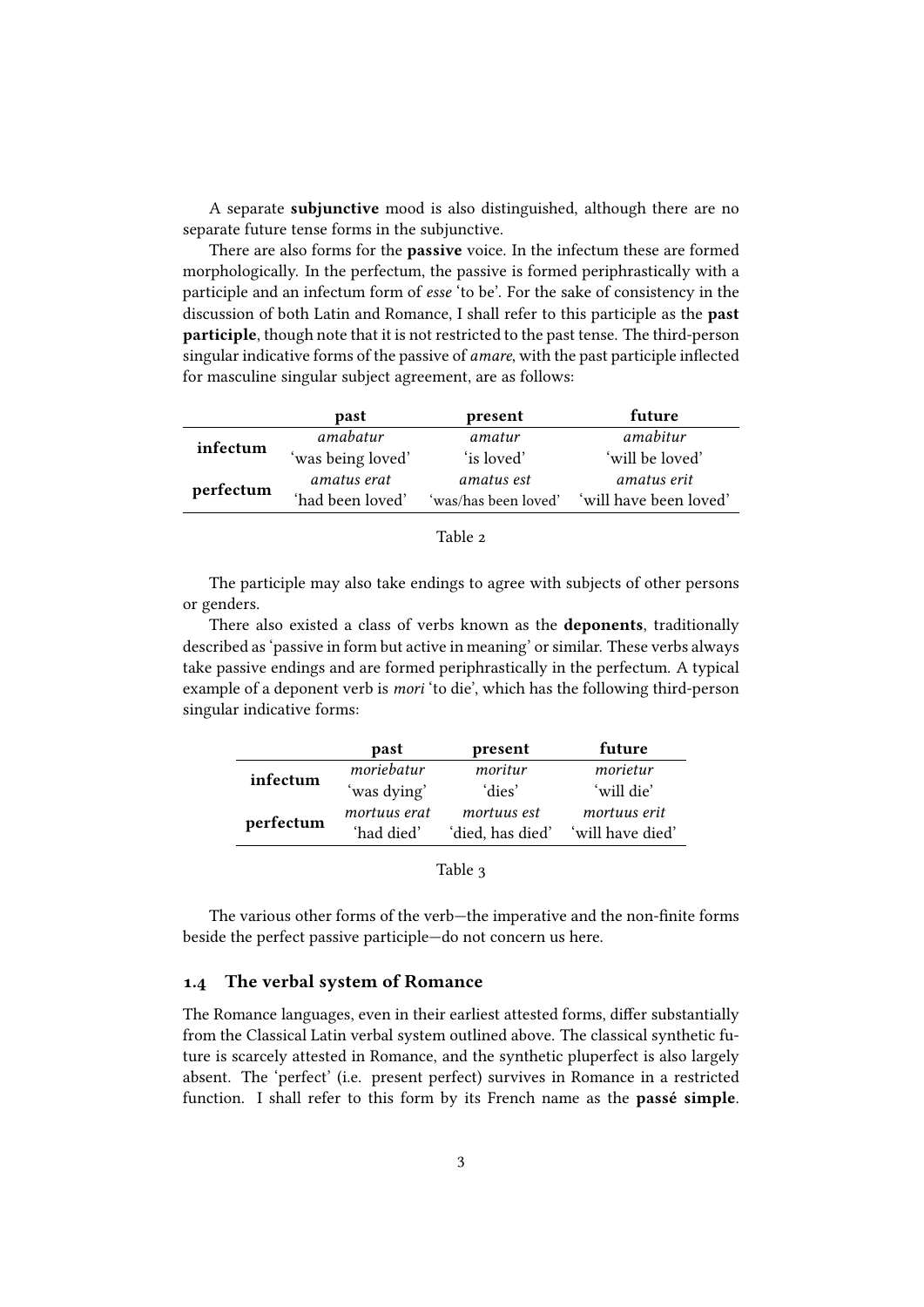The Latin 'present' and 'imperfect' tenses are retained, for example (il) aime '(he) loves', (il) aimait '(he) was loving'.

The function of the Latin perfect is taken to varying degrees by a periphrastic construction which I shall refer to by its French name as the passé composé. The passé composé is formed with an auxiliary plus the past participle, prototypically derived from the Latin past participle. In what is likely the most conservative system, forms derived from Latin habere 'to have' are employed as auxiliaries with transitive and some ('unergative') intransitive verbs, and forms derived from Latin esse 'to be' are employed as auxiliaries with the remainder of intransitive verbs ('unaccusative' verbs). The examples below are from modern French for consistency, though the system is retained more fully in (e.g.) Old French and Standard Italian. a is the third-person singular present of avoir 'to have' and est the corresponding form of être 'to be'.

- (1) Transitive: il a aimé (une femme) 'he has loved (a woman)'
- (2) Unergative: il a travaillé 'he has worked'
- (3) Unaccusative: il est mort 'he has died'

avoir and être may also occur in other forms to create a variety of further meanings, for example *il avait aimé* 'he had loved' (the **plus-que-parfait**, with an imperfect auxiliary), il eut aimé 'he had loved' (the passé anterieur, with a passé simple auxiliary).

The unaccusative passé composé construction with être (or its cognates) resembles the perfectum forms of Latin deponent verbs. In the pair mortuus est–il est mort 'he has died', French est and mort are direct reflexes of Latin est and mortuus respectively.

The mood systems of Romance also differ from Latin in various ways, but these are of little consequence for the present discussion.

The voice system has also seen major changes. The synthetic passive has been lost, replaced with periphrastic forms, formed with reflexes of esse 'to be' plus the past participle. The main forms of the passive which concern us in French are the following:

(4) Present: il est aimé Imperfect: il était aimé Passé simple: il fut aimé Passé composé: il a été aimé

A key difference from Latin is that while the classical construction  $\text{esse} + \text{past}$ participle denoted a perfectum form, in Romance the corresponding construction can also be used outside of perfect contexts. Thus, whilst amatus est means 'he was loved, he has been loved', il est aimé means 'he is loved', in spite of the fact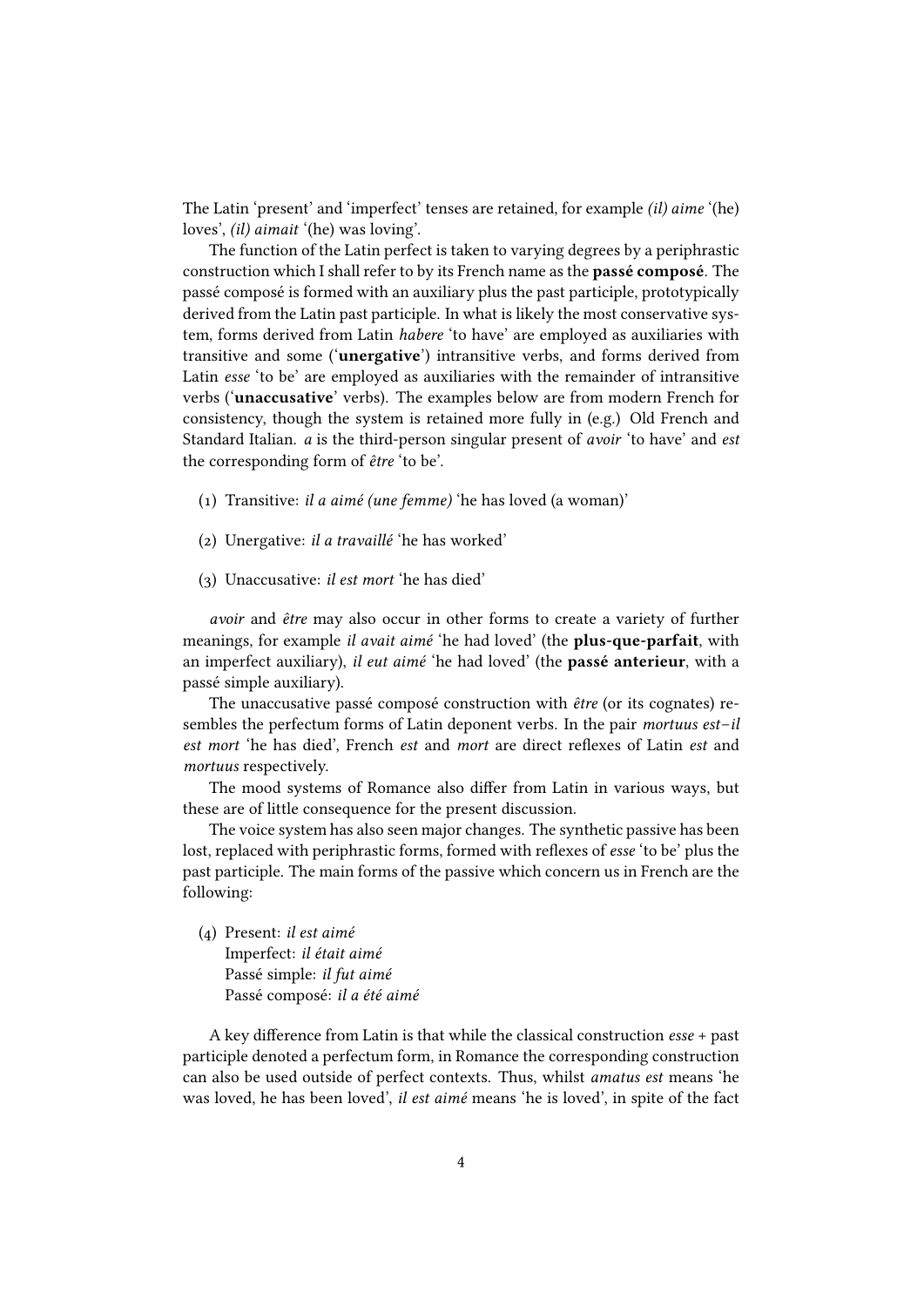that French est and aimé, taken as individual words, are direct reflexes of Latin est and amatus respectively.

Romance past participles often exhibit subject or object agreement for gender and number, although in many instances this does not occur.

Apart from the apparent survival of their classical perfect formation in the passé composé of unaccusatives described above, the deponent verbs have not left any trace in Romance.

Now that the relevant background on these systems has been described, we can proceed to the theoretical and diachronic discussions which form the main focus of this thesis.

# 2 A formal analysis

#### 2.1 Functional structure of the clause

In this section, I will propose theoretical analyses of the verbal systems of Classical Latin and French (essentially modern French, though the system as described is also applicable to Old French and the other Romance languages with fairly minimal modification). These synchronic analyses will form the basis of the diachronic analysis of the subsequent sections. 'Latin' here refers to Classical Latin. Note that I do not attempt to analyse differences in surface word order.

I assume, following Cinque (1999) and others, that Latin and French, as all other languages, both instantiate a universal clausal hierarchy of a large number of functional projections. These projections correspond to formal features, e.g. Moodspeech actP , T(Future)P, AsphabitualP etc. Here, however, I consider only those features realised morphologically on the Latin or French (finite) verb, or periphrastically in the auxiliary+verb complex. Further, I ignore any features relating to the future, or to mood. The functional heads which I do consider, therefore, are as follows:

- $T(Past)$ , which can take the values [T:+past] or [T:-past];
- v;
- Asp<sub>perfect</sub>, which can take the values [Asp:+perf] or [Asp:-perf];
- Voice.

I will here write T(Past) and Asp<sub>perfect</sub> simply as **T** and **Asp** respectively, as no ambiguity will arise from this notation in the discussion that follows.

For reasons that will become clear, it is necessary in the discussion of the French verbal system to make a distinction between those constructions that take an external argument (transitives, unergatives) and those which do not (unaccusatives). Here I will refer to a head  $v$ , assuming that when  $v$  has the value  $[Ext:\text{+ext}]$  an external argument is merged in the specifier of vP, and when v has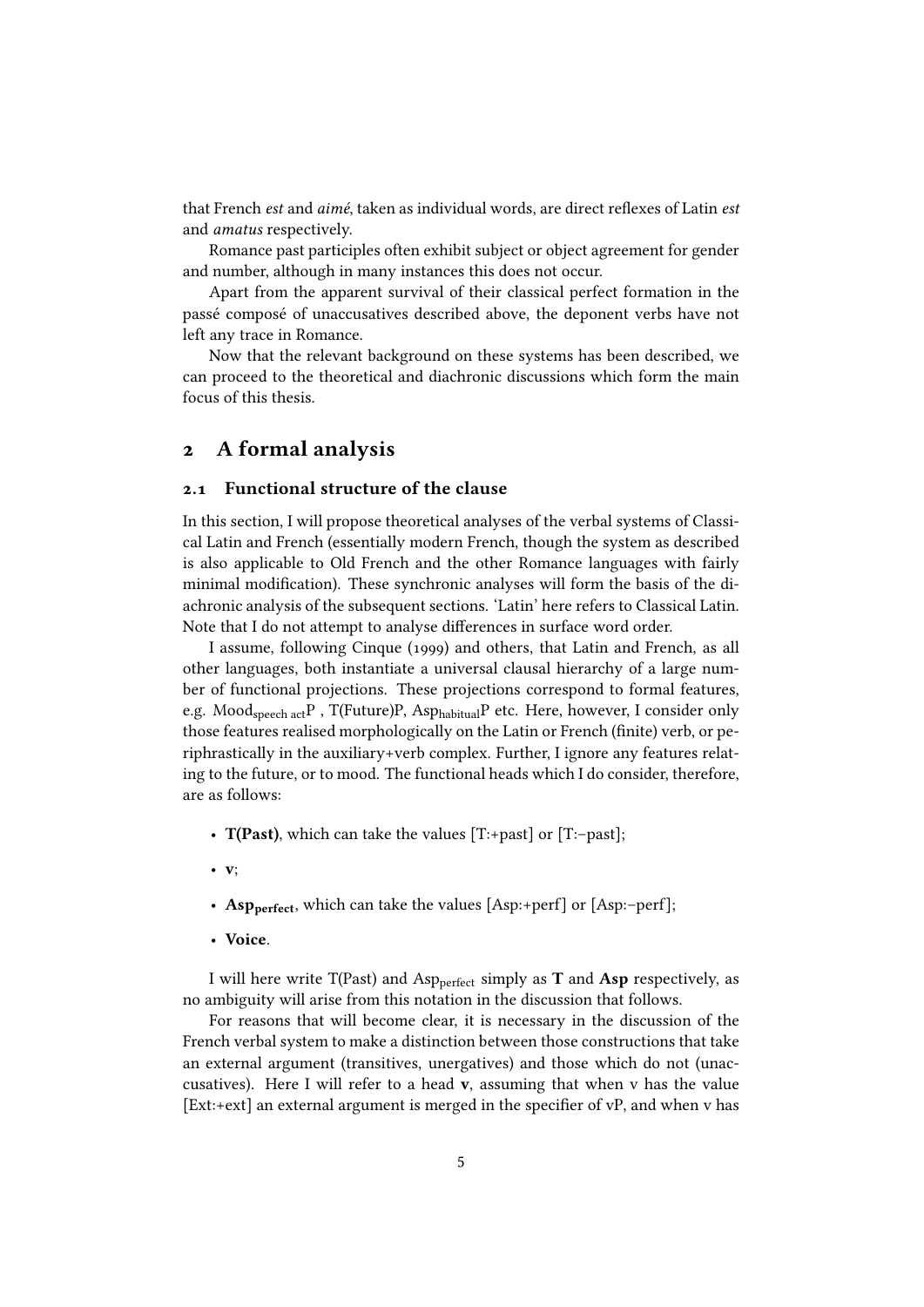the value [Ext:–ext] there is no external argument. Beyond those necessary for the analysis to follow, I make no further assumptions about the nature of v; note in particular that I hold v and Voice to be distinct. I assume v is present in Latin as well as in French, although it does not seem to have any effect on verbal forms in the latter language.

Note that the reduction of Asp to  $[\pm$ perf] values probably ought to be viewed as a simplication to some degree. It is justified on paradigmatic grounds: in Latin perfectum forms can be seen as [+perf] and infectum ones are [–perf]; this analysis also captures concisely the system of modern French varieties without the passé simple. However, Harris (1978, pp. 133–134) divides the Latin form considered here as 'present perfect' ([–past, +perf]) into two functions: 'present perfective' (actions viewed as complete in the present) and 'past punctual' (past actions viewed as unanalysed wholes). Since at least 1100, the French passé composé has also had both of these functions (Fleischman 1990, pp. 45–46). The status of the French passé simple, derived from the Latin perfect, is however more complex. It is basically a past punctual, though it occasionally had perfective meaning in Old French (Fleischman 1990, p. 48). However, I shall regard the details of 'perfect' meaning as beyond the scope of the discussion that follows. Hence, I shall consider both passé simple and passé composé as [+perf], and overlook the distinction between them except insofar as one is synthetic and one analytic. I will, however, briefly return to the distinction between perfective and punctual meanings in the discussion of auxiliary usage in post-classical passives (subsection 3.3). Note that under the analysis adopted here an event which takes place in the past may still be featurally [–past] provided it is [+perf], e.g. the [–past, +perf] perfect amavit '(has) loved', which stands in contrast to the [+past, +perf] pluperfect amaverat 'had loved'.

The values of Voice are most obviously designated in terms of  $\pm$ passive $-$ [Voice:+pass] vs. [Voice:–pass]—and that is indeed the analysis I will adopt here for French. In Latin, however, there is reason to believe that deponent verbs share the same feature specification for Voice as passive verbs do, and so the [Voice:±pass] notation may be misleading at this stage of the languages' history. Instead, I will refer to both deponent and passive verbs as [Voice:+R] (the 'R' referring to the -r present in several of the morphological endings of these forms) and to non-deponent active verbs as [Voice:–R]. It is also, of course, necessary to refer to the lexical head V. Using Cinque (1999) as a starting point, it is then possible to arrange the heads discussed into the following hierarchy (other heads which may intervene in the hierarchy are omitted):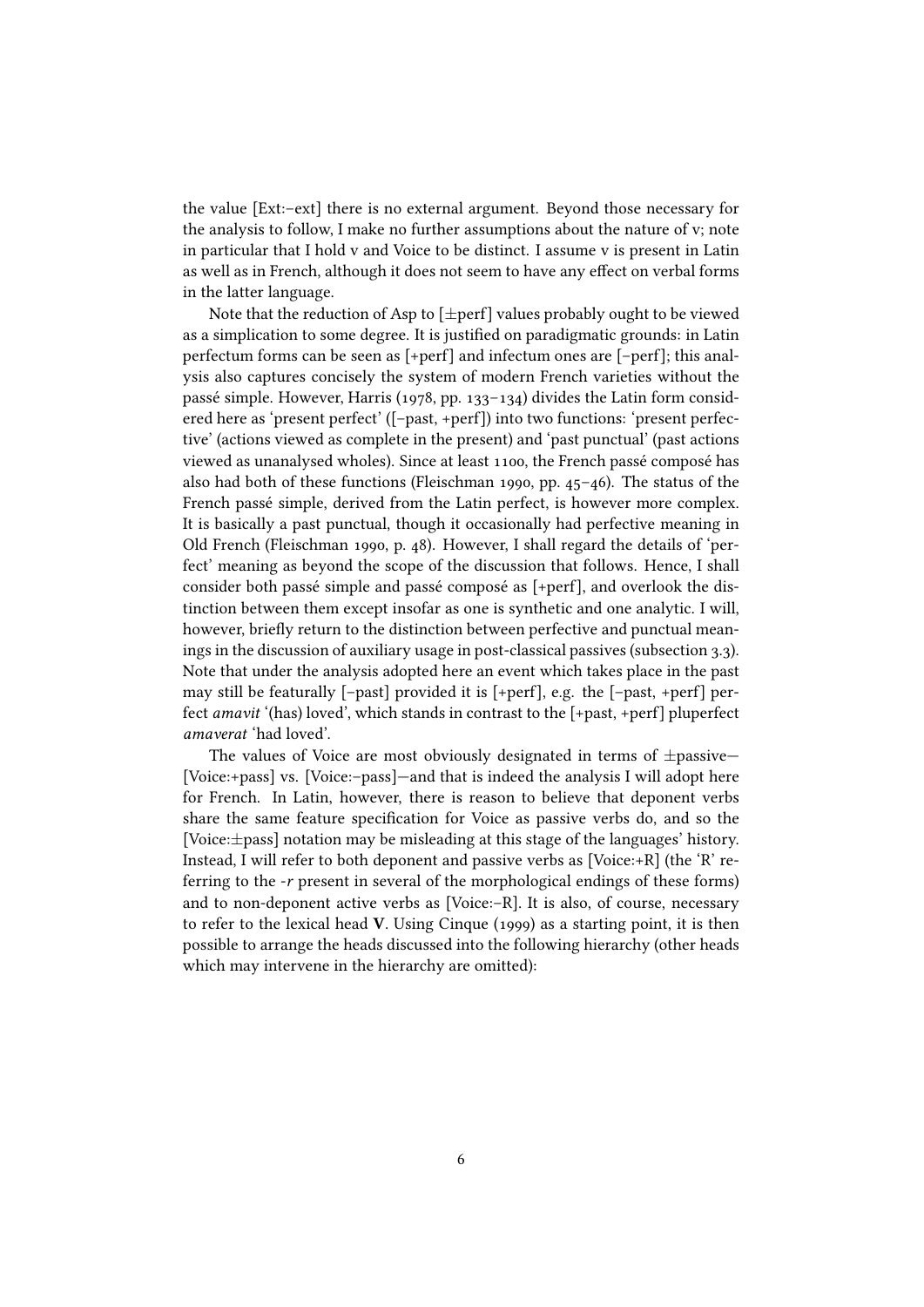

This functional structure applies in both Latin and French. Note that I do not assume a non-configurational structure as has sometimes been argued for Latin; see Ledgeway (2012, ch. 5) for arguments against a non-configurational analysis of this language.

The reasons for assuming the precise clausal architecture given in (5) deserve some comment. Firstly, this is the universal order posited by Cinque on various independent grounds, principally adverb placement and the orders of grammatical morphemes in a range of languages. Secondly, this order of heads seems to capture well the behaviour of periphrastic verb forms in Latin and French, as the discussion below will illustrate.

However, there is also some evidence from the languages themselves which does challenge this analysis, and other authors have analysed the same data in different ways. The first of these issues concerns the order of morphemes in Latin synthetic constructions. Assuming 'a generalized version of' Baker's (1985) Mirror Principle, Cinque (1999, pp.  $52\text{ff}$ .) and others take the order of affixes to reflect the order of functional heads: specifically, a linear affix ordering  $roor-a-b-c$  reflects an underlying hierarchical ordering  $[c [b [a [Root]]]]]$ . One analysis of the order of the relevant morphemes in the Latin finite verb is as follows:

- $(6)$  1. the root;
	- 2. voice and aspect marking:
		- (a)  $[\pm R, -perf]$ : infectum stem;
		- (b) [–R, +perf]: perfectum stem;
		- (c) ([+R, +perf]—periphrastic construction; participle formed from supine stem).
	- 3. tense marking, also sensitive to other categories:
		- (a)  $[-past]: -[zero]:$ ;
		- (b) [–perf, +past]: -ba- (with vowel length alternations according to voice and person/number);
		- (c) [+perf, +past]: -era- (with vowel length alternations according to voice and person/number);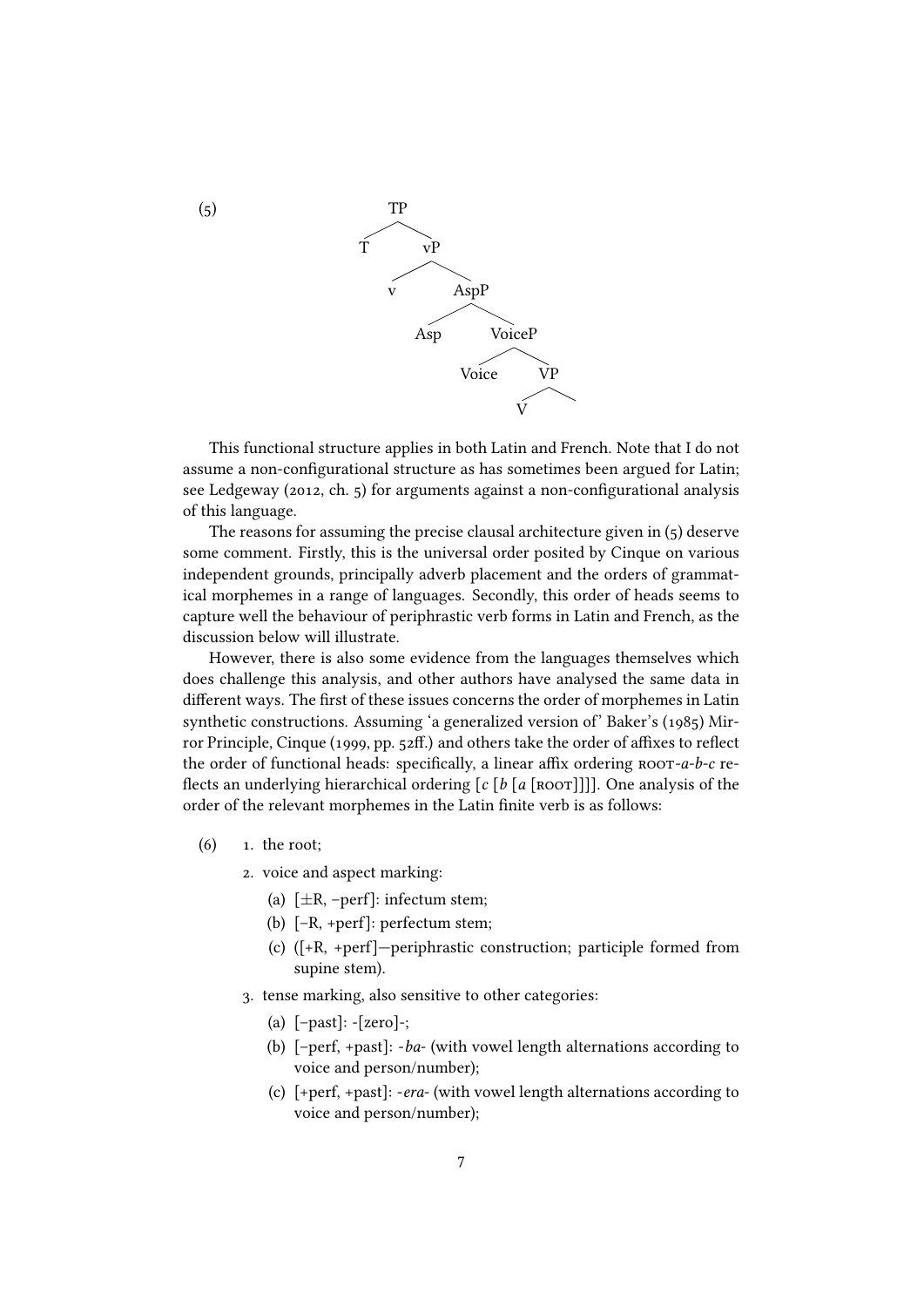#### 4. person/number agreement, also sensitive to voice, aspect and tense.

| $am-$ | $-a$ - | $-\mathcal{O}$ - | $-\varnothing$ -     | -nt    | amant            |
|-------|--------|------------------|----------------------|--------|------------------|
| love  | TV     | $[-R, -perf]$    | $[-past]$            | 3PP    | 'they love'      |
| $am-$ | $-a$ - | $-\varnothing$ - | $-ba-$               | $-mus$ | amabamus         |
| love  | TV     | $[-R, -perf]$    | $[+past, -perf]$     | 1PP    | 'we were loving' |
| $am-$ | $-a$ - | $-\nu$ -         | -era-                | -t     | amaverat         |
| love  | - TV   | $[-R, +perf]$    | $[+past, +perf, -R]$ | 3PS    | 'he had loved'   |

Thus for example ('TV' stands for the semantically empty 'theme vowel'):

| DK<br>r. |  |
|----------|--|
|----------|--|

Clearly, it is too simplistic to view this as an agglutinative series of morphemes each expressing a single category; however, the general order root–(TV) voice/aspect–tense–person/number can nevertheless be seen. A complication, however, involves the person/number endings of the passive, which are as follows (the corresponding endings of the active infectum are also given for comparison):

|                |           |       |    | <b>PASSIVE</b> singular plural ACTIVE singular plural |      |
|----------------|-----------|-------|----|-------------------------------------------------------|------|
| 1p             | $-0r, -r$ | -mur  | 1D | $-0, -m$                                              | -mus |
| 2 <sub>p</sub> | -ris      | -mini | 2D | -S                                                    | -tis |
| 3P             | -tur      | -ntur | 3P | -t                                                    | -nt  |

#### Table 5

With the exception of the second-person plural, the passive forms all contain a distinctive  $-r$  element, which appears to be suffixed onto or infixed into the active ending with various associated phonological changes. This is problematic for the analysis of head ordering given here as it may suggest that Voice ought to come higher than T and Asp.

There is other evidence, however, for a lower Voice head: in Latin the participle (which I assume to bear the [+R] feature, for reasons which will become apparent) in perfect passives would appear to be lower in the structure than the person/number agreement- and tense-bearing auxiliary; in French, passive participles can follow both a tense/agreement-marked auxiliary and a participle indicating perfect aspect (e.g. il a été aimé 'he has been loved'). We have also seen that, in the perfect, the form of the verbal stem varies according to Voice, again suggesting a position for the Voice head close to V. Thus there is reason to keep the analysis proposed. However, the problem of the morphology still remains. Cinque's (1999) discussion of passive morpheme orders is not extensive (though see pp. 53–57, 197fn.63), but in the 530-language sample of verbal morphology of Julien (2002, pp. 330–357), in only one (Khanty: Ugric, Russia) of the twelve languages which have both passive and tense/aspect marking on the same side of the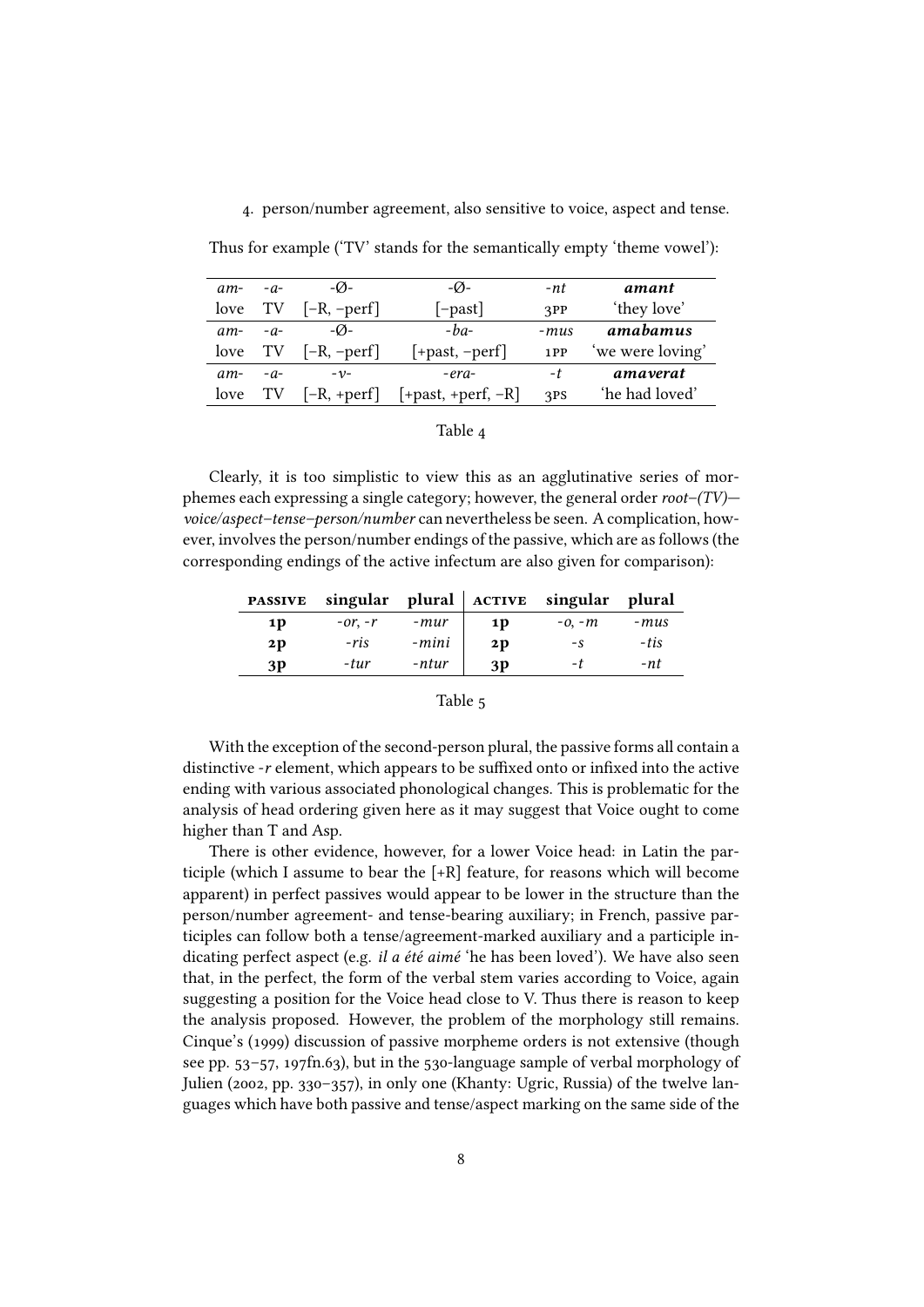verbal root is the passive morpheme not closer to the root than the tense/aspect morphemes. This is good evidence for the universal ordering proposed. It is possible that the Latin surface morphology simply does not reflect the underlying syntactic structure that well in this instance; matters are already confused by the tendency for one feature to be marked in some way in multiple places, after all. Calabrese (1985), cited by Cinque (1999, p. 197fn.63), argues that Latin -r may in fact be a clitic.

The present analysis also conflicts with Collins' (2005) analysis of the passive in English, adapted for Latin and Romance by Roberts (2014). Collins takes the basic clausal spine in passives to be as follows (p. 90, adapted):



Collins refers to 'IP' rather than 'TP' and considers the auxiliary to be inserted as a lexical V rather than simply to be a spell-out of the functional heads as I will assume; I do not think either of these differences constitutes a major issue. More significantly, he posits that the participle is the head of a phrase 'PartP' (which moves to the Spec of VoiceP), does not mention a separate Asp projection, and posits that VoiceP is above vP. Regarding PartP, I regard my analysis as superior, as it provides principled reasons for the distribution of the participle. Collins mentions that the participle can be c-selected by the auxiliary or else be licensed by (passive) VoiceP (p. 91), but this does little more than simply stipulate that a PartP happens to occur in the contexts where it is required (neither he nor Roberts is primarily concerned with the details of the verbal formation itself, as I am here). If Collins's 'PartP' corresponds to my 'VoiceP' (in English passives, though AspP may also have participle properties elsewhere)—largely a matter of labelling—then the other aspects of his analysis can be retained with little modification.

Collins also claims  $(p, 85)$  that 'there is no difference at all between the passive participle suffix and the past participle suffix', which is likely at least partially responsible for his failure to posit an Asp projection. This is one claim I do wish to reject; I believe Collins's evidence—which seems to be based largely around the morphological syncretism—is weak. On the other hand, an Asp projection is a natural way of capturing the presence of an aspectual contrast in a language.

Collins's 'VoiceP' can then be thought of as some higher head between TP and vP, required (in English) as the landing site of the participle phrase—cf. Cinque's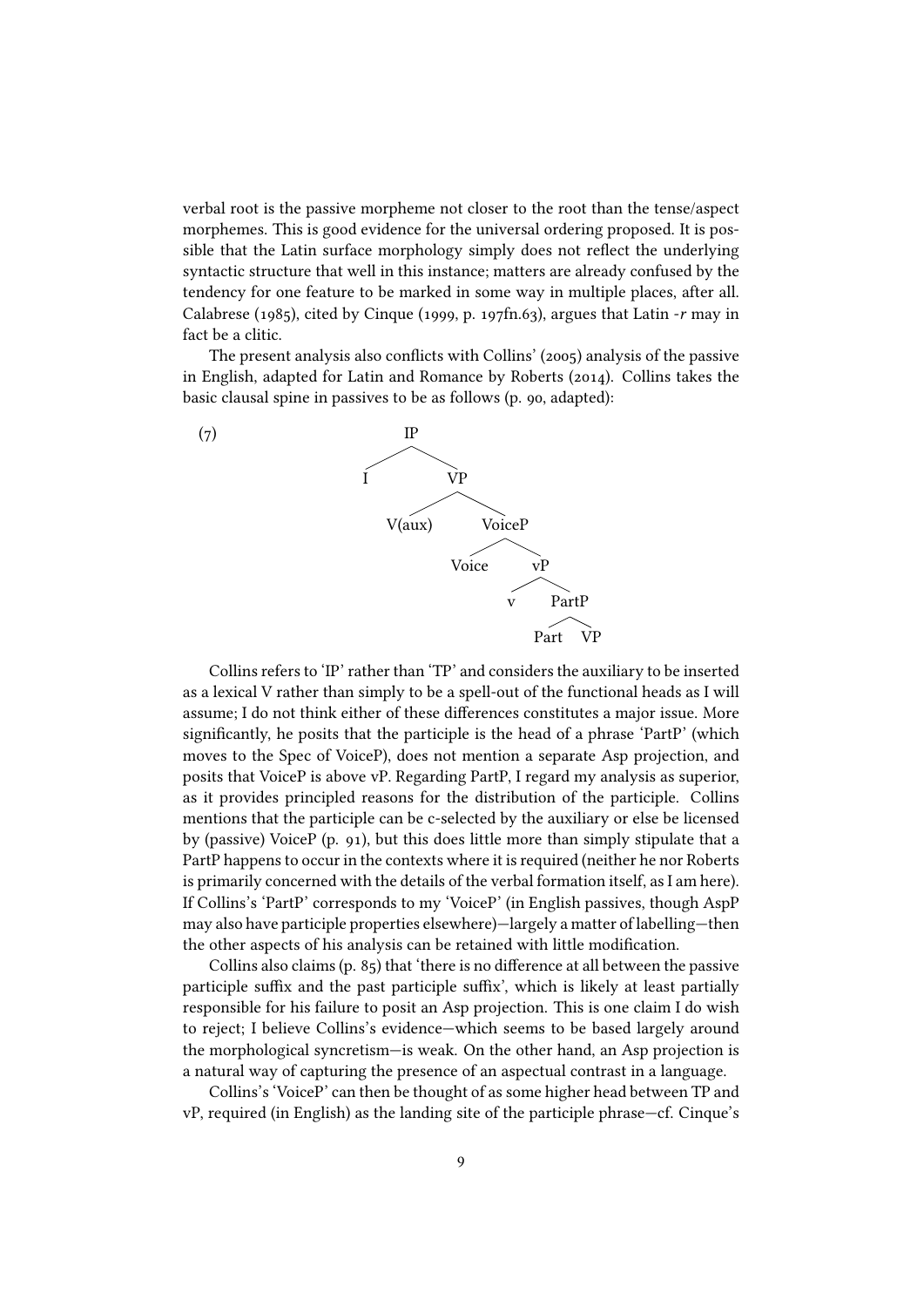(1999, pp. 102–3) claim that passive participles in Italian generally move upward to check the T(Anterior) head. Given the strong possibility of cross-linguistic variation in this type of phrasal movement of participles, and the fact that the precise identification of the head in question is not relevant here, I will not pursue this matter further.

Another analysis of the Latin verbal system, similar to mine in many respects, is that of Embick (2000). Embick, however, places AspP above vP, and does not explicitly posit a separate Voice projection (p. 195):



I believe that there is strong reason from the Romance languages to place v above Asp, given that in periphrastic constructions the presence or absence of an external argument (a property of v) is manifest on the auxiliary whereas the aspectual information can be seen as contained in the participle, as argued below. (Note that Embick also (p. 196) associates v with features such as agentivity, causativity and eventivity, which I do not necessarily assume here.) Embick associates the feature [pass] (equivalent to my [Voice: $+R$ ]) with various different positions; I believe it is simplest to posit a single Voice head. The complications discussed at length by Embick regarding the association of the [pass]/[+R] feature with deponents—essentially, whether this feature is present on the roots themselves or else present separately but required for the deponent roots' insertion remains, but this problem can probably be overlooked here and need not imply that a Voice projection ought not to be posited.

To summarise, this subsection has argued for a hierarchy of functional heads presented in  $(5)$ . The following subsections will discuss how the different verbal forms can be derived from this.

#### 2.2 Derivation of simple and compound verb constructions

Once the structure in  $(5)$  is adopted, the derivation of the simple (non-periphrastic) verb forms such as amat 'he loves', moritur 'he dies', (il) aime '(he) loves' etc. seems obvious enough. These forms can be seen as formed from successive incorporations via head movement: V to Voice, V+Voice to Asp, V+Voice+Asp to v, etc.

The correct derivation for the constructions employing auxiliary verbs—for our purposes, those using esse/être 'to be' or avoir 'to have' together with a past participle—is less apparent. The remainder of this section will explore this problem.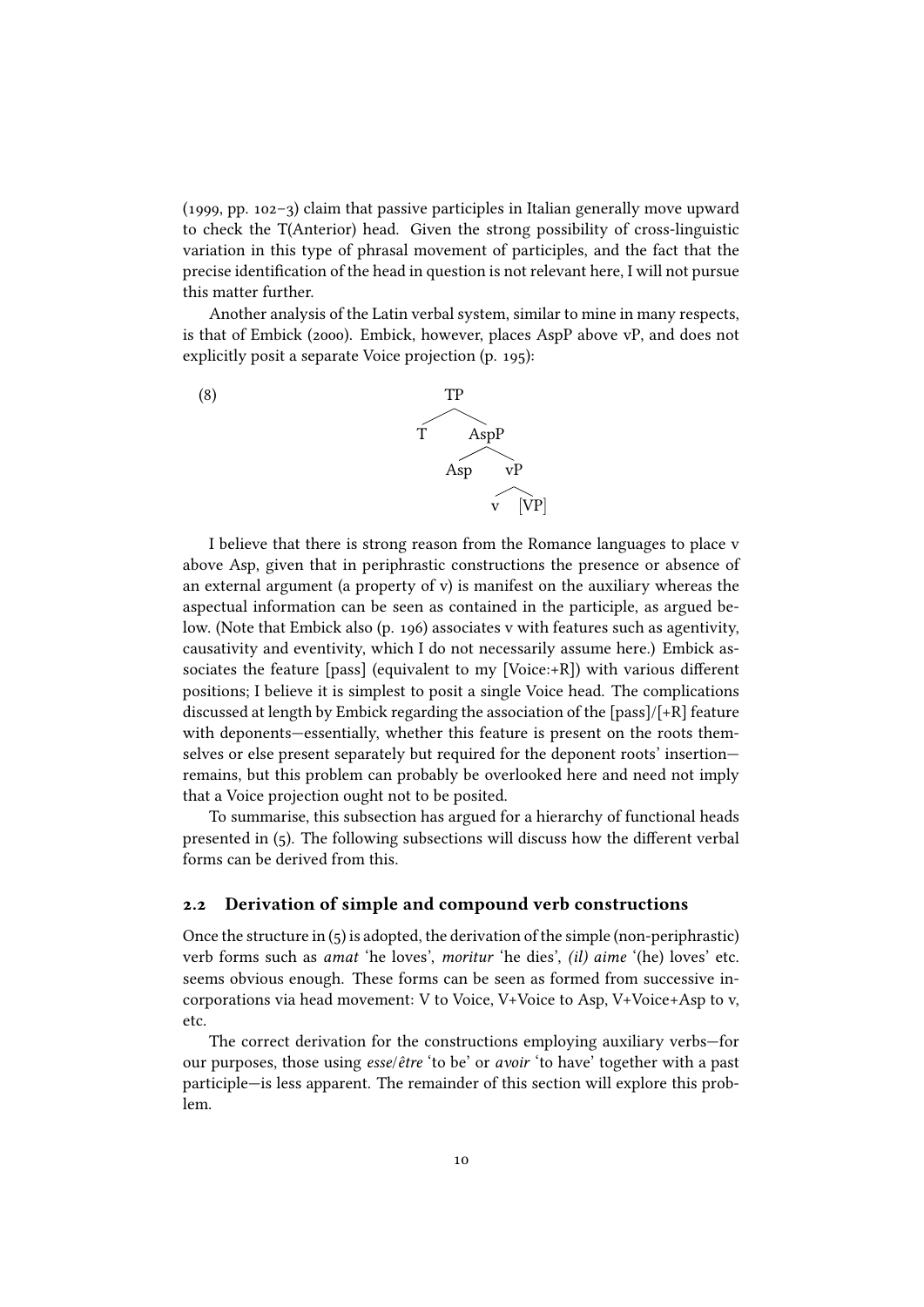Firstly, observe that the Tense information is manifested in the auxiliary. Compare for example the Classical Latin forms amatus est 'he has been loved' and amatus erat 'he had been loved'. In each case, the form of the participle remains the same, whilst the Tense information is encoded in the auxiliary: [-past] by est, the (third-person singular) present active indicative form of esse, and [+past] by erat, the equivalent imperfect form. This argument can be extended to include amatus erit, 'he will have been loved', where erit is a future tense form, and the identical pattern found with deponent verbs.

We observe similar in the periphrastic tenses of French verbs, for example *il* a aimé 'he has loved' vs. il avait aimé 'he had loved', which employ present ([– past]) and imperfect ([+past]) forms of avoir respectively. The same is true of periphrastic tenses formed with  $\hat{e}$ tre, e.g. *il est allé* 'he has gone' (with a present form) vs. il était allé 'he had gone' (with an imperfect form). This avoir/être distinction demonstrates that the French passé composé and related constructions are also sensitive to the presence or absence of an external argument, here denoted by the feature  $[\pm \text{ext}]$  on v. This suggests that an Agree relation holds between the auxiliary and v, or that v is incorporated into the auxiliary by head movement.

Note crucially that in all of these cases—the Classical Latin passive (and deponent) perfect, and the French periphrastic tenses—the auxiliary does not take the marking for Aspect and Voice that it might have as a main verb:

- (9) \*amatus fuit (perfect auxiliary)
- (10) \*il est eu aimé (passive auxiliary, lit. 'he is had loved')

This suggests that the auxiliary cannot distinguish different values of Aspect and Voice features in these cases. There are, however, two exceptions—the French passé anterieur (11) and 'passé surcomposé' (12), where the auxiliary appears to be marked [+perf] using the forms of the passé simple and the passé composé respectively:

(11) il eut aimé 'he had loved'

#### (12) il a eu aimé 'he had loved'

The meaning of these forms is not distinct from *il avait fait* with a  $[-perf]$ auxiliary. The passé surcomposé is of marginal status and will be overlooked here. The passé anterieur will be discussed briefly in subsection 5.3.

The post-classical passive, however, shows a different behaviour: the auxiliary in these constructions may clearly distinguish aspect. For example:

- (13) il est aimé 'he is loved'
- (14) il a été aimé 'he has been loved'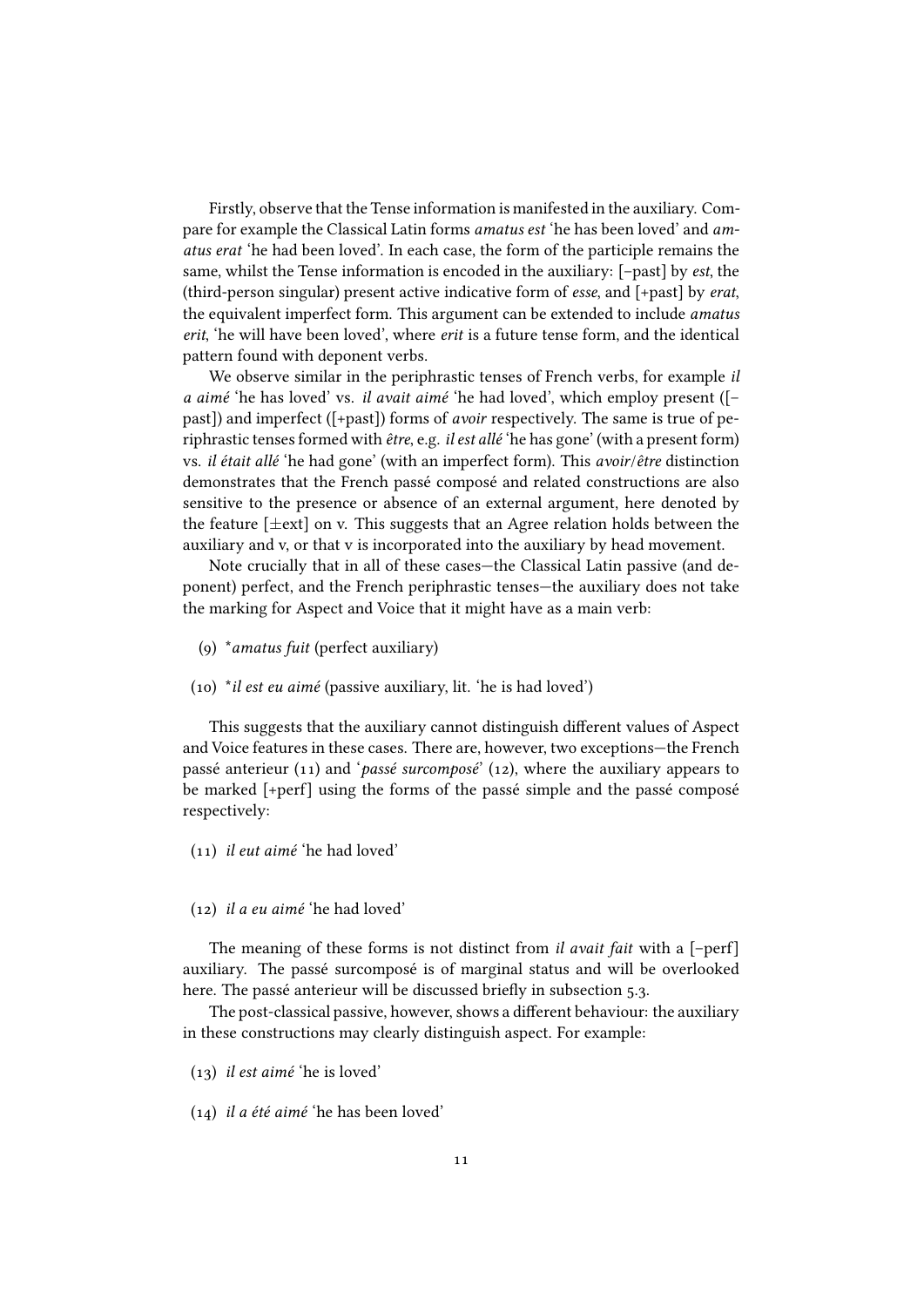The auxiliaries used in these passives, then, do make an Aspect distinction. They do not, however, indicate Voice in and of themselves: the presence of auxiliary être need not mean that a form is passive, and the auxiliary cannot itself take on a passive form:

#### (15) \*il est été aimé (lit. 'he is been loved')

It may also be possible to make judgements on the featural content of the participles, although these should be viewed with caution. The most secure judgement is that the participle contains the features of the lexical verb, maintaining its semantics, phonological form, selectional properties etc. It may also be observed that participles seem to be valued for Aspect and/or Voice features. This can be deduced from the fact that, if there is no option of distinguishing Aspect and/or Voice on the auxiliary, it is most natural to consider these features to be present on the participle.

In summary, we can assign the following minimal featural content to each of the various verbal forms of (Classical) Latin and French, assuming that (i) a feature is present on a form if that form can carry two (or more) distinctive values for that feature, and (ii) if a feature is not distinctive on an auxiliary it must be present on the participle:

|                    | Latin/French main verb in synthetic tenses: |
|--------------------|---------------------------------------------|
|                    | Tense, Aspect, Voice                        |
|                    | Latin perfect passive                       |
| <b>Auxiliary:</b>  | Participle:                                 |
| Tense              | Aspect, Voice                               |
|                    | French passé composé                        |
| <b>Auxiliary:</b>  | Participle:                                 |
| Tense, $[\pm ext]$ | Aspect, Voice                               |
|                    | <b>French passive</b>                       |
| <b>Auxiliary:</b>  | Participle:                                 |
| Tense, Aspect      | Voice                                       |

#### Table 6

It will be observed that when certain features are only distinctive on the auxiliary, they are on the approach adopted here associated with heads higher than those relating to features associated with the participle.

Here, I will take the view that when an auxiliary is associated with certain formal features, it is simply the spelled-out form of the head associated with those features with no additional semantic content. Specifically, each of the auxiliaries above is the spell-out of T when no lexical material is incorporated into it. However, other functional material may be incorporated or enter into an Agree relation with this head. In the case of the French passive, the spelled-out form of T is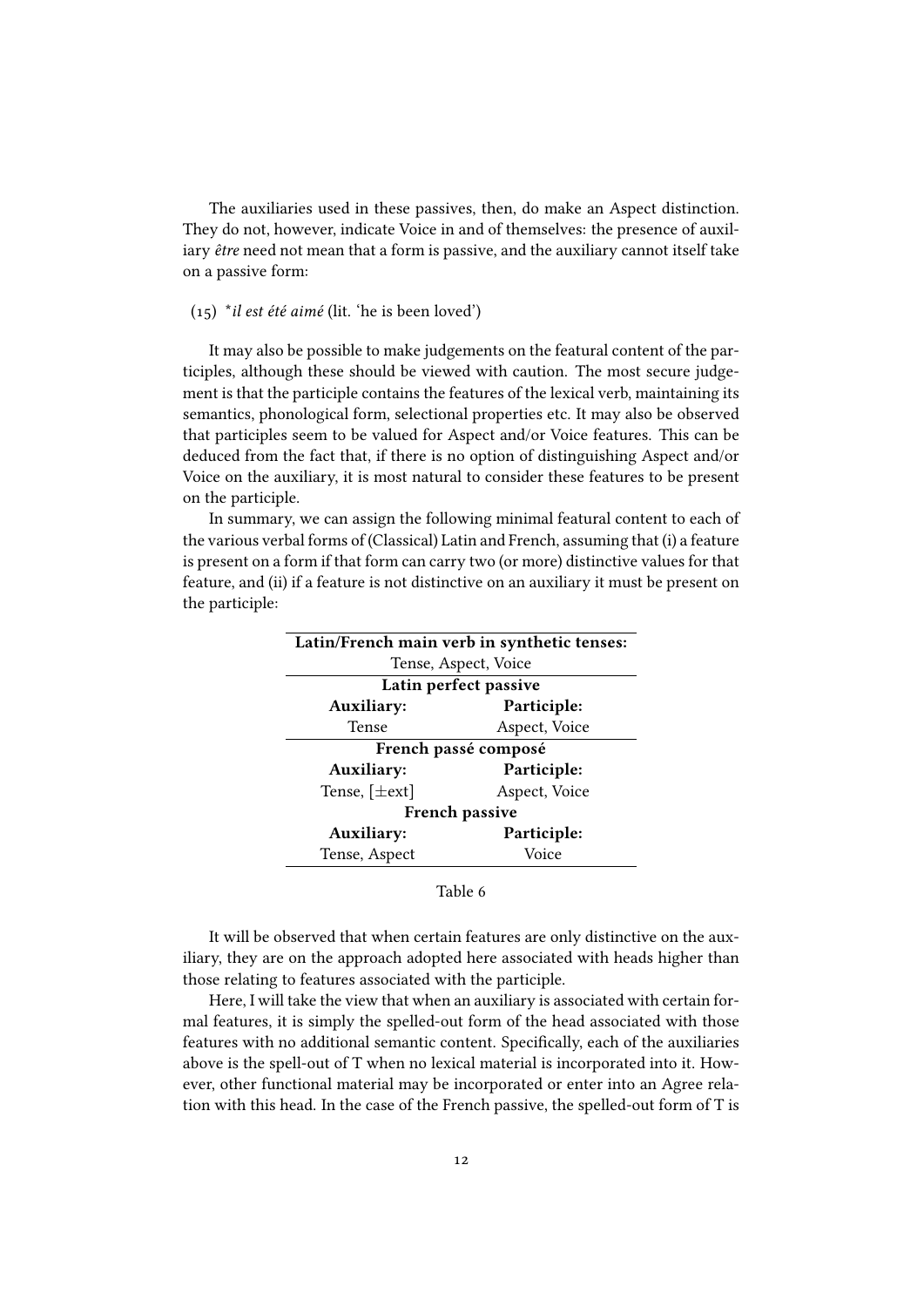affected by the nature of the Asp head. T does not, however, incorporate or Agree with Asp in the cases of the French passé composé and the Latin perfect passive. But in the passé composé it does incorporate/Agree with v, yielding the être/avoir distinction. (A similar relation between T and v may also hold in the other cases, only without morphological realisation of the different values of v.)

I also suggest that the participle form of the verb is that which is spelled out when the lexical head V is not incorporated with a functional head above a certain position, in these cases Asp (Latin; French passé composé) or Voice (French passive). It is the same failure of these verbs to incorporate into higher heads that forces these same heads to be spelled out as auxiliaries. Note that, in French, this requires the featurally distinct forms Asp+Voice+V (perfect participle) and Voice+V (passive participle) to show morphological syncretism.

The outstanding question that arises from this analysis is this: what is it that prevents the lexical head V from incorporating into the higher heads in those instances where an auxiliary + participle construction arises? I shall attempt to deal with this in the following subsection, taking Roberts (2010) as a starting point.

#### 2.3 Defective goals analysis

Roberts' (2010, see especially ch. 3) analysis of head movement is based around the notion of 'defective goals'. These are defined as follows:

 $(16)$  'A goal G is defective iff G's formal features are a proper subset of those of G's probe P.' (Roberts 2010, p. 62)

Under this analysis, a goal incorporates into a probe only if it is defective, i.e. incorporation of a lower head G into a higher head P takes place only when all the features of G are also found on P. Lower copies of the defective goal are generally deleted in the phonological output, which gives the impression of movement of G to P.

The way to account for the case of French verbs under this approach is simple enough. In instances where V incorporates into all the higher heads (i.e. all of Voice, Asp, v and T), this can be seen as due to each head (including V) being a defective goal for all those heads above it—that is, the formal features of each of these heads form a subset of those of those heads higher than it. Thus the features are only realised phonologically on the highest head (T). This occurs with all the synthetic forms.

In the passive and the passé composé , however, V does not incorporate higher than Voice or Asp respectively. Under the defective goals analysis, we can say that these heads are not defective goals for the higher heads in the instances where incorporation into higher heads does not occur. Thus, a [+pass] Voice is not a defective goal for Asp, v or T. Likewise, some [+perf] Asp heads are not defective goals for v or T, although some are (hence the distinction between the passé composé and the passé simple).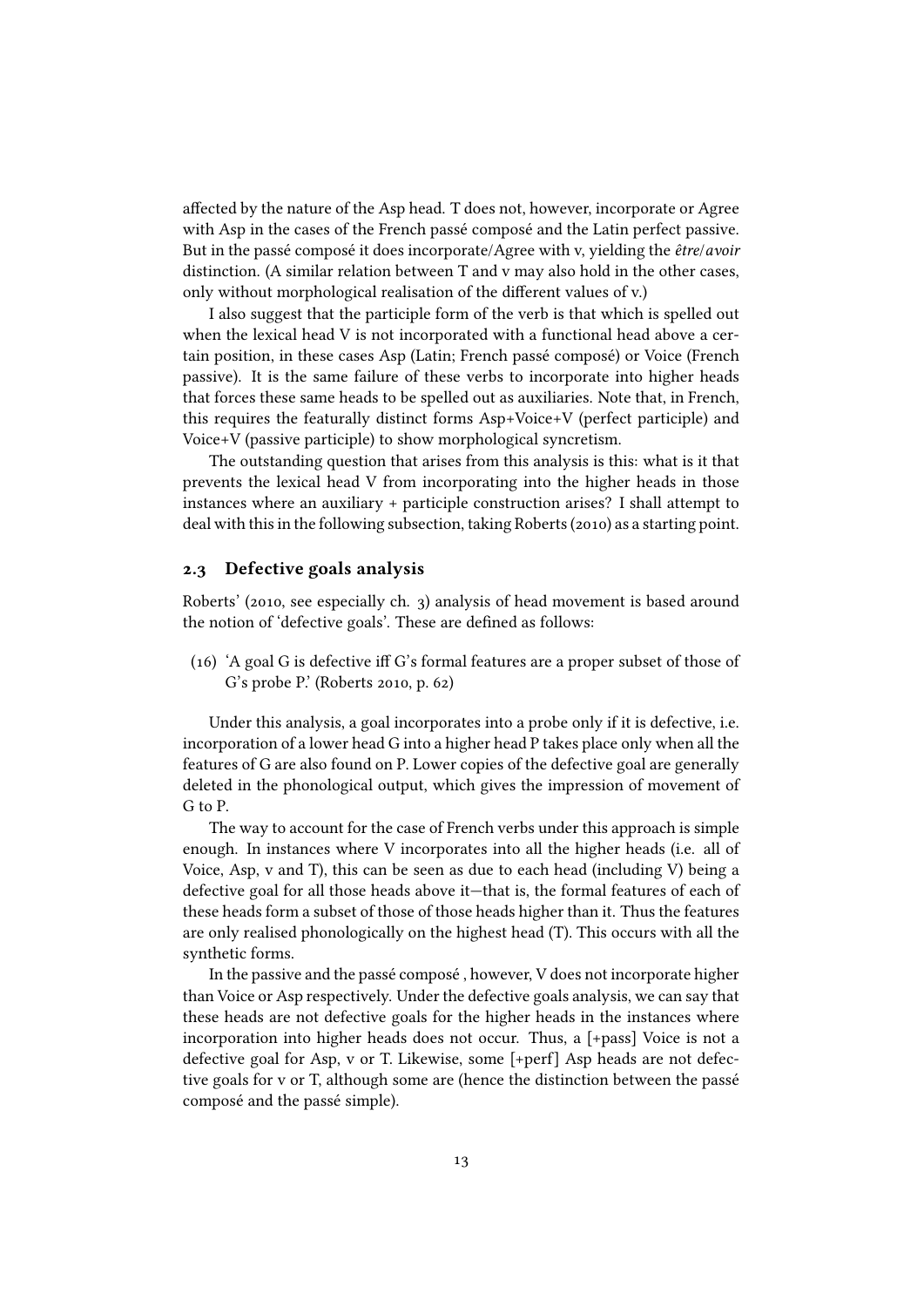The reason these heads are not defective goals for the higher heads is, in these instances, that the former have features which the latter lack (i.e. the feature sets of the lower heads are not subsets of the feature sets of the higher heads). It is difficult to determine with any certainty which feature or features are found on the lower heads but not the higher ones, though correct identification of said feature(s) is not of great importance to the present argument. However, I will assume [+pass] Voice and (passé composé) [+perf] have unvalued [Gender] features which are not present on other (non-nominal) heads. Some evidence for this is found in the morphology of the participles, which show agreement for gender, whereas other verb forms do not:

- (17) il est détruit 'he is destroyed'
- (18) elle est détruite 'she is destroyed'
- (19) il est mort 'he died'
- (20) elle est morte 'she died'

Gender is not, however, manifest on all participles in the passé composé, which complicates this analysis:<sup>2</sup>

- $(21)$  *il a dit* 'he said'
- (22) elle a dit (\*dite) 'she said'

Possibly the [Gender] feature has been replaced by some other in these cases. Here and throughout, I will leave aside the details of agreement for reasons of space, and assume [Gender] is present on all participles.

The Latin case, however, is more problematic. Most heads incorporate into higher heads, and therefore seem to be defective goals for them. However, an Asp head valued [+perf, +R] does not incorporate into v or T. This suggests it is not a defective goal for these heads, i.e. it has features which they lack. However, [+perf, –R] Asp, and [–perf] Asp into which a [–R] Voice has been incorporated, are defective goals for v and T—their feature sets are subsets of the feature sets of the higher heads. [–R] Voice is itself a defective goal for [+perf] Asp. Thus:

- (23)  $Y \subseteq X$  (Y is a subset of X)
- (24)  $Z \subset X$  (Z is a subset of X)
- (25)  $(Y \cup Z) \nsubseteq X$  (the union of Y and Z is not a subset of X)

— where X is the feature set of T or v, Y is the feature set of  $\lceil +\text{perf} \rceil$  Asp and  $Z$  is the feature set of  $[+R]$  Voice.

 $2^2$ The issue is further complicated by the fact that, in modern French, agreement endings are in most cases not pronounced, for reasons of regular sound change. They are retained, however, in other varieties including older French.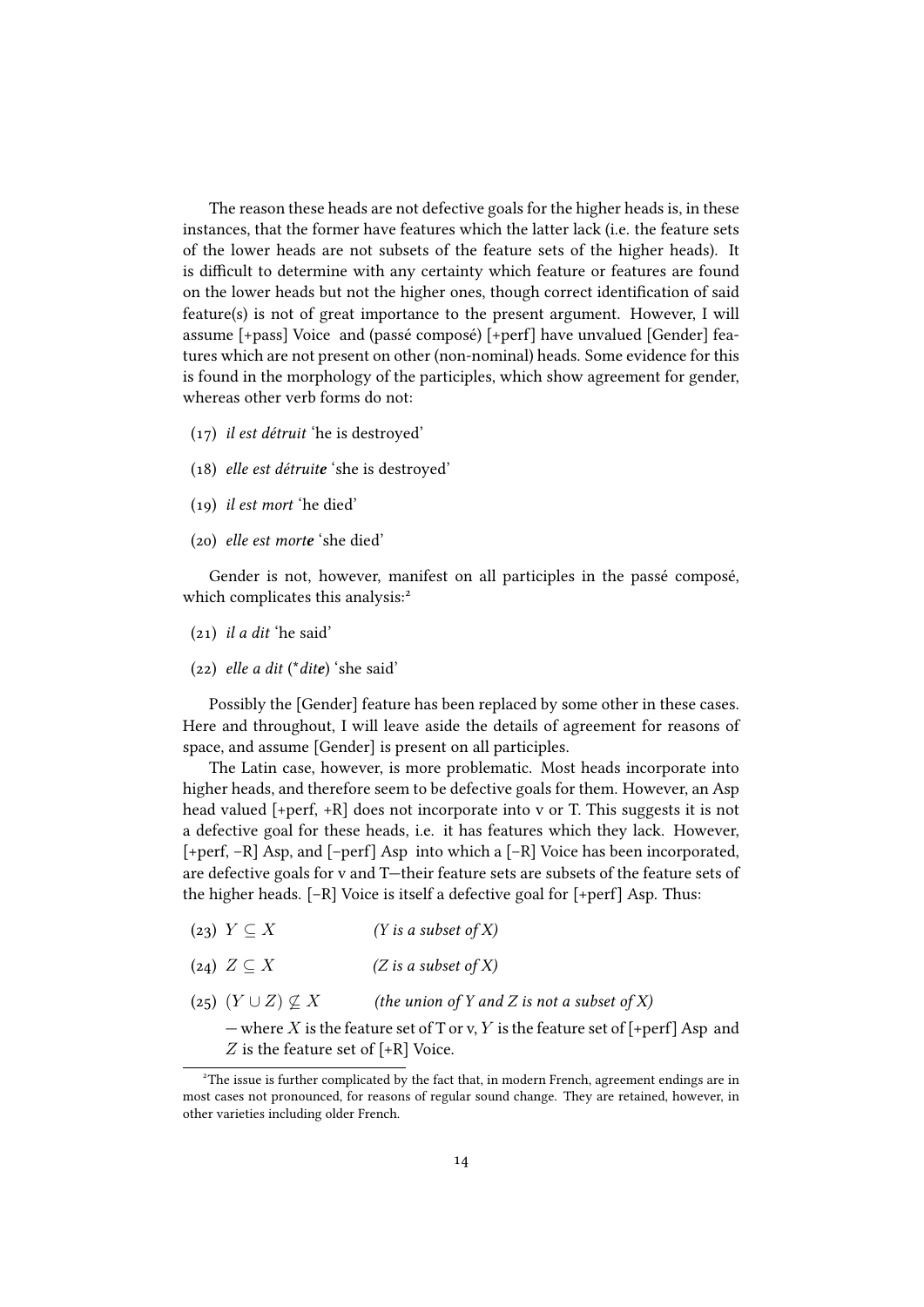There is a mathematical contradiction between the first two statements and the third. This would appear to cause problems for this approach. The next subsection will discuss a possible solution to this problem.

#### 2.4 Conditional features

In order to resolve the problems created by trying to understand the Latin verbal system in terms of defective goals, I propose a general schema for 'conditional features', as follows:

 $(26)$   $[F \leftarrow G]$ 

Found in the lexical entry of a given head, this is to be read 'a feature F is active on the head if and only if a feature G is also present'.  $[G \rightarrow F]$  would be an alternative notation. An 'active' feature can be dened as one which is visible for the purpose of syntactic operations.

An expanded notation would be as follows:

 $(27)$   $[$ F: $x \leftarrow G: y]$ 

This is to be read 'an feature F with value  $x$  is active on the head if and only if a feature G is also present and has the value y'. x may be no value, i.e. [F:x] may be unvalued [F: 1.].

In order to bear a feature of the form  $[F \leftarrow G]$ , a head must also carry the feature G (or  $[G \leftarrow H]$ , where H is some other feature).

It is possible that there may be universal constraints on the allowed instantiations of F and G, brought about by Universal Grammar or otherwise. This opens up the possibility of a great deal of further discussion which I will not attempt to make here.

The schemata in (26) and (27) may be understood either as more-or-less 'literal' representations, or else as shorthand for some other phenomenon. Read 'literally', this approach is obviously a fairly major departure from the standard minimalist conception of features. One objection to this might be that it creates two types of features—'simple' features of the type [F] as in existing theory, and the more complex conditional features of the type  $[F \leftarrow G]$ . However, it is possible to maintain that there is only one type of feature if the 'simple' features are understood as also of the form  $[F \leftarrow G]$ , where G is a feature that is always present on the same head. For example, if a language has a V feature on T, this might be represented as  $[V \leftarrow T]$ . As T is always present, so is V. If this approach is adopted, our understanding of the make-up of features changes, but we still only have one type of feature. (A possible issue with this is that if every feature is to be defined in this form, each head must either have at least one feature determined only by the features of another head or a 'circular' pair of features  $[F \leftarrow G, G \leftarrow F]$ , where each defines the presence of the other. This is not necessarily problematic, however. Heads do not generally (if ever) occur except in the presence of other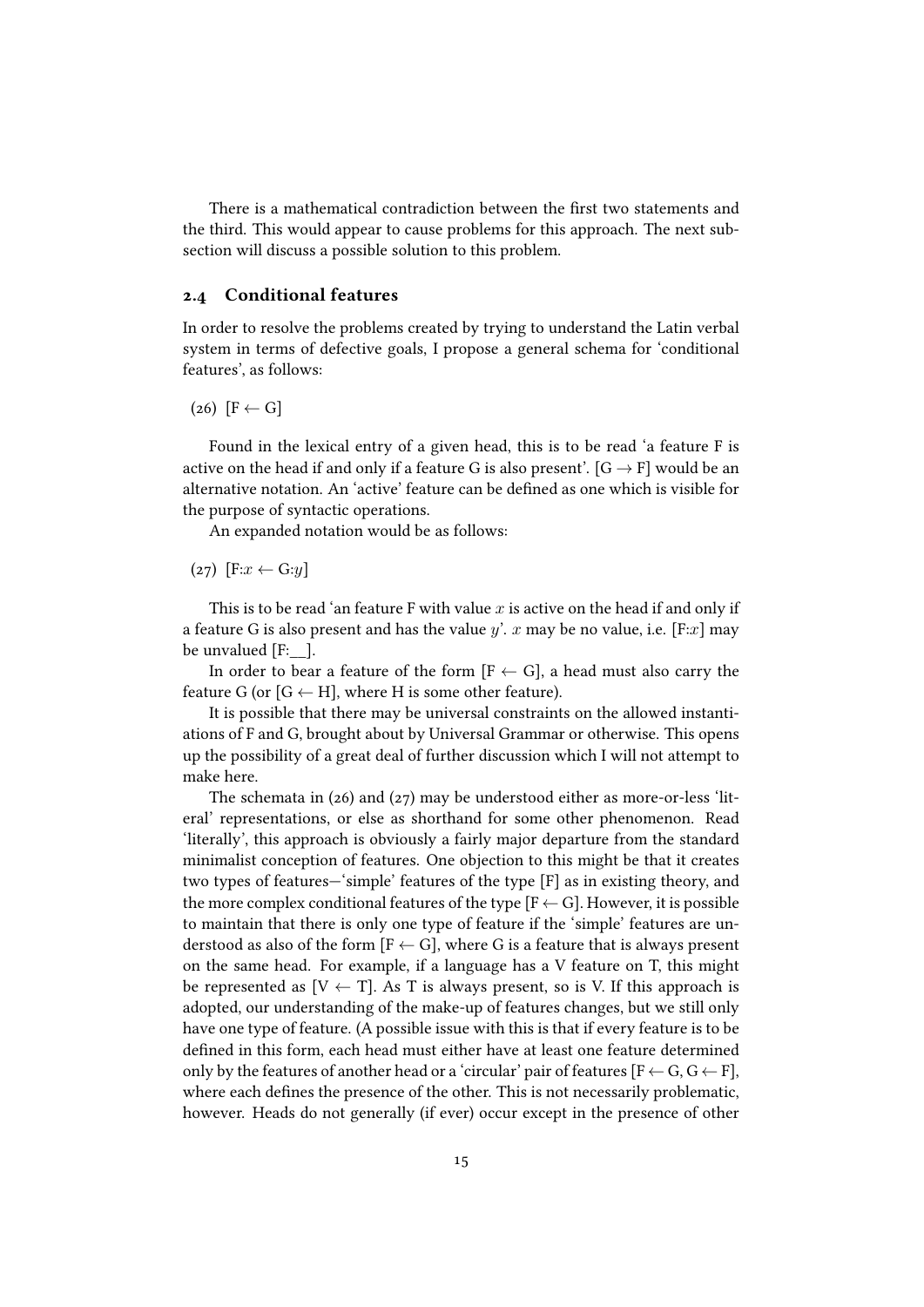heads, and circular feature pairs need not be unworkable. In any case, this issue is probably not of particular importance to the main line of argument here.)

In order to deal with the Latin problem, we might posit the following feature on [+perf] Asp, along with an unvalued Voice feature:

(28) [Gender:  $\leftarrow$  Voice:+R]

That is: [+perf] Asp has an active [Gender] feature if and only if its Voice feature is valued [+R] (through Agree with a lower [+R] Voice).

As with the French case, the feature here labelled 'Gender' could also be some other feature. Provided it is absent on the higher heads, preventing [+perf, +R] Asp from being a defective goal for these heads, and is also absent on Voice, its exact nature is not of great importance to the current argument. There is evidence that it may be [Gender], however, from morphology. Latin participles, unlike simple verbs and auxiliaries, exhibit gender agreement:

- (29) amatus est 'he has been loved'
- (30) amata est 'she has been loved'
- $(31)$  *amatum est* 'it has been loved'

The presence of active [Gender] on [+perf, +R] Asp means it is not a defective goal for the higher functional heads and does not incorporate into them. However, the featural composition of the other heads is such that they are defective goals for the higher heads and incorporation does occur. This is true of all Voice heads, unlike in French, and is also true of [+perf] Asp with [–R] Voice, where the feature [Gender] is not activated.

In order to demonstrate that this is a useful theory, it will help to show that it can apply to a range of constructions across a range of languages—we do not wish to make such a substantial change to the theory of features purely to explain a single phenomenon in a single language. The following subsection will present some other cases in which this new approach to features may be of utility.

#### 2.5 Conditional features in other languages

#### 2.5.1 Basque verbs

Basque, like Latin and the Romance languages, has both synthetic and periphrastic verbal formations, the latter consisting of an inflected auxiliary and a participle or some other non-finite form of the verb<sup>3</sup>. However, the use of the simple constructions is limited. Only a small set of so-called 'strong' verbs allow them, and then only in certain tense/mood/aspect/voice (TMAV) combinations:

<sup>&</sup>lt;sup>3</sup>All Basque data presented here are taken from de Rijk (2008).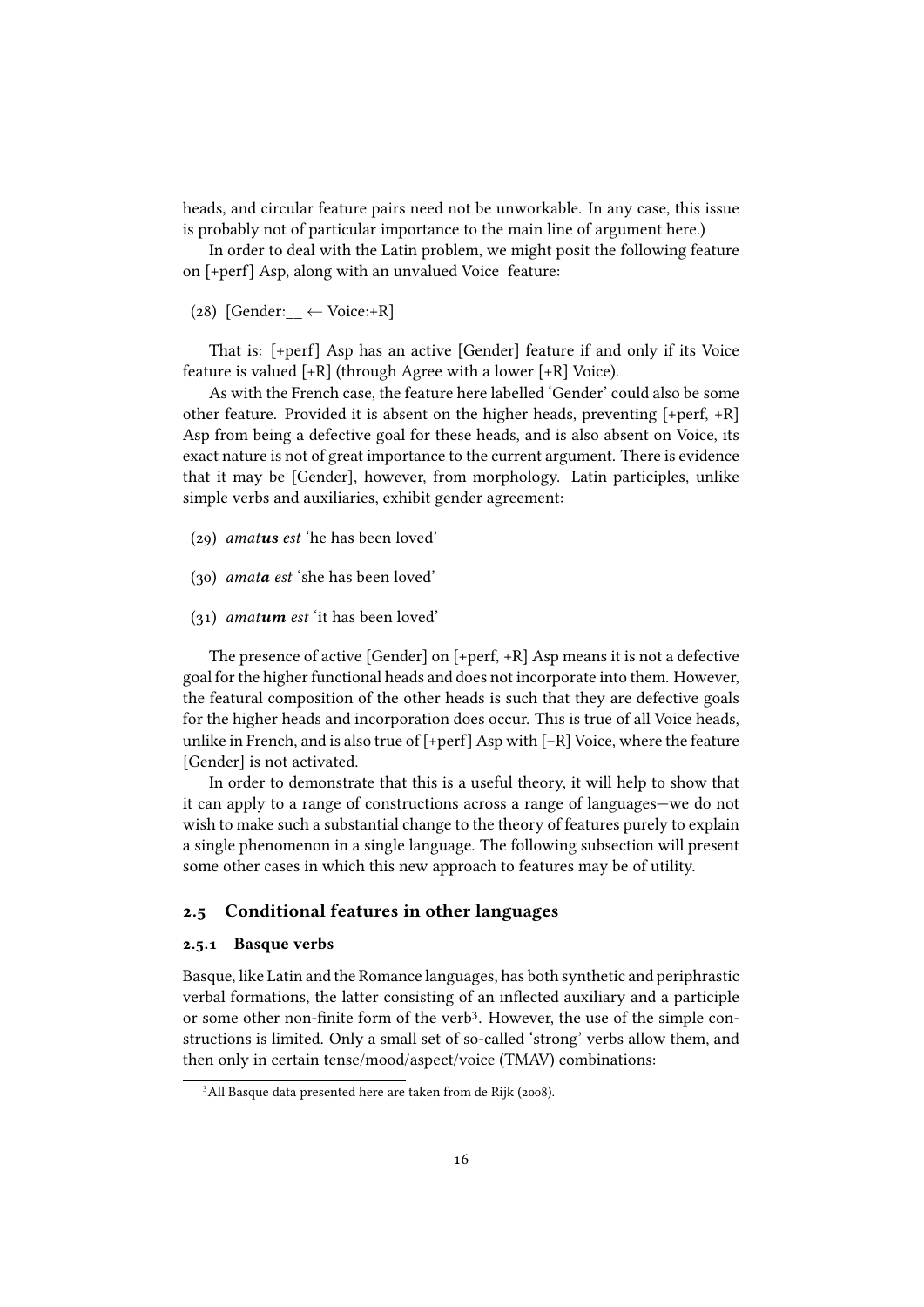- (32) a. *dator* 'he is coming' (present (non-habitual)-synthetic)<sup>4</sup>
	- b. *etorri da* 'he has come' (present perfect—**periphrastic**)
- (33) a. erortzen da 'he is falling' (present imperfect—periphrastic)
	- b. erori da 'he has fallen' (present perfect—periphrastic)

Let us assume that, as claimed for Latin and French above, the synthetic forms in Basque are brought about when V incorporates into T, whereas in the periphrastic tenses V moves only as high as some head lower than T, with the higher heads being spelled out as the auxiliary. Thus the complex of heads that (in periphrastic constructions) contains the non-finite form of the verb is a defective goal for T if and only if (i) the V head is strong, and (ii) it has those TMAV features which allow the simple construction with strong verbs. With weak verbs and the other TMAV combinations, this complex of heads is not a defective goal, implying it has some feature or features not present/active on the higher heads.

Without going into all the details of this system, it can be seen that the problem here parallels closely the problem for Latin presented in subsection 2.3 above. To illustrate this, let us assume a simplified version of the system where the only distinction is made between the perfect and imperfect (i.e. [Asp:±perf]) on Asp and there is also a T(ense) head which is always valued [+present]. Putting aside the derivation of head-final ordering, the structure of the clause in this system is as follows:



Let us also assume that verbs are marked lexically as [Strength: $\pm$ strong]. [+perf] strong verbs, and all weak verbs, raise into Asp but not into T; the Asp+V complex is spelled out as the (perfect or imperfect) participle and T is spelled out as the auxiliary (da in the 3ps. present). [–perf] strong verbs, however, incorporate into Asp and the Asp+V complex incorporates into T; the resulting complex T+Asp+V is spelled out as the simple form of the verb.

Under a defective goals analysis, then, we would wish to claim:

- (35) a. V is always a defective goal for Asp.
	- b. Asp+V is a defective goal for T only when it is both  $[+strong]$  and  $[$ perf].

<sup>&</sup>lt;sup>4</sup>Strong verbs also have periphrastic present imperfect forms, e.g. etortzen da 'he (usually) comes', but these can only express habitual meaning. Weak verbs do not make this distinction.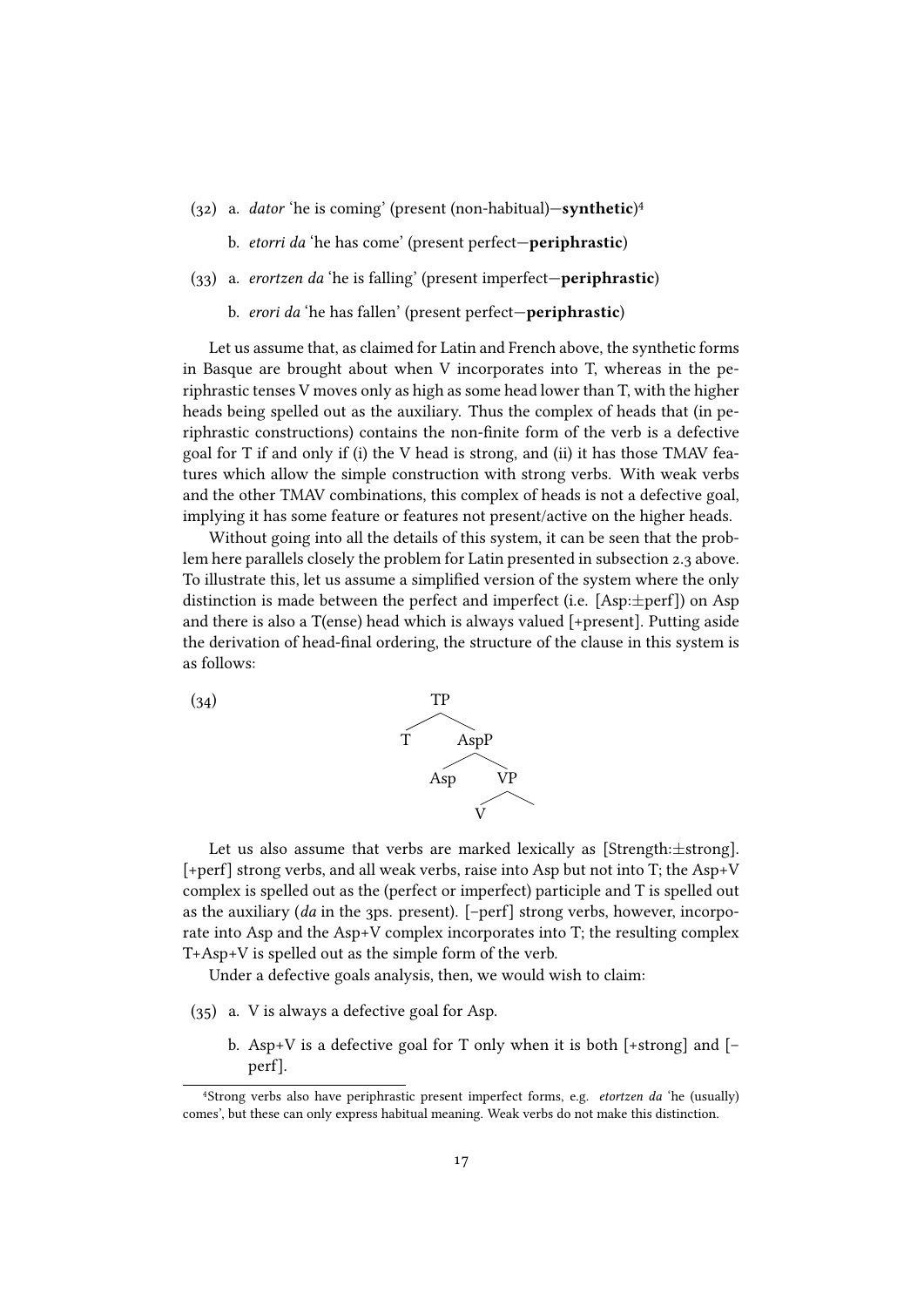c. Asp+V is not a defective goal for T when it is either  $[-strong]$  or  $[+perf]$ .

T must contain all the features of [–perf] Asp in order to allow incorporation in the case of simple strong verbs. [–perf] Asp must in turn contain all the formal features of both [+strong] and [–strong] verbs, as either of these can be incorporated into it. Therefore, T must contain all the formal features of both [+strong] and [–strong] verbs. Thus, T would seem to have all the features both of [–perf] Asp and [–strong] V.

However, when [–perf] Asp and [–strong] V coincide as part of a [–perf, –strong] Asp+V complex, this is not incorporated into T, suggesting it has an additional feature that T lacks. This appears to contradict the final statement of the preceding paragraph. A solution is to posit the following feature on [–perf] Asp:

(36) [F:  $\leftarrow$  Strength:–strong] — where the nature of F remains to be determined

This is further evidence for this type of feature, therefore.

#### 2.5.2 Split ergativity

Many languages have a 'split ergative' system wherein ergative case, which marks only the external arguments of transitive verbs, is found only in certain tenses or aspects. In Kurmanji Kurdish (Indo-European, Turkey), for example, the ergative alignment is found in past tenses; the present tense has a nominative-accusative alignment (McGregor 2009, p. 491):

- (37) min hon dit-in 1sg.erg 2pl.nom saw-2pl 'I saw you'
- $(38)$  ez we di-bin-im 1sg.nom 2pl.obl pres-see-1sg 'I see you'

If we assume that ergative case is assigned by v (as argued for example by Legate 2004, Aldridge 2004) and that perfective aspect is marked separately on a [+perfective] Asp<sub>perfective</sub> head, then the presence of ergative marking seems to be sensitive to two separate heads, neither of which is sufficient to assign ergative case on its own. We might then assume v (which we can take as being higher than Aspperfective) to be marked with the following feature:

(39)  $[Case:ERG \leftarrow Asp:+perfective]$ 

Note, however, that it is not obviously if this can be related well to current approaches to split ergativity. For some discussion of these, see Sheehan (to appear, §2).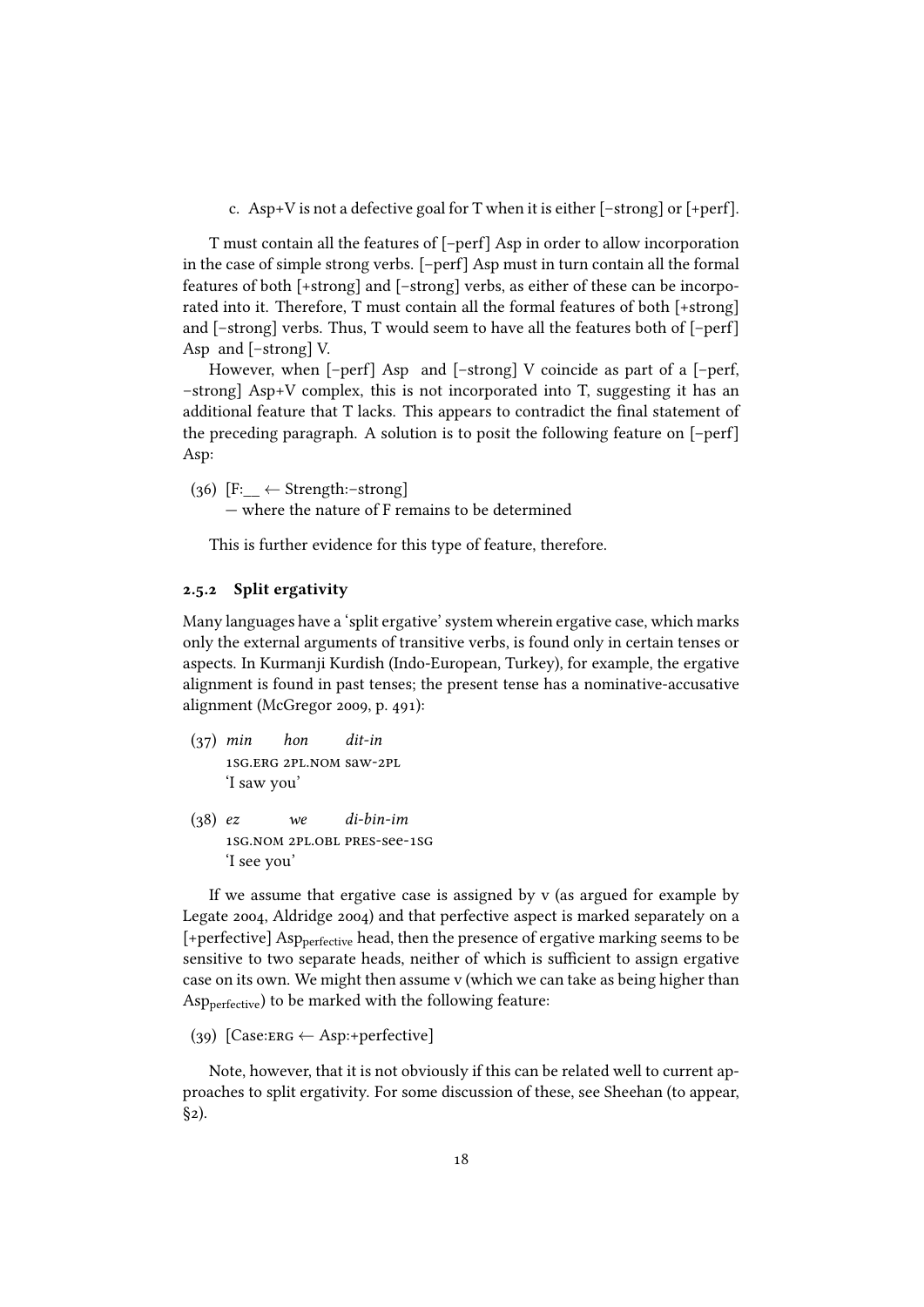#### 2.5.3 Split-S case

In some 'split-S' languages (where two or more different cases are available for the arguments of intransitive verbs) case assignment seems to be sensitive to multiple factors. One such language is Central Pomo (Pomoan, USA). Under the analysis of Mithun (1991, pp. 518–524) one case is assigned to the arguments of intransitive verbs which are semantically [+event, +control] or [-event, -affect], and another to those which are [+event, -control] or [-event, +affect]. For example (the bolded forms are the case-marked pronouns):

- (40) [+event, +control]:  $2a \cdot s$  wélan 'I play'
- (41) [–event, –affect]:  $2a \cdot 2e$  qól 'I'm tall'
- (42) [+event, -control]: **to**  $\frac{2}{5}$  esya 'I sneezed'
- (43)  $[-event, +affected]:\textbf{to} \cdot kasila$  'I'm cold'

In Baker (2013, p. 31), I suggested that each of the features [ $\pm$ event], [ $\pm$ control] and  $[\pm$ affect] might plausibly be connected to a different functional head. Possible identifications of these heads with other heads posited in the literature are discussed in that work; here for simplicity's sake I will refer to them as Event, Control and Affect respectively. Given this, the case-marking facts might be captured with the following features:

- (44) a. On [+event] Event: [Case:AGENTIVE ← Control:+control])
	- b. On  $[-event]$  Event:  $[Case:AGENTIVE \leftarrow After: affect]$

That is, [+event] Event can assign 'agentive' case if valued [+control] (through Agree with Control), and [–event] Event can assign that same case if valued [– affect] (through Agree with Affect). The other, 'patientive' case can tentatively be assumed to be a variety of nominative/absolutive assigned by T (see Baker (2013, p.  $9-12$ ) for some arguments in favour of this).<sup>5</sup>

Again, then, we see more cases where this type of feature seems to be useful for analysis. This subsection, then, has demonstrated that this type of analysis may be of utility beyond the Latin case.

 $<sup>5</sup>$  Alternatively, we might want to argue that agentive case is an inherent case assigned by v, in</sup> the manner of the ergative, in which instance instead of [Case:agentive] we would want to posit some other feature—call it [A:+a]—on Event, and a feature [Case:AGENTIVE  $\leftarrow$  A:+a] on v. The argument that this type of conditional feature seems useful in describing the case relationship in this language still holds, however.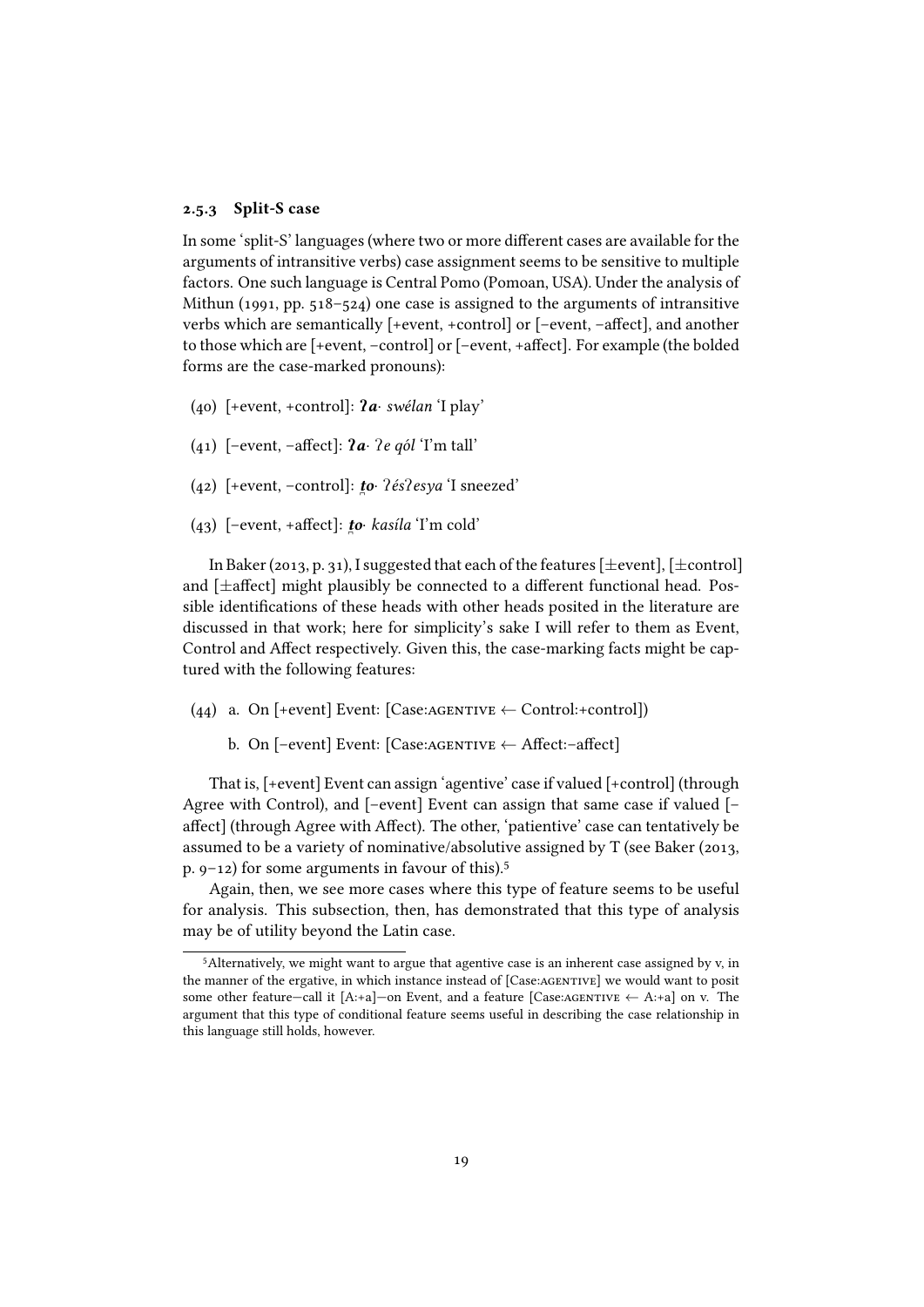#### 2.6 Summary

The featural specifications proposed for the Voice and Aspect heads in Latin in this section can be summarised as follows:

- (45) a. [Asp:+perf, Voice: , V: , Gender:  $\leftarrow$  Voice:+R]
	- b.  $[Asp:-perf, Voice: , V: ]$
	- c. [Voice:+R, V:\_\_ ]
	- d. [Voice:–R, V:\_\_ ]

The featural specifications argued for the same heads in French can be represented as follows:

- (46) a. i. [Asp:+perf, Voice:  $V:$  [ (passé simple) ii. [Asp:+perf, Voice:\_\_, V:\_\_, Gender:\_\_] (passé composé)
	- b. [Asp:–perf, Voice:\_\_, V:\_\_ ]
	- c. [Voice:+pass, V:\_\_, Gender:\_\_]
	- d. [Voice:–pass,  $V:$

These analyses being established, they will be used as the basis for tracing the changes that took place between the two systems, the focus of the next three sections.

#### 3 Diachronic developments I: the passive

#### 3.1 Introduction

This section will concern itself with the diachronic developments to the passive between Latin and Old French. It is useful to make a distinction between three forms of the passive/deponent which occur. The first are the synthetic passives. Second are the analytic passives with an auxiliary based on the infectum of esse 'to be', which will be referred to as the s-forms, as they are derived from a shared root containing \*s (Mallory and Adams 2006, p. 64); in Latin these forms of the auxiliary variously contain either /s/ or /r/ in the stem, in most cases preceded by /e/. Thirdly, the innovative analytic passives with an auxiliary based on the perfectum of esse will be referred to as the  $fu$ -forms; these forms of the auxiliary all have a stem formed with fui- or fue-.

Note that these labels refer strictly to the forms of the passive, and not to their functions. In Classical Latin, as has already been discussed, the s-forms of the passive are used with perfect meaning, e.g. amatus est 'he was loved, he has been loved'. In Romance they have a non-perfect meaning, e.g. il est aimé 'he is loved'.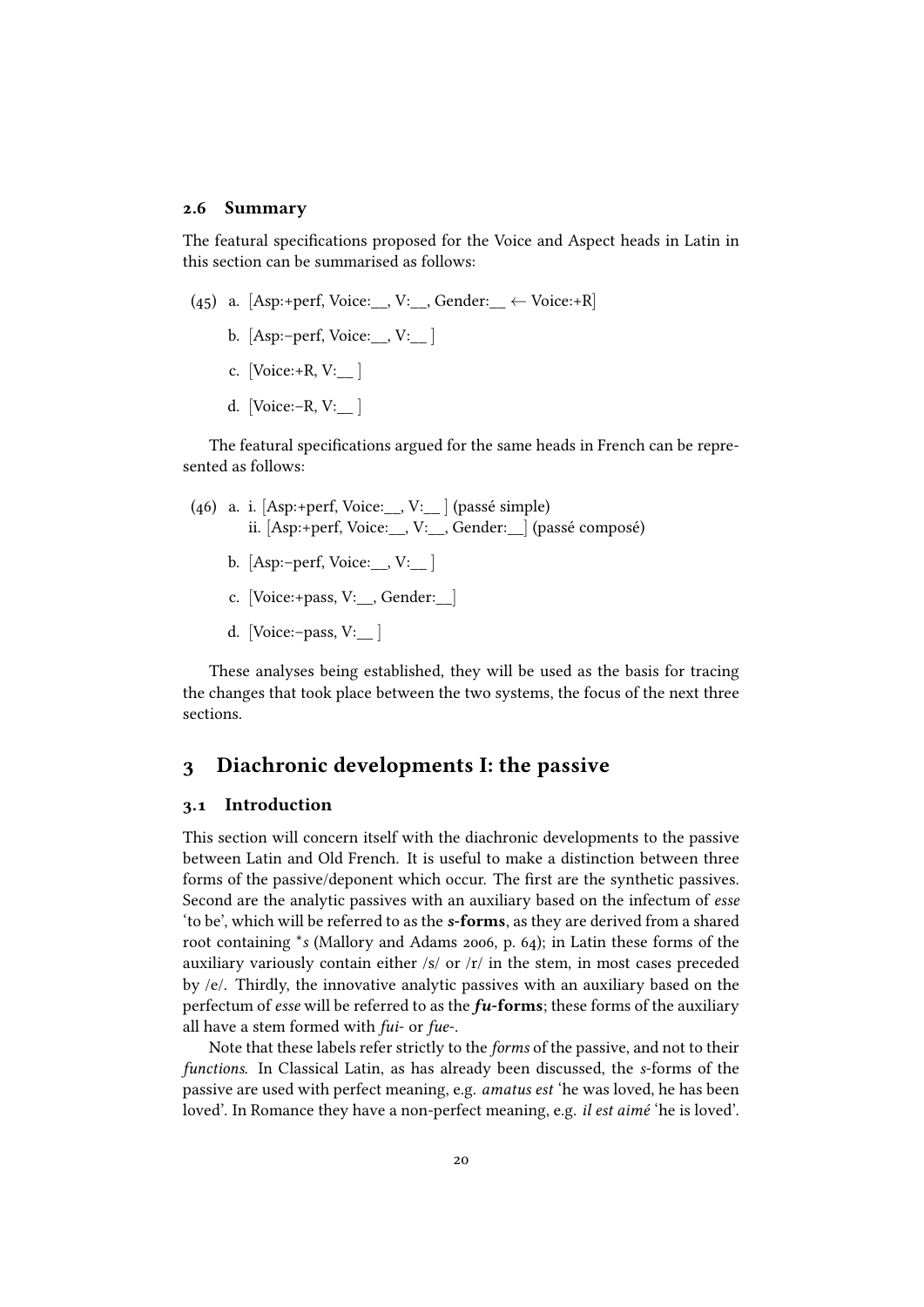Despite this change in meaning, passives and deponents using the infectum forms of the auxiliary will be referred to as 's-forms' regardless of their semantic content.

According to the reconstruction of Harris (1978, ch. 8), 'Vulgar Latin' had a purely analytic system of passives, where amatus est replaced the classical infectum present amatur, amatus erat replaced the imperfect amabatur, and the perfectum forms were replaced either with amatus fuit (in the present perfect only) or forms based on the habere periphrasis. That is to say, s-forms came to be used in the infectum—in contrast to the classical language, where they were used in the perfectum—and fu-forms (to a limited extent) and forms with habere took on the perfectum function. However, closer examination of the textual record suggests that this analysis is an oversimplication. Such examination, together with formal analysis of the data, will be the concern of the remainder of this section.

#### 3.2 Stage 1: Classical Latin

The status of the passive in Classical Latin, as already described, can be summarised as follows: in the infectum, the passive is formed synthetically; in the perfectum, it is formed analytically with a participle plus a form of esse 'to be'. The same applies to deponent verbs. It was suggested that the Voice head is specified [Voice: $+R$ , V:  $\parallel$  ] in both perfectum and infectum passives/deponents, and that the difference between the two lies solely in the Asp head, specified either [Asp:–perf, Voice:  $\Box$ , V:  $\Box$  or [Asp:+perf, Voice:  $\Box$ , V:  $\Box$  Gender:  $\div$  Voice:+R].

The following subsections offer an analysis of the changes of the voice system just described to that of Romance, with reference to textual evidence from a number of different periods.

#### 3.3 Stage 2: The Vulgate

The Vulgate is a Latin translation of the Bible dating to the late fourth century, primarily produced by Jerome (Sutcliffe 1969). Here I consider only the Vulgate text of the Gospel of John. The version used here is that of Weber and Gryson (1994)—the possibility that this may obscure variation between manuscripts is mitigated by comparison with other texts, to be discussed below.

All three types of passive occur in Jerome's text of John: in the first three chapters there are around 17 synthetic passives, 26 s-forms and 5 fu-forms. Numbers are approximate as in a small number of cases the identification of a form is dubious: for example, sometimes a construction can be read as either auxiliary + past participle or copula + adjective. Another example is fuit homo missus a Deo cui nomen erat Iohannes (1:6), which could be interpreted 'a man was sent [passive] from God whose name was John', but read here as 'there was [=existed] a man, sent from God, whose name was John'—there are no other instances of fuit as an auxiliary in this text, and the Greek on which it is based has εγενετο ανθρωπος απεσταλμενος παρα θεον ... '[there] came a man sent from God ...' (references to the Greek text are based on the edition of Aland et al. 1993).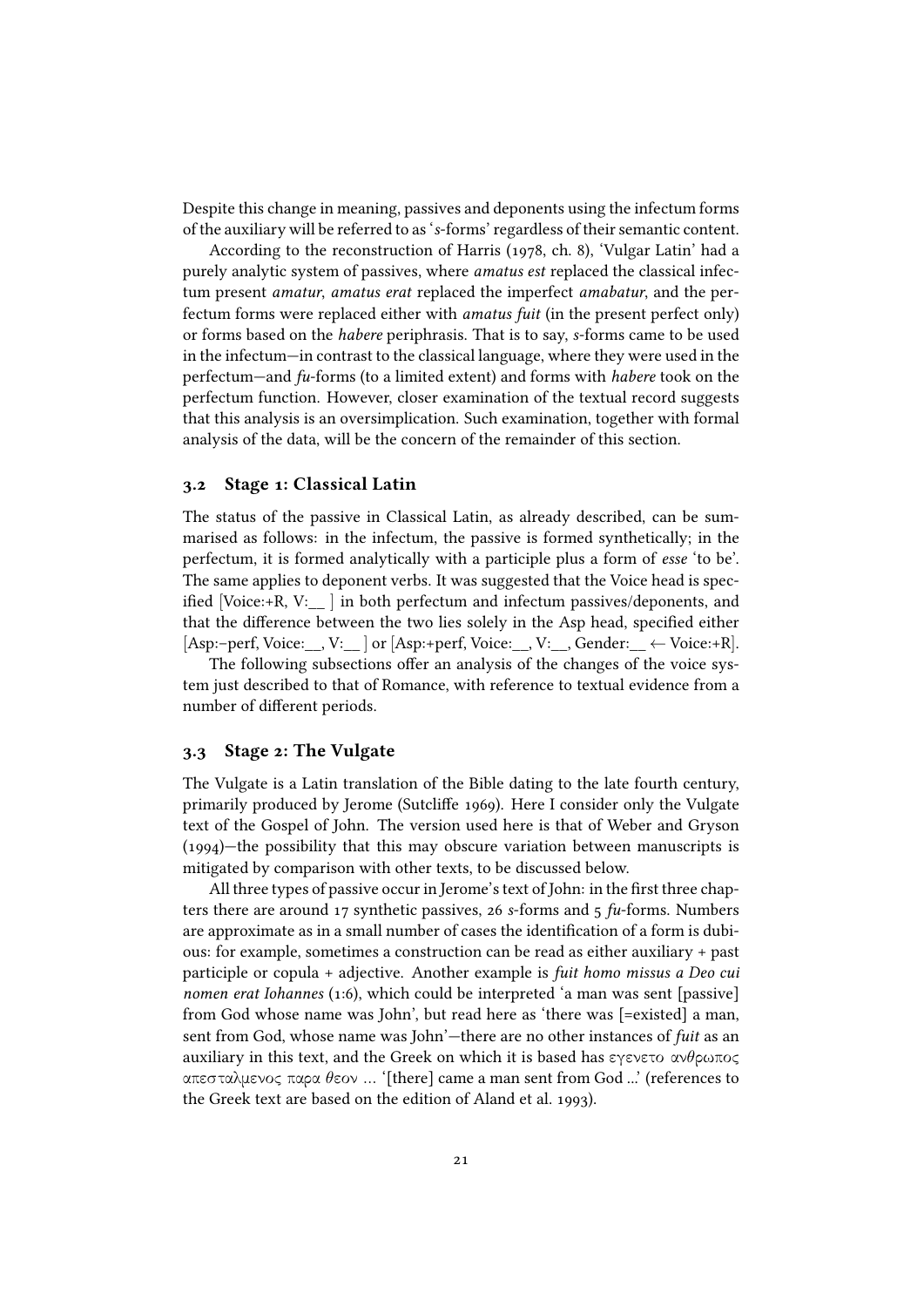I have not made a complete further count of synthetic passives and s-forms as it is clear from this sample (about one-seventh of the complete text) that they are both very frequent, as an informal study of the rest of the text will confirm. This may suggest that the synthetic passive was still in use during this period. Further evidence for this comes from the fact that the Vulgate uses passive forms where they are not present in the Greek text, which suggests that 'the synthetic passive was still part of the spontaneous grammar of Latin in the fourth century' (Herman 2002, p. 39)<sup>6</sup>.

The main interest lies in comparing the use of the s-forms, which already existed in older Latin, with the innovative  $fu$ -forms. There are around 23  $fu$ -forms in the text-less, that is, than the number of s-forms in the first three chapters alone. However, it is instructive to consider these forms on the basis of tense and mood. Using the third-person singular forms of each tense/aspect/mood category as cover forms for all occurrences of the auxiliary with those tense/aspect/mood combinations, we find the frequencies in table  $7$ . (The future tense and subjunctive are included here for comparison.)

|             |       | past                                     | present                 | future      |
|-------------|-------|------------------------------------------|-------------------------|-------------|
| Indicative  | $S^-$ | $erat - 7$                               | $est$ – very many       | $erit-1$    |
|             | fu-   | fuerat – $10$                            | $fuit - o$              | fuerit $-1$ |
|             | $S^-$ | $\ensuremath{\textit{esset}}\xspace - 1$ | $s$ it – o              |             |
| Subjunctive | fu-   | fuisset – $2$                            | fuerit – $\mathfrak{g}$ |             |

| ı. |
|----|
|----|

The total number of present indicative s-forms (denoted by est above) has not been counted precisely, but it is certainly much larger than the figure for any of the other analytic forms. There are 23 instances of present indicative s-forms in the first three chapters alone, whereas all the other s-forms and  $fu$ -forms given in the table above sum to only 31 forms across the whole book.

One other issue here that deserves special mention is the syncretism (especially in writing, where vowel length is not marked) between many forms of the (present) perfect subjunctive and the future perfect indicative. Determination of how to classify such forms therefore requires closer examination of the surrounding context: though these judgements are not necessarily reliable, as it cannot automatically be assumed that the factors conditioning the subjunctive in this period are the same as those in the classical period described in modern grammars (see Harris (1978, chs. 7, 8) for an illustration of how developments in indicative and subjunctive paradigms may differ). Comparison with the original Greek text has also been utilised. My own judgement is that the ambiguous cases are probably all perfect subjunctives (not future perfects), though this may be open to debate. (The one form that I have designated a future perfect is not ambiguous—it is firstperson singular fuero (in 12:32); the perfect subjunctive would be fueram.)

 $^6$ 'le passif synthétique ait fait encore partie de la grammaire spontanée du latin au  $\mathrm{rv}^{\text{e}}$  siècle $^{\text{e}}$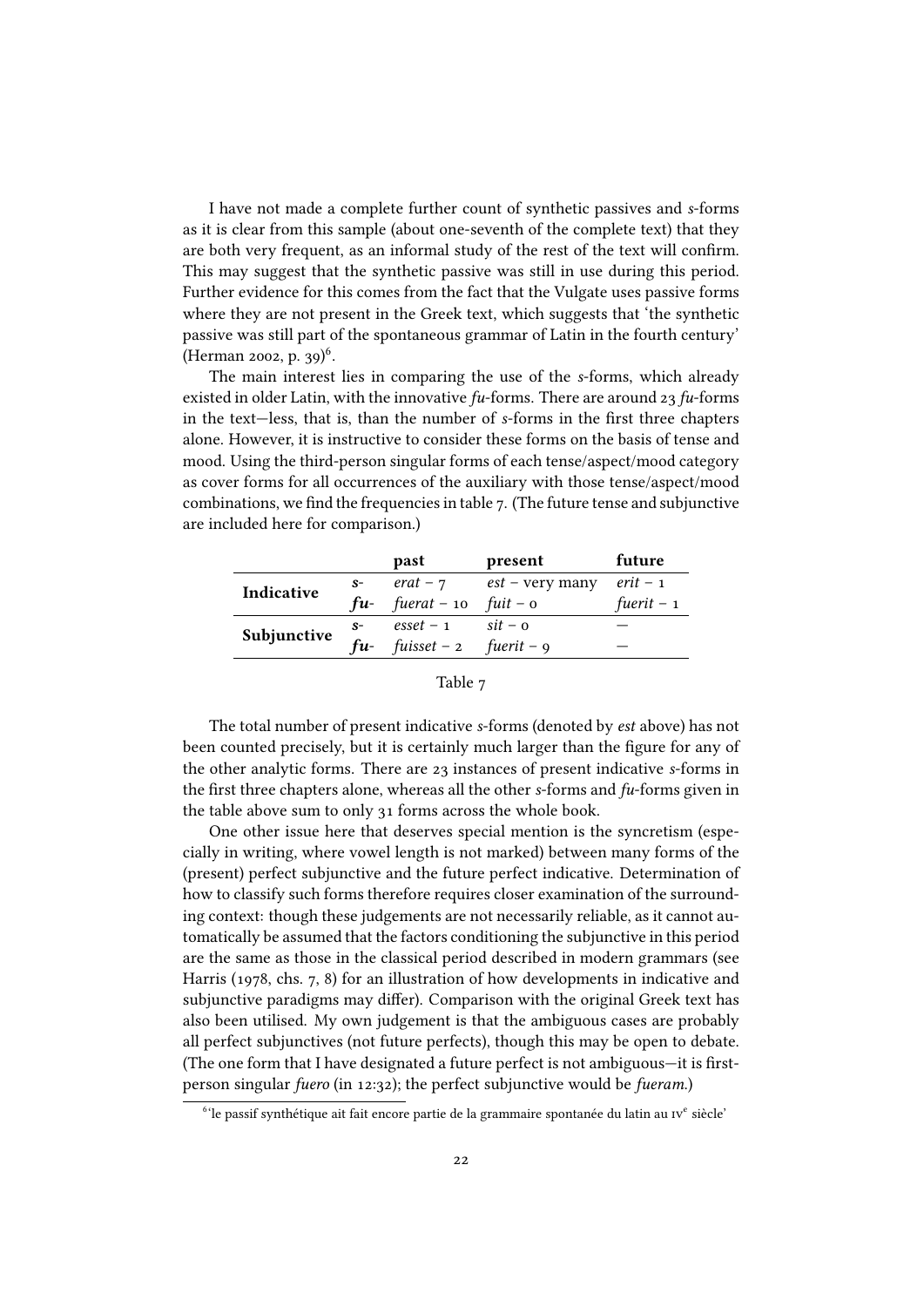It is clear that s- and fu-forms are not evenly distributed across the tenses and moods. There is an overwhelming preference for s-forms in the present perfect indicative, though conversely for fu-forms in the present perfect subjunctive; the past (i.e. the pluperfect) is split between  $fu$ - and s-forms. As elsewhere, I largely put aside the future and subjunctive. A clear question which remains, though, is this: what factor conditions the split between the  $fu$ -forms and the s-forms in the pluperfect?

One possibility is that the variation is purely random, perhaps due to semiconsistent conservatism on the part of the translators. Evidence against this position, however, is furnished by comparison with other Latin Gospel texts. Vetus Latina Iohannes (VLI; Burton et al. 2007) is an electronic edition of 36 Latin manuscripts of the Gospel of John dating to between the fourth and twelfth centuries. The locations in which the manuscripts were probably copied vary considerably: most are from Italy or France, as well as a number from the British Isles, but there are also ones plausibly from Illyria, Egypt and Lebanon. It should be noted that not all of the manuscripts contain the entire Gospel.

The s-forms in the Vulgate are generally s-forms in all the VLI texts with one exception. This concerns esset/fuisset (...) mortuus 'would not have died' in 11:32, which is (i) subjunctive (based on the present tense, subjunctives may show different behaviour to the indicative), and (ii) deponent (see section 4 for arguments that deponents and passives cannot be assumed to have identical behaviour). Conversely, the Vulgate fu-forms are frequently replaced by s-forms elsewhere. This asymmetry might not be expected to occur from random deployment of conservative forms, suggesting there is some other basis for the use of either form.

Unfortunately, it is not altogether clear what this basis might be. Comparison of the Vulgate with the Greek text reveals that Greek participles are only ever translated with  $fu$ -forms, but  $4/9$  uses of pluperfect  $fu$ -forms translate Greek finite forms. Whilst there does seem to be something of a pattern here, it is not clear what if anything this can tell us about the Latin system, or why the translators made these choices.

The most promising categorisation of the two forms is perhaps this: s-forms are punctual, fu-forms are perfective (and synthetic forms are imperfective). This follows the division of the perfect into perfective and punctual made by Harris (1978, pp. 113–114). This works well in the majority of cases. It is also compatible with the other texts of the VLI corpus—where there is variation between  $fu$ - and s-forms across versions, it is generally where either a perfective or a punctual reading could make sense in context, for example:

- $(47)$  nondum enim **missus fuerat** in carcerem iohannes  $(3:24, \text{Vulgate})$ 'for John had not yet been cast in prison'
- (48) nondum enim · **misus erat** in carcere iohannes · (3:24, Codex Monacensis) 'for John was not yet cast in prison'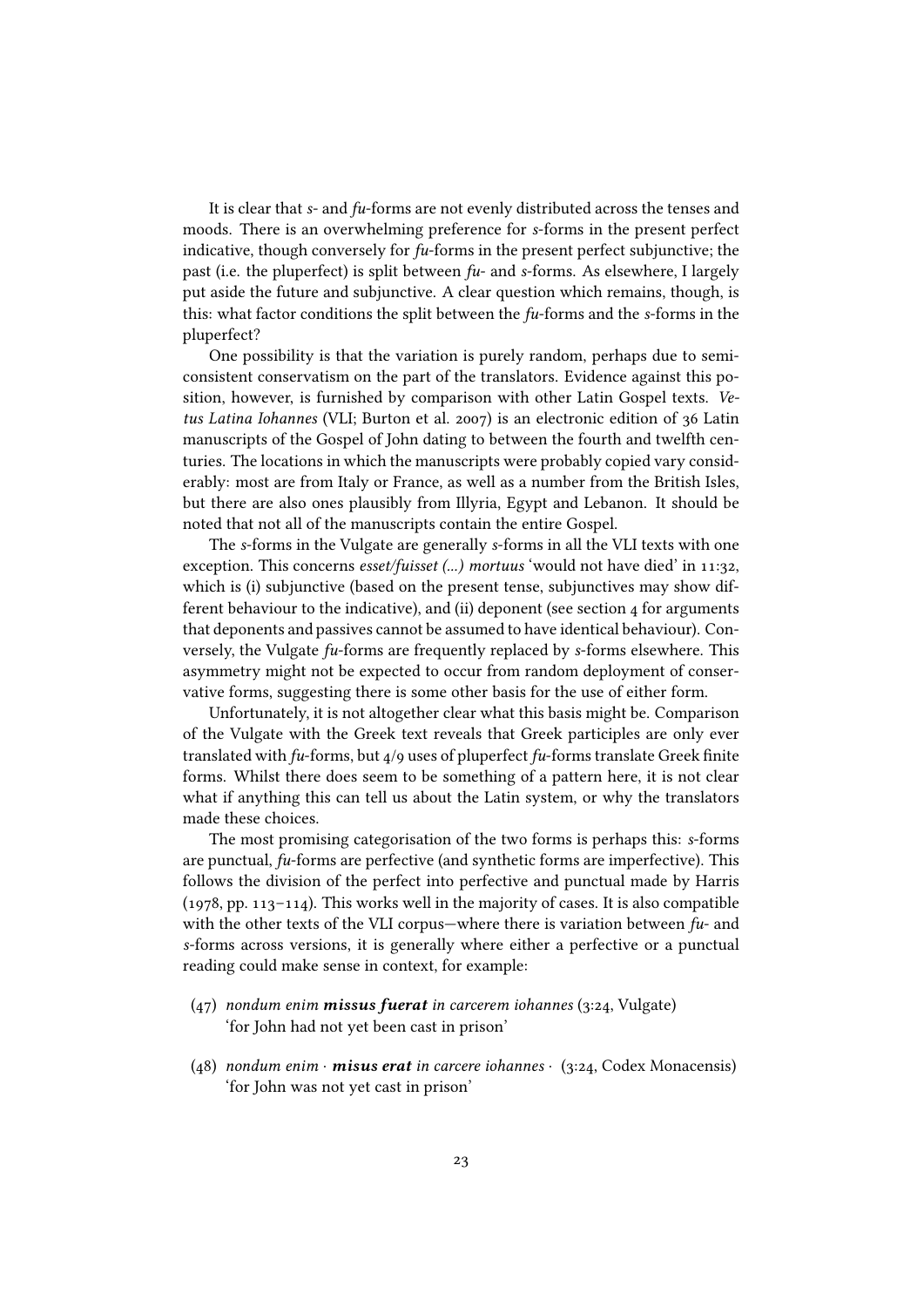There are, however, a few cases where this analysis is more questionable, for example:

 $(49)$  ... in horto monumentum novum in quo nondum quisquam **positus erat** (19:41, Vulgate)

'... in the garden was a new tomb in which no-one had ever been laid'

It is not clear that the punctual reading potentially suggested by the auxiliary something like '... ever was laid'—would be preferable to the perfective reading here. However, as this punctual/perfective distinction seems to be the best hypothesis, it is the one I will tentatively adopt. In any case, little rests on the decision.

Note also that the s-forms in the Vulgate still retain their classical, perfect sense. Consider for example the following:

 $(50)$  ... locus ubi crucifixus est Iesus ...  $(19:20)$ 'the place where Jesus was crucified'

This sentence does not translate '... is crucified'; comparison with the Greek text confirms this. It is true that some sentences could be read either way (e.g. in lege vestra scriptum est ... 'it is/has been written in your law ...', 8:17), especially when no reference is made to the Greek text, but there do not seem to be any cases where such formations with the s-forms have unambiguous non-perfect reading as they do in Romance.

There are only two instances of present tense indicative  $fu$ -forms in the entire VLI corpus (though note the caveat of conservatism in these texts, to be discussed in subsection 3.4). In 19:41 it appears in Codex Palatinus (fifth century; likely the earliest manuscript) in the unusual construction *fixus cruci fuit* 'he was fixed to the cross' (cf. *crucifixus est* in the other versions). Plausibly *fixus* 'fixed' here is to be seen as an adjective rather than a participle in a passive construction, although this is somewhat problematic as Christ has been removed from the cross in the previous verse. In any case this is an isolated instance of auxiliary fuit used alone: in the other example (Codex Interlinearis Sangallensis, 960–970), it appears in 7:39 in the phrase glorificatus fuit uel est 'was not yet glorified', where uel 'or' seems to indicate an uncertainly between the correct form of the auxiliary. This may suggest that present tense  $fu$ -forms have entered the spoken language by this late date, as will be argued further below, though the scribe possibly still has some awareness of their perceived inappropriateness in writing.

A system similar to the Vulgate seems to be in play in the contemporary Itinerarium Egeriae (381–384). According to the analysis of Winters (1984), the writer Egeria generally respects the use of synthetic forms, and only uses s-forms (with est etc.) in the present indicative perfect. Outside of the present indicative, perfect periphrases frequently though not exclusively use fu-forms. Winters does suggest (pp. 447–450) that some s-forms have non-perfect meaning—but most of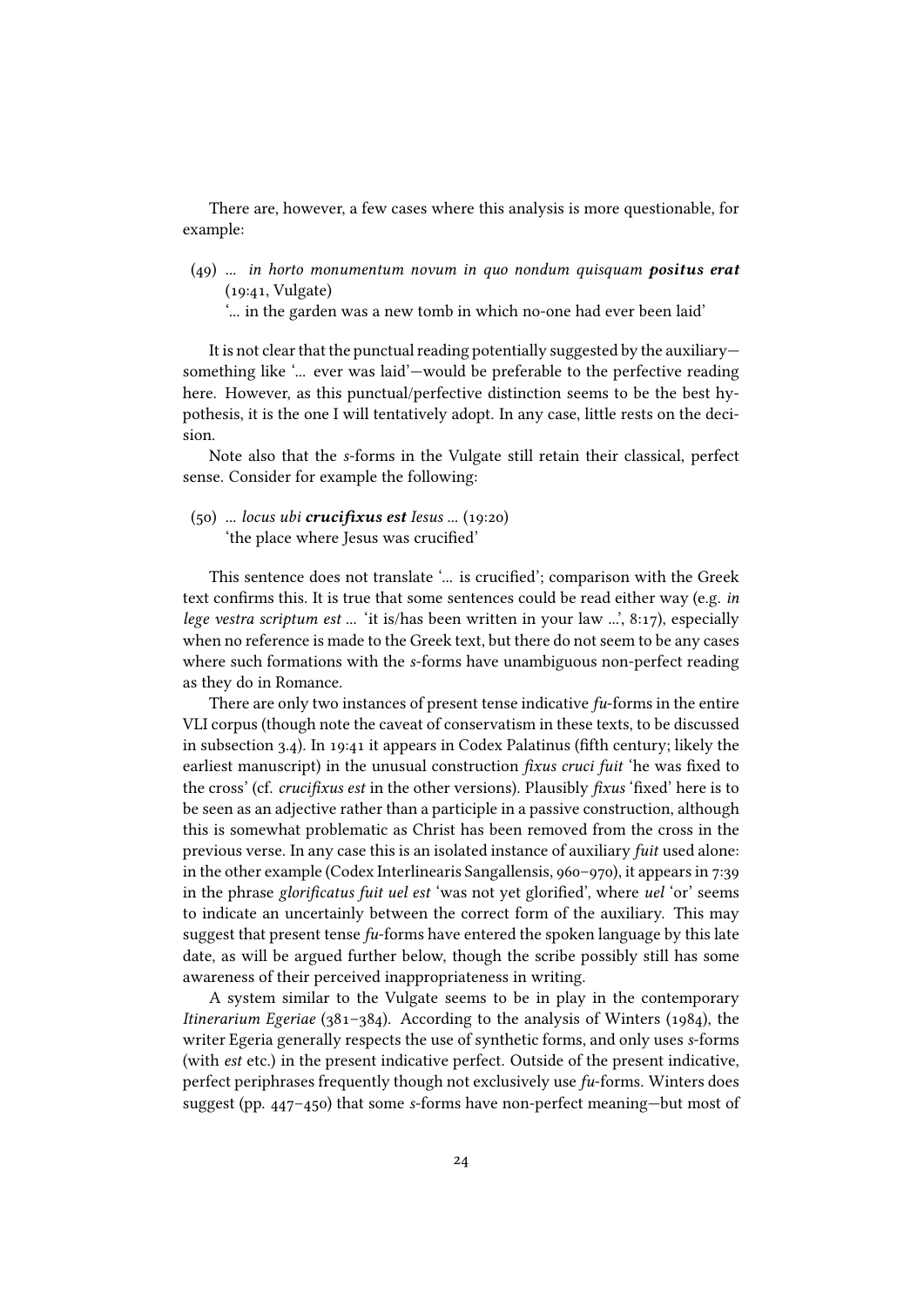the cases cited, as Winters herself recognises, are ambiguous and I do not believe that they furnish enough evidence to posit a general use of non-perfect s-forms at this time. Two examples for which she does convincingly argue for a non-perfect interpretation in context are facta sit 'may be done' and auditus sit 'is heard'. It is plausible, however, that subjunctives such as these show separate behaviour from indicatives, and my main focus is on the latter, so I will set these examples aside.

A number of formal analyses of this system seen in the Vulgate and the Itinerarium Egeriae are possible, especially given the uncertainties regarding the factors conditioning the use of the various forms. For present purposes the details are perhaps not of particular importance, as it seems probable that the system may shortly after this stage have reverted to a state that, featurally, was more like that of the classical language; this will be discussed in subsection 3.5. One possible analysis will be briefly sketched, however.

It can be assumed that the featural content of the Voice and Asp<sub>perf</sub> heads may well have remained unchanged, as the distribution of participles and auxiliaries, though not the forms of the latter, remained the same as in the classical language. To account for the variation in the form of the auxiliary, I propose an additional Aspect head above Asp<sub>perf</sub>, which incorporates into T and determines whether the auxiliary takes the s-form or the  $fu$ -form depending on its aspectual value tentatively  $[\pm$ punctual]. This head only affects the form of the auxiliary in the presence of [+past] Tense (and plausibly also [+future], though this is not within the present remit).

Subsection 3.5 will attempt to reconstruct some subsequent stages. As a preliminary to this, however, the subsection immediately following will discuss textual conservatism with regard to passive forms.

#### 3.4 Conservatism of texts

Analysis of texts from across a wide timescale appears to reveal a considerable amount of conservatism in the use of passive forms, which makes it difficult to employ the textual record in investigating changes to the passive.

This is apparent, for example, from the Vetus Latina Iohannes corpus. Although separated by centuries, frequently there is no variation at all between the manuscripts with regard to a passive or deponent form, e.g. every manuscript which contains John 1:10 has *factus est* 'was made' there, all examples of 3:13 contain the deponent loquitur 'speaks' in that form, all have mittebantur 'was put' in 12:6.

There are, however, a number of instances where the manuscripts vary on whether they use a synthetic or an analytic passive. For example, most in 8:12 use locutus est 'spoke', whereas Codex Palatinus and Codex Vercellensis both use est interpretatum. It may be tempting to see examples such as this as instances of the Romance-type passive, with s-forms used without a perfect meaning. In context, however, either a perfect or a simple present verb makes sense: '... you will be called Cephas (which is translated as Peter)' or '... you will be called Cephas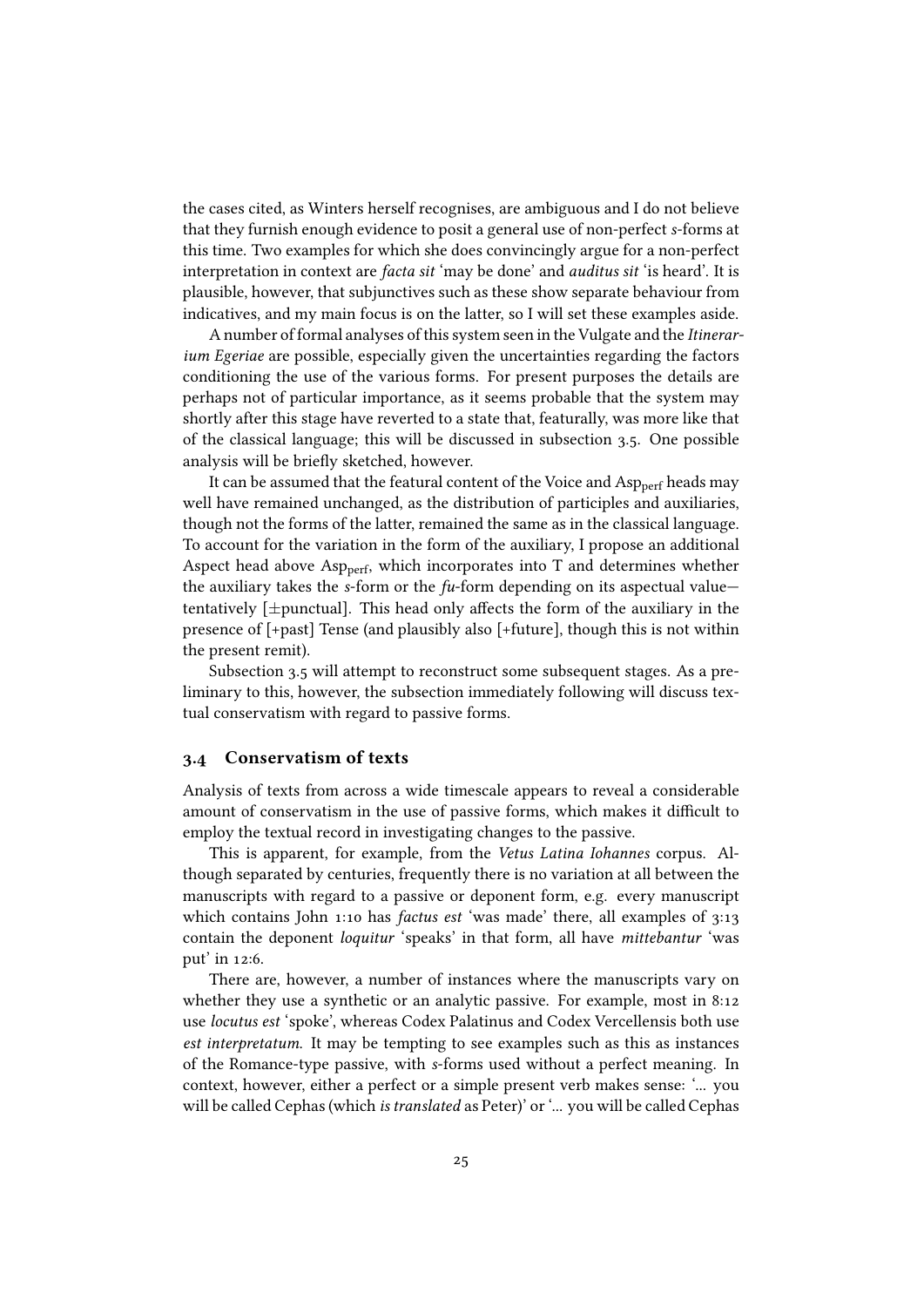(which was translated as Peter)'. When one considers the other examples of this type of variation, there is no clear case where we can claim that an s-form is being used with non-perfect meaning.

Similar patterns are seen in other texts, e.g. the Liber Manualis or 'Manual' of Dhuoda (ninth century). The analysis here is based on the edition of Riché (1975). The Manual contains a large number of passives and deponents, the vast majority of which are either synthetic forms (e.g. opertur 'he worked', I 3 17) or present tense s-forms, which seem to translate naturally as perfects (e.g. accusatus est 'was accused', III 3 40). Dhuoda's system of passive auxiliaries appears to be very similar to that of the Vulgate. Given the evidence to be discussed below, it seems unlikely that this reflected the speech of the time.

I feel this conservatism justifies the use of reconstructed evidence in the development of the passive between the forms attested in the Vulgate and contemporary texts and those found in the earliest attestations of Romance (which seem very similar to the present-day system), the focus of the next subsection. However, it may be that the manuscripts can still be of use, and more detailed study is an opportunity for further research.

#### 3.5 Intermediate stages between the Vulgate and Old French

It will be useful to repeat the analysis of the Romance system already presented so that the end point of the changes to be reconstructed in this subsection can be seen. Textual justification for this system in Old French will be the focus of subsection 3.7. The passive auxiliary in French inflects fully for tense and aspect: present il est aimé, imperfect il était aimé, passé composé il a été aimé etc. Recall that it was suggested that in Romance the passive head has the values [Voice:+pass, V: $\,$ , Gender:  $\Box$ . The [Gender:  $\Box$ ] feature means [+pass] Voice does not incorporate into higher heads and a participle is realised, leaving the auxiliary (or auxiliaries) to realise Asp, v and T. This is in contrast to the active, where [Gender:\_\_] is absent and Voice incorporates into Asp (and subsequently, outside the passé composé, into v and T). Romance does not have a separate class of deponents, though there are certain formal similarities between Latin deponents and Romance unaccusatives in [+perf] contexts.

Two major changes occur, therefore, from Classical Latin: the spread of fuforms to [+perf] contexts, and the innovation of periphrastic constructions (with s-forms of the auxiliary) in [–perf] ones. We have already seen that the first of these changes was already underway by the time of the Vulgate, though  $fu$ -forms had not yet spread to the present perfect and s-forms were still possible in some pluperfect contexts. Let us assume that the next stage in the changes was the completion of this spread, with s-forms ceasing to be used as passive auxiliaries altogether, and fu-forms taking their place in all contexts where they originally occurred, as follows (third-person singular indicative; future tense forms provided in the interests of completeness):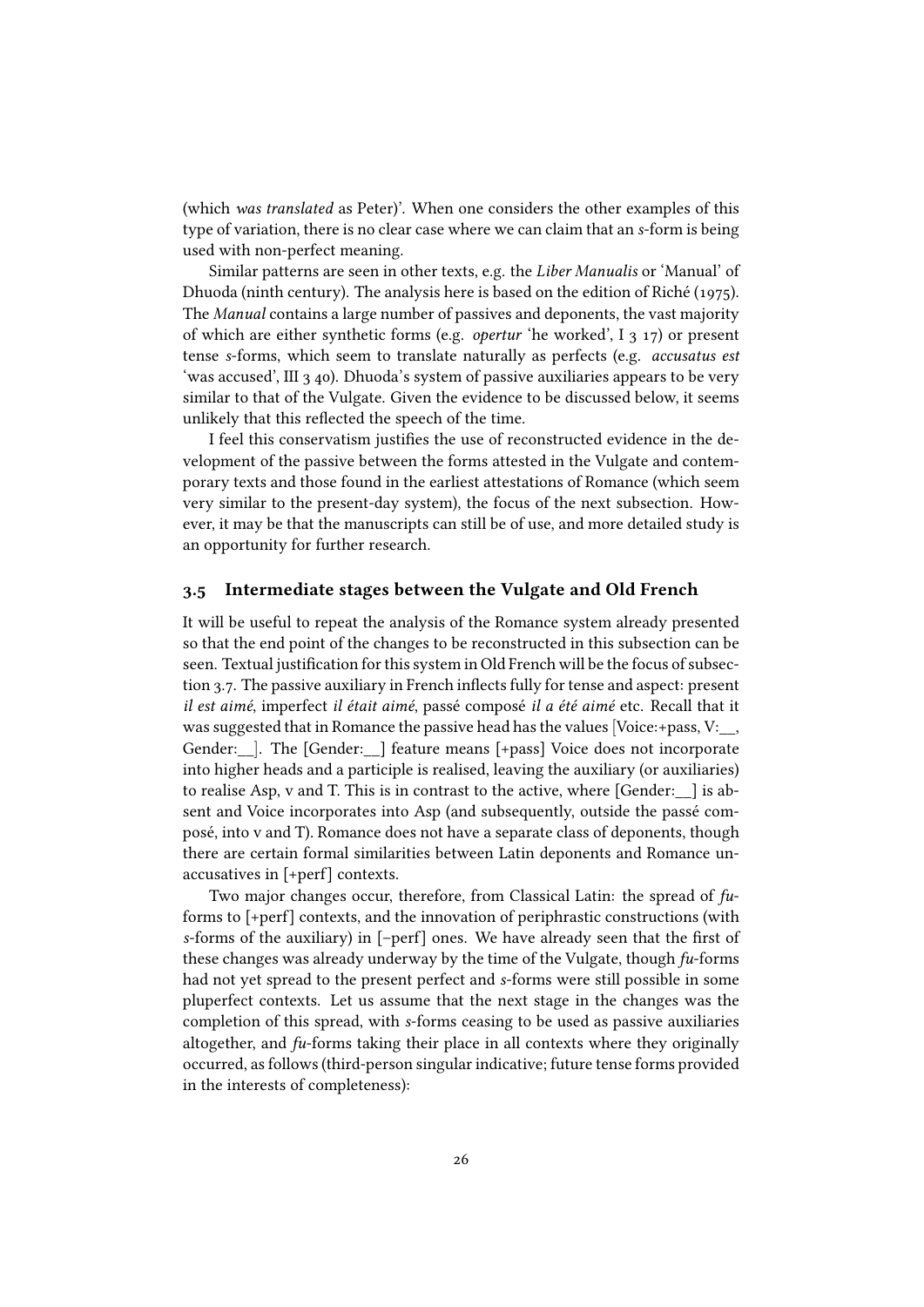|           | past                                              | present | future   |
|-----------|---------------------------------------------------|---------|----------|
| $[-perf]$ | amabatur                                          | amatur  | amabitur |
|           | $[+perf]$ amatus fuerat amatus fuit amatus fuerit |         |          |

| Table<br>⌒ |  |
|------------|--|
|------------|--|

Featurally, this system can be seen as the same as that of Classical Latin, with one key difference:  $[+perf]$  Asp is realised morphologically on the auxiliary as well as on the participle. Given that T must, at least under the defective goals analysis adopted here, already have an [Asp:\_\_] feature in order to incorporate Asp in other voice/aspect combinations, we do not need to posit any syntactic featural differences from the classical system. However, whereas in the classical language auxiliary esse was realised in its infectum forms in spite of the presence of this feature (which, presumably, would be valued [Asp:+perf] by the Agree operation), by this stage this same feature is realised through the perfectum forms: in essence, a morphological regularisation of the auxiliary to conform to the pattern of lexical esse, where  $[+perf]$  always triggers the  $fu$ -stem. In terms of the changes from the system posited for the language of the Vulgate, we must also say that the higher Asp head, responsible for the variation in the form of the auxiliary in the pluperfect (and possibly also the future perfect), has once more ceased to have any superficially apparent effect.

Why posit that the spread of the  $fu$ -forms to all perfectum contexts precedes the innovation of the periphrastic [–perf] passives? Crucially, to do the inverse implies a period of ambiguity: where amatus est could mean either 'he is loved' or 'he has been loved, he was loved'. Whilst such a stage cannot be ruled out entirely, it would seem more likely that a sequence of changes which would have brought about this type of ambiguity would not have occurred.

Some evidence for this stage is found in Vielliard's (1927, p. 159) analysis of Merovingian legal texts from the from the period 584–751 (predominantly from around 630–720). Vielliard lists a number of  $fu$ -forms in different tenses, including present tense forms such as fuit conscissus 'was torn to pieces' and fuit factus 'was made'. A more precise textual analysis of the forms use would be useful. The texts also make much use of synthetic passive forms (p. 158), although—given the arguments in subsection 3.6 below —it is likely that these do not represent spoken usage, at least not by the time of the later texts in Vielliard's corpus.

There is also some evidence from the Vetus Latina Iohannes. The graph in figure 1, based on the data in table 9, shows the percentage of s-forms out of the total number of attested periphrastic passives for each of the 13 verses which show variation in auxiliary usage. Manuscripts which do not include any of the verses in question are excluded. Note that a few texts only include a small number of the relevant constructions, which may affect the overall trend. When the date given for a manuscript covers a period of time, points are plotted at the midpoint, e.g. texts dated '400–500' are plotted at 450.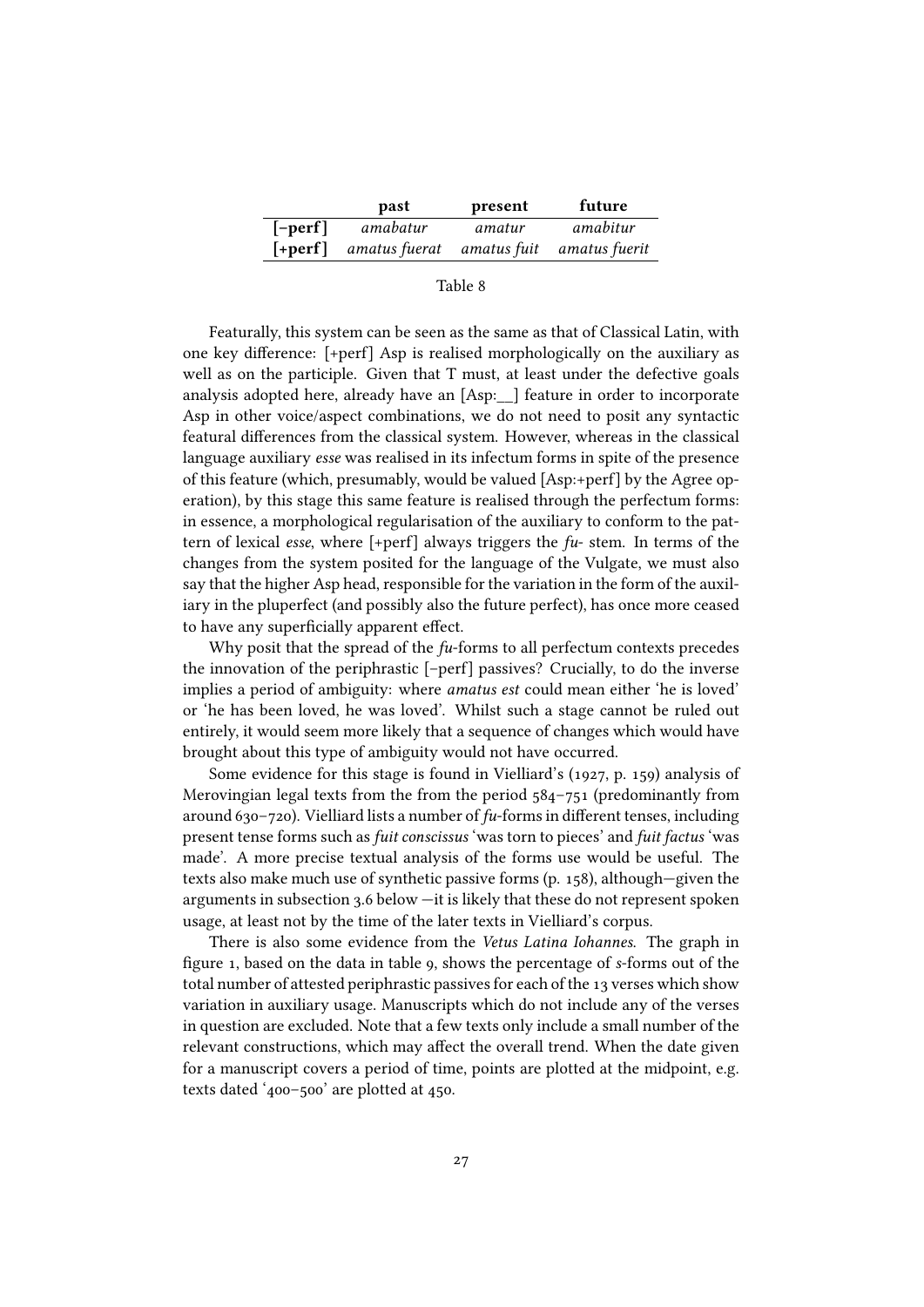| Ms.              | Copied      | s-forms                 | fu-forms         | Percentage s-forms |
|------------------|-------------|-------------------------|------------------|--------------------|
| $\boldsymbol{2}$ | 300-400     | 5                       | 6                | 45%                |
| 3                | 350-400     | 9                       | $\overline{4}$   | 69%                |
| 5                | 400         | 5                       | 5                | 50%                |
| 8                | 400-500     | 7                       | $\overline{4}$   | 64%                |
| 16               | 400-500     | 2                       | 0                | 100%               |
| $\overline{4}$   | 450-500     | 7                       | 6                | 54%                |
| 22               | c. 500      | $\mathbf{1}$            | $\mathbf{1}$     | $50\%$             |
| 22A              | c. 500      | $\overline{c}$          | 0                | 100%               |
| 32               | 500-550     | $\mathbf{1}$            | $\mathbf{1}$     | 50%                |
| 10               | 500-600     | 6                       | 6                | 50%                |
| 33               | 500-600     | 6                       | 7                | 46%                |
| 13               | 500-700     | 4                       | 5                | $44\%$             |
| 14               | 600         | 5                       | 6                | $45\%$             |
| 25               | 500-700     | $\mathbf{2}$            | $\boldsymbol{0}$ | $100\%$            |
| 11               | 700-750     | 2                       | 6                | 25%                |
| 20               | 700-800     | $\mathbf{1}$            | $\overline{c}$   | $33\%$             |
| <b>9A</b>        | 750-800     | 7                       | 5                | 58%                |
| 35               | 750-800     | 3                       | 10               | 23%                |
| 28               | 800         | $\overline{\mathbf{c}}$ | $\mathbf 0$      | $100\%$            |
| 30               | 800         | 4                       | 8                | 33%                |
| 39               | c. 800      | $\overline{0}$          | $\mathbf{1}$     | $0\%$              |
| 47               | 800         | 3                       | 9                | 25%                |
| 11A              | 800         | $\overline{4}$          | 5                | 44%                |
| $\overline{7}$   | 810         | 6                       | 7                | 46%                |
| 46               | 800-850     | $\mathbf{1}$            | 3                | 25%                |
| 15               | $775 - 800$ | 5                       | 6                | $45\%$             |
| 48               | c. 900      | 3                       | 10               | 23%                |
| 29               | 900-1000    | $\overline{4}$          | 8                | 33%                |
| 40               | 900-1000?   | $\mathbf 0$             | 1                | $0\%$              |
| 27               | 960-970     | 3                       | 5                | 38%                |
| 6                | 1100-1200   | 8                       | $\overline{4}$   | 67%                |

Table 9: Auxiliary variation in the VLI corpus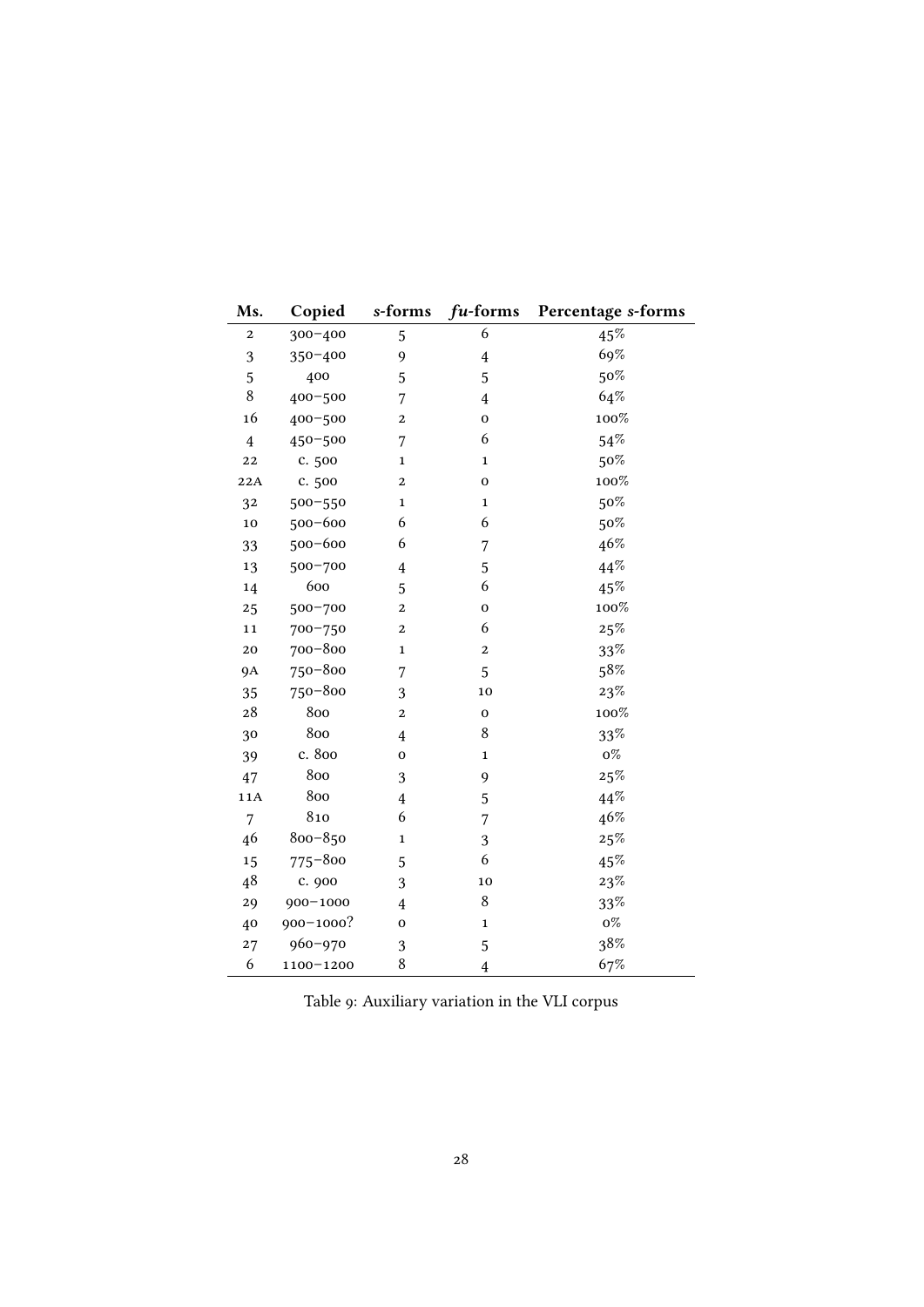

Figure 1: Frequency of s-forms over time in variable contexts

The frequency of s-forms appears to decrease over time. The correlation is statistically significant  $(r=-0.41, p=0.022)$ , though this is not the case when texts with only three or fewer of the relevant constructions are omitted  $(r=-0.36, p=0.091)$ . The overall conservatism of these texts discussed above should also be considered. Thus, while the data does give some suggestion that s-forms may have become less used over time, this must be treated with caution.

If a stage at which only  $fu$ -forms are used is posited, a complication arises concerning the forms of deponents. If we wish to claim that the passé composé forms of Romance unaccusatives are derived in some sense from the perfect construction of deponents—and it would seem reasonable to make this claim, given their formal similarity—then we predict that (at least some) deponents did not undergo this stage of exclusively having  $fu$ -forms in the perfect (as Romance unaccusatives still occur with s-forms), but rather split off into a class with separate behaviour from the passives. This will be discussed in section 4.

The spread of the analytic construction to [–perf] contexts can be posited as the next stage in the sequence. This suggests the development of new [–perf] Asp heads which—apart from their aspectual content—are specified in the same way as the  $[+perf]$  heads: that is  $[Asp.+perf, Voice:$ , V:, Gender:  $\leftarrow Voice.+pass]$ . (Note the use of the notation [Voice:+pass] rather than [Voice:+R], now that the deponents and passives have split into separate classes.) The key change here is the gain of a [Gender:  $\leftarrow$  Voice:+pass] feature on [–perf] Asp, presumably by analogy with the presence of that feature on [+perf] Asp. In surface terms, the analogy is that as [+perf] passives employ a [+perf] form of esse, [–perf] passives might also be expected to involve a [–perf] form of esse. We may assume a stage in which both the old and the new [–perf] Asp heads were present in the language and hence both simple and periphrastic [–perf] passives occurred—followed by one in which the old head was lost and all passives become periphrastic. (I have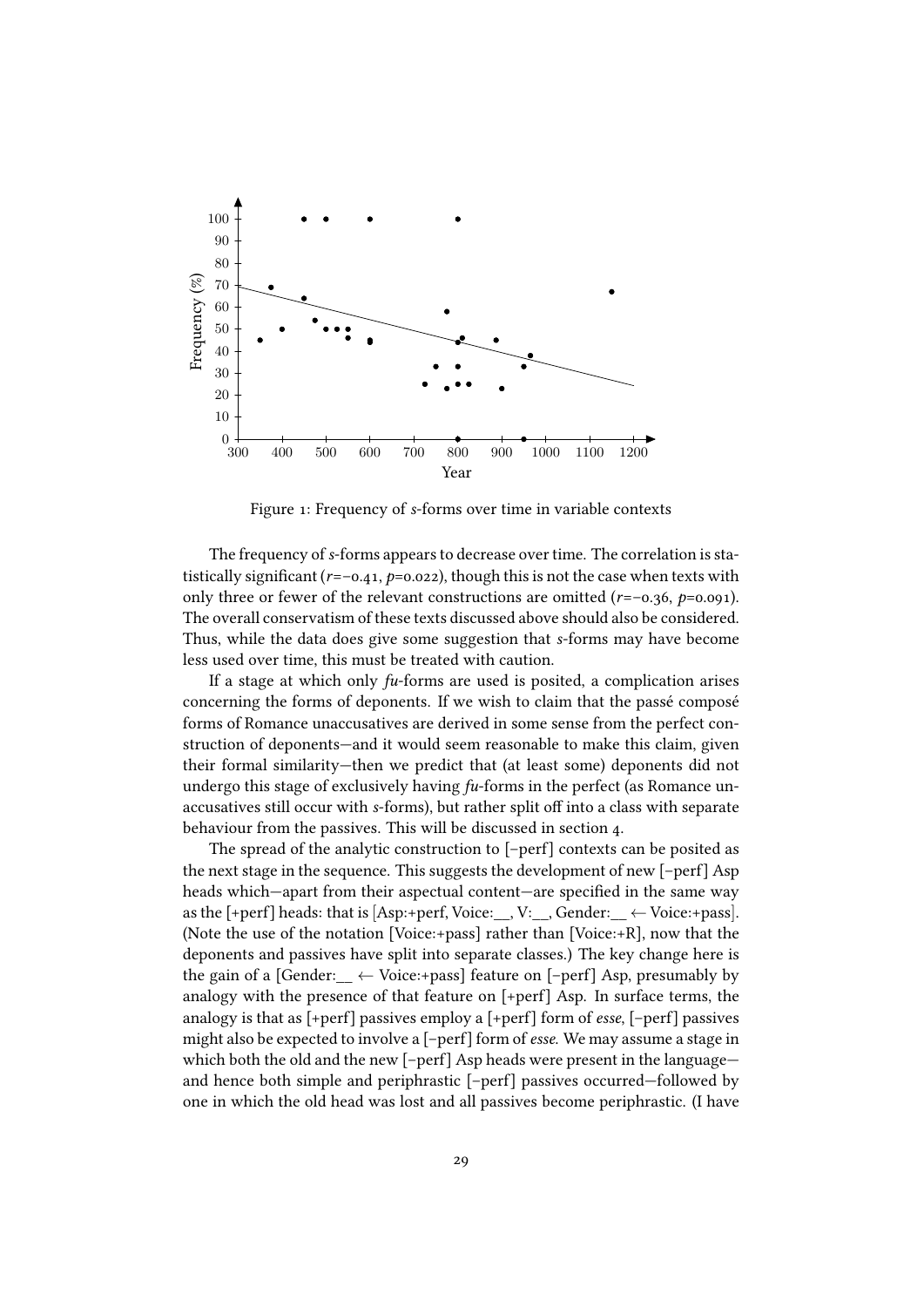not included the future tense forms in these tables—plausibly the synthetic future may have ceased to be used by this point.)

|                 | past          | present     |
|-----------------|---------------|-------------|
| $[-perf] (1)$   | amabatur      | amatur      |
| $[-perf]$ $(2)$ | amatus erat   | amatus est  |
| $[+perf]$       | amatus fuerat | amatus fuit |

Table 10

|           | past          | present     |
|-----------|---------------|-------------|
| $[-perf]$ | amatus erat   | amatus est  |
| $[+perf]$ | amatus fuerat | amatus fuit |

#### Table 11

A final featural change can then be posited: Asp (whether  $[\pm \text{perf}]$ ) loses its [Gender:  $\leftarrow$  Voice:+pass], while [+pass] Voice innovates a (non-conditional) [Gender: ] feature. This change, which does not result in any changes to the system as realised phonologically, is a reasonable reanalysis of the data available to the learner if we assume that conditional features are somehow more marked and hence avoided where possible: cf. Roberts and Roussou (2003, ch. 5) on how change can be seen to be driven by similar featural markedness constraints. Once the changes to the tense/aspect system (loss of synthetic pluperfect, rise of passé composé) are brought into account, we arrive at the present-day system. Evidence that something like this system was in play by the time of Old French will be discussed in subsection 3.7.

It may be asked what the benefit is of positing these various intermediate stages: why not, for example, have [–perf] Asp gain its new (sub)feature straight after the Vulgate stage? This would reduce the burden of having to posit intermediate stages for which we have limited textual evidence. However, it would also create the issue already covered, of an ambiguous stage where the s-forms can have either [+perf] or [–perf] meaning. Further, it seems more plausible that the changes to the system would take place in a number of smaller stages, each quite similar to the last, rather than fewer stages where the reanalysis is less justified by the input data. Each of the smaller stages described above seems a reasonable change to be enacted in a single generation, whereas it seems unlikely that learners presented with input from the Vulgate stage would innovate a system on the basis of that input where not only are only  $fu$ -forms used in [+perf] contexts but s-forms can be used in [–perf] ones.

Whilst it is difficult to know when exactly these putative changes may have occurred, it may be possible to date the loss of the synthetic passive in speech, toward the end of the chronology proposed. This issue—which is of pertinence in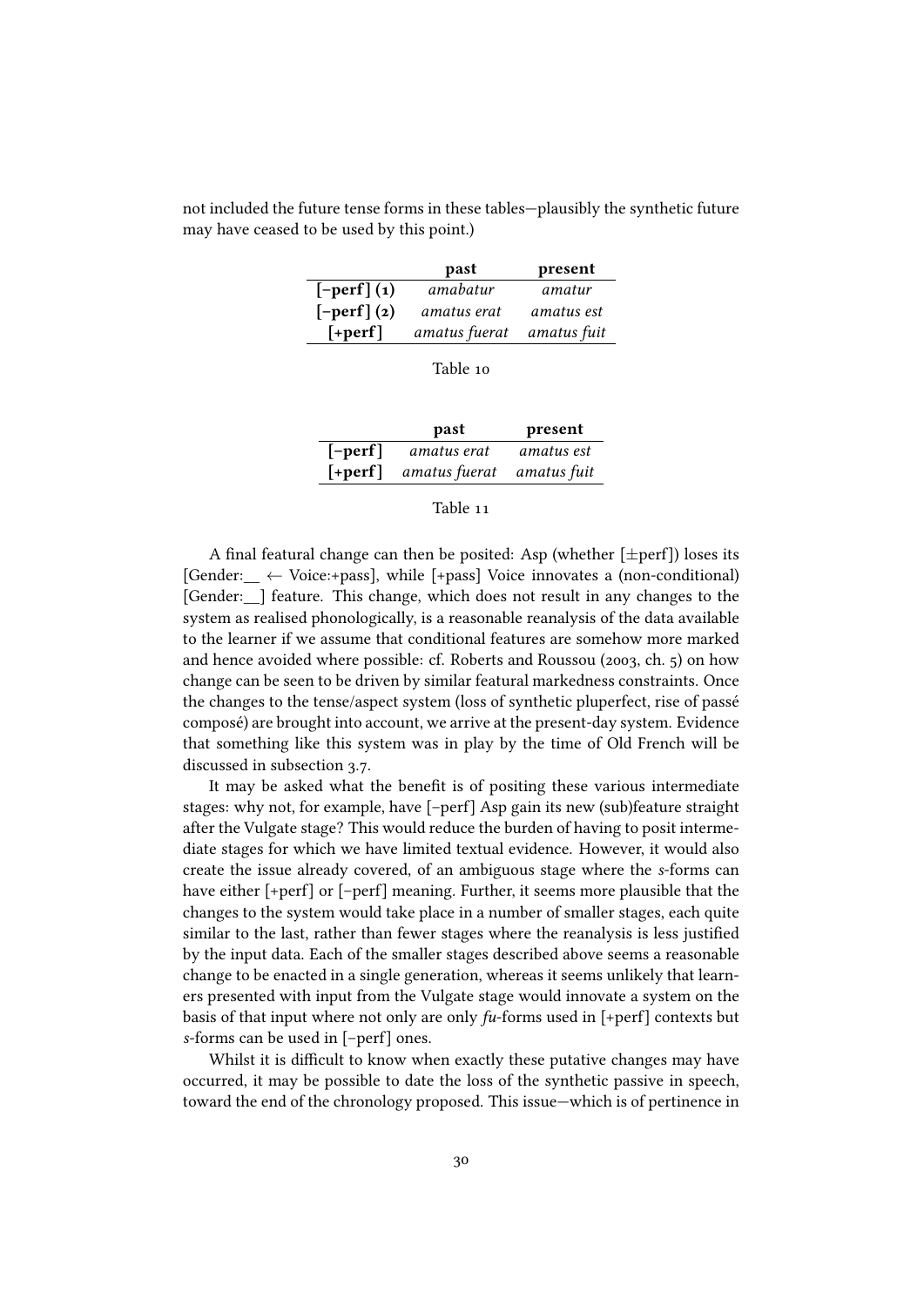relating the changes to the passive to other changes affecting the verbal system will be discussed in the next subsection.

#### 3.6 Dating the loss of passive morphology

The most detailed recent discussion pertaining to the changes which affected the passive system between Latin and Romance is probably Herman (2002). This article is particularly useful in attempting to date the loss of the synthetic passive. Concerning this, Herman begins by citing Politzer's (1961, pp. 212–214) argument that the high degree of precision to which the still frequent synthetic forms conform to classical spelling in French and northern Italian texts of the seventh and eighth centuries points to their being no longer current in speech: instead, they would appear to have been learned by explicit instruction. Thus, for example, although classical intervocalic  $/t/$  is frequently written d in other contexts, this does not occur in passive endings such as third-person singular present -tur (e.g. amatur 'he/she is loved'). This is in contrast to the situation in central Italy in the same period, where the endings seem still seem to have been retained, and the artefacts of sound change can be seen in the spelling.

Herman attempts to date this change more precisely, focusing on the spoken usage of Gaul. (Given our main focus here on the development of Latin into French specifically, the fact that the change may have occurred at different times elsewhere does not concern us particularly.) He considers the Liber Historiae Francorum (LHF), which is in two parts, the first based on the writings of Gregory of Tours from about one hundred and fifty years before the production of the rest of the text which was completed in 727. There is a strong tendency in the early part of the text for synthetic passives or deponents used by Gregory to be eliminated, with some other construction being preferred: for example, where Gregory has nisi quae tibi sors vera largitur 'except that which the lot justly grants to you', the LHF employs the active form *dederit* 'will give' in place of the deponent *largitur* (pp. 34–35). This is in contrast to a similar adaptation of Gregory by Fredegarius, made seventy or eighty years earlier, which retains the passive forms in spite of a general trend toward simplification (p. 39). This suggests that the later writer, but not the earlier, considered that the inclusion of passive morphology would be likely to confuse his audience. (Compare the argument of Herman (1996) that illiterate people in at least the first half of the seventh century were able to understand biblical texts and homilies containing synthetic passives.) The loss (at least, the loss of comprehension by ordinary speakers) of the synthetic passive in France, then, can likely be dated to about this period—the second half of the seventh century and the beginning of the eighth.

Herman also claims (2002, p. 38) that the new analytic formation of the nonperfect passive had not arisen by this time: there is only one case where the LHF replaces one of Gregory's synthetic forms by an analytic construction, and this (succensus est 'it is/was kindled' for Gregory's succenditur 'it is kindled') may simply be a change of tense (p. 37). Herman thus explicitly rejects the claim of Green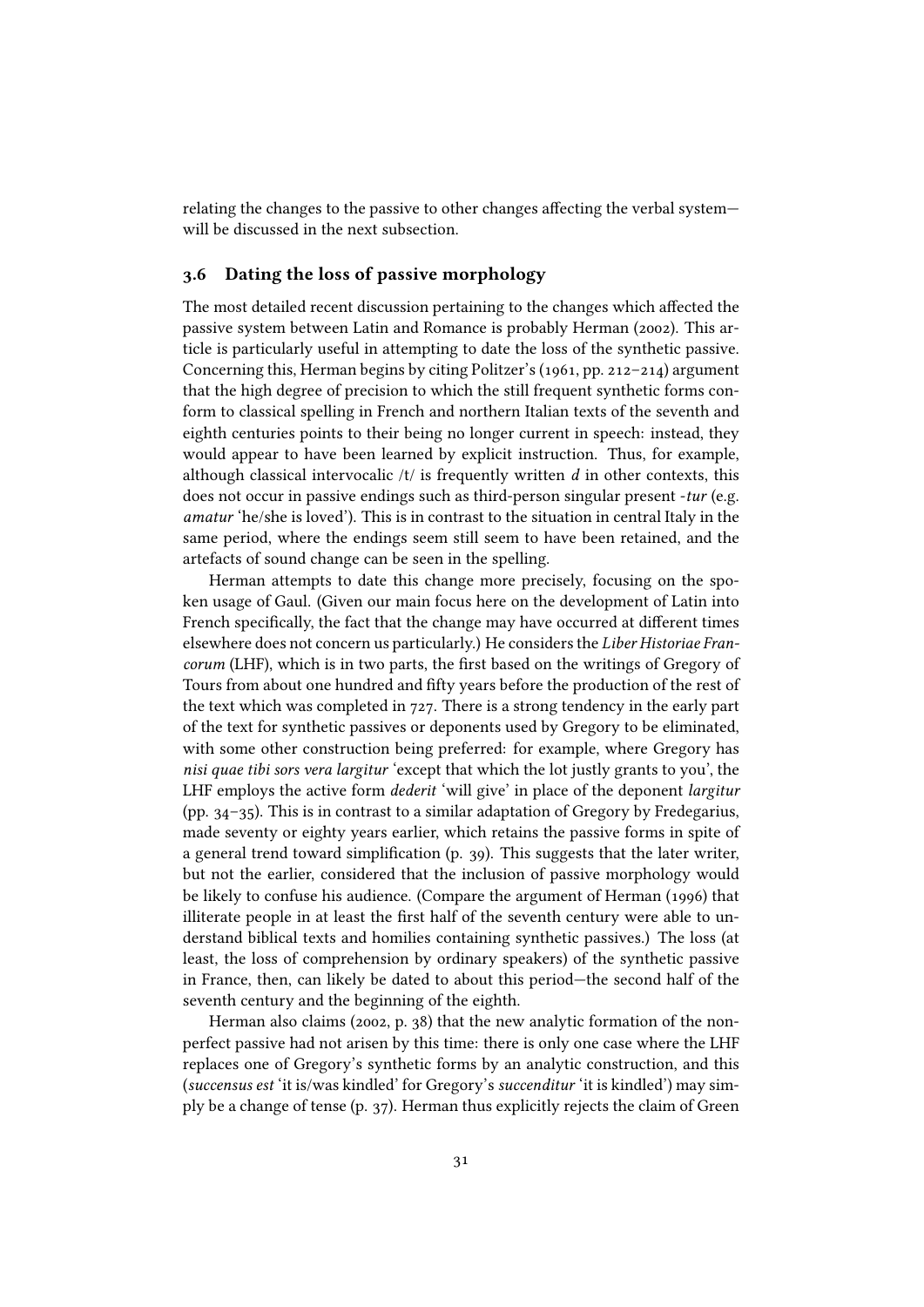(1991, p. 81) that '[i]t is totally implausible that speakers of Late Latin would have allowed the synthetic passive to collapse before they had available to them a fully operative replacement structure'. Certainly, Green's strong claim is likely not supportable on typological grounds: probably the majority of languages lack passives altogether (Siewierska 2013),suggesting that there may be no particular pressure for languages to retain them. Alternative ways of expressing passive meaning exist in the Romance languages, for example 'reflexive' constructions with se or (in French) impersonal constructions with on. However, there are reasons for not subscribing to Herman's view: it implies that the Romance analytic passive is an entirely innovative construction with no basis in Latin, and while this could be true, it would be more interesting if we could trace a way in which it developed out of the pre-existing construction. This leaves open the question, of course, of why the LHF does not employ analytic passives in place of synthetic ones. One possible solution to this problem is that the writer, whilst avoiding constructions that are by this point markedly dated and unlikely to be understood by his audience, is also avoiding markedly 'Romance' constructions—i.e. those which do not appear in older texts, and which he may consider inappropriate for written language.

To conclude this subsection, then, we are able to put quite a firm date on the loss of the synthetic passive in France. This further allows us to date the reconstructed stages prior to this (hypothesised above) to between about the fifth and seventh centuries. The significance of this dating will become apparent in later sections.

#### 3.7 Old French

Clear textual evidence for what is essentially the modern French voice system is found from the Old French period, squaring with the chronology just established. This subsection will present some of this evidence.

The earliest text generally considered to represent French, as opposed to Latin, is found in the 'Strasbourg Oaths' (AD 842). The Oaths contain no examples of passive (or deponent) constructions. The next earliest text, the Sequence of Saint Eulalia (c. 880–82), contains two candidates for such constructions.<sup>7</sup> The first is a clear example of a passive:

- $(51)$  ... fut presentede maximiien  $(l. 11)$ 
	- '... she was presented to Maximian'

The second has the form of a Latin passive, but also of a Romance unaccusative passé composé: furet morte 'she died' (l. 18). As it concerns a verb which is deponent in Latin, it is difficult to be sure on the basis of this one text whether it should be analysed as an example of a 'passive' construction or not. Given the arguments to be presented in section 4 for the loss of the classical deponent class

<sup>&</sup>lt;sup>7</sup>The versions of those two texts consulted are those given in Ayres-Bennett (1996, pp. 16–17, 31).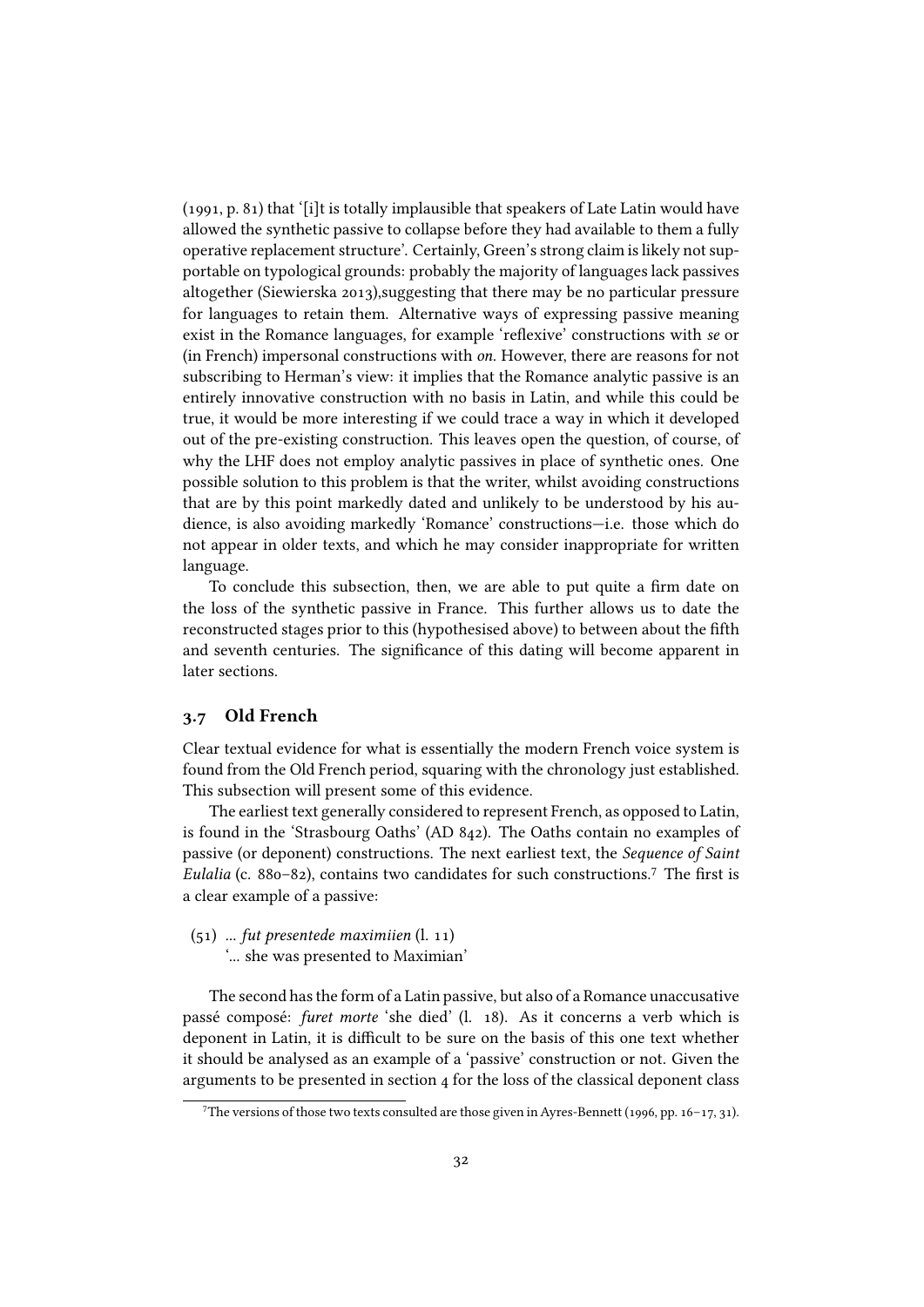at a much earlier date, I will treat this as an unaccusative and not consider it at present.

A number of clear examples of the passive occur in The Life of Saint Alexis (eleventh century). The text employed here is that of Perugi's (2000) critical edition; there is some variation between the manuscripts (which date to the twelfth and thirteenth centuries), although not to the extent that any of the findings presented here are significantly affected. Four of these forms involve an auxiliary in the passé simple form of *estre* 'to be', based on the  $fu$ - stem:

- (52) fud baptizét 'was baptised' (l. 31)
- (53) fut cointe 'were known' (l. 43)
- (54) fu faite 'were made' (l. 576)
- $(55)$  fut ... parez 'was decorated' (l. 586)

The remaining six or so forms all use forms of estre based on the root containing /s/. Four are present tense forms:

- (56) est agravét 'was troubled' (l. 58)
- (57) est oneurét 'he was honoured' (l. 542)
- (58) sunt ... salvedes 'were saved' (l. 605)
- (59) esmes avoglez 'we are weighed down' (l. 616)

The other two employ imperfect forms of estre formed with est-:

- (60) esteit cuvert 'was covered' (l. 346)
- (61) esteie penét 'have been absolved' (l. 405)

There are no signs of the synthetic passive anywhere in the text.

There are also a large number of intransitive perfects with active meaning that are formed with estre. I take these to be instances of the new unaccusative structure rather than of Latin-style deponents (indeed, many of them involve verbs that were not deponent in Classical Latin)—this type of structure will be discussed in the subsequent sections.

One difficulty that arises when looking at this text concerns the use of tenses. In Old French it was common for present tense forms to be used in recounting events that took place in the past ('tense switching'; Fleischman 1990). This is frequent in Alexis, for example:

(62) escrit la cartra tute de sei med[is] (l. 284) 'he wrote [lit. 'writes'] the document by himself'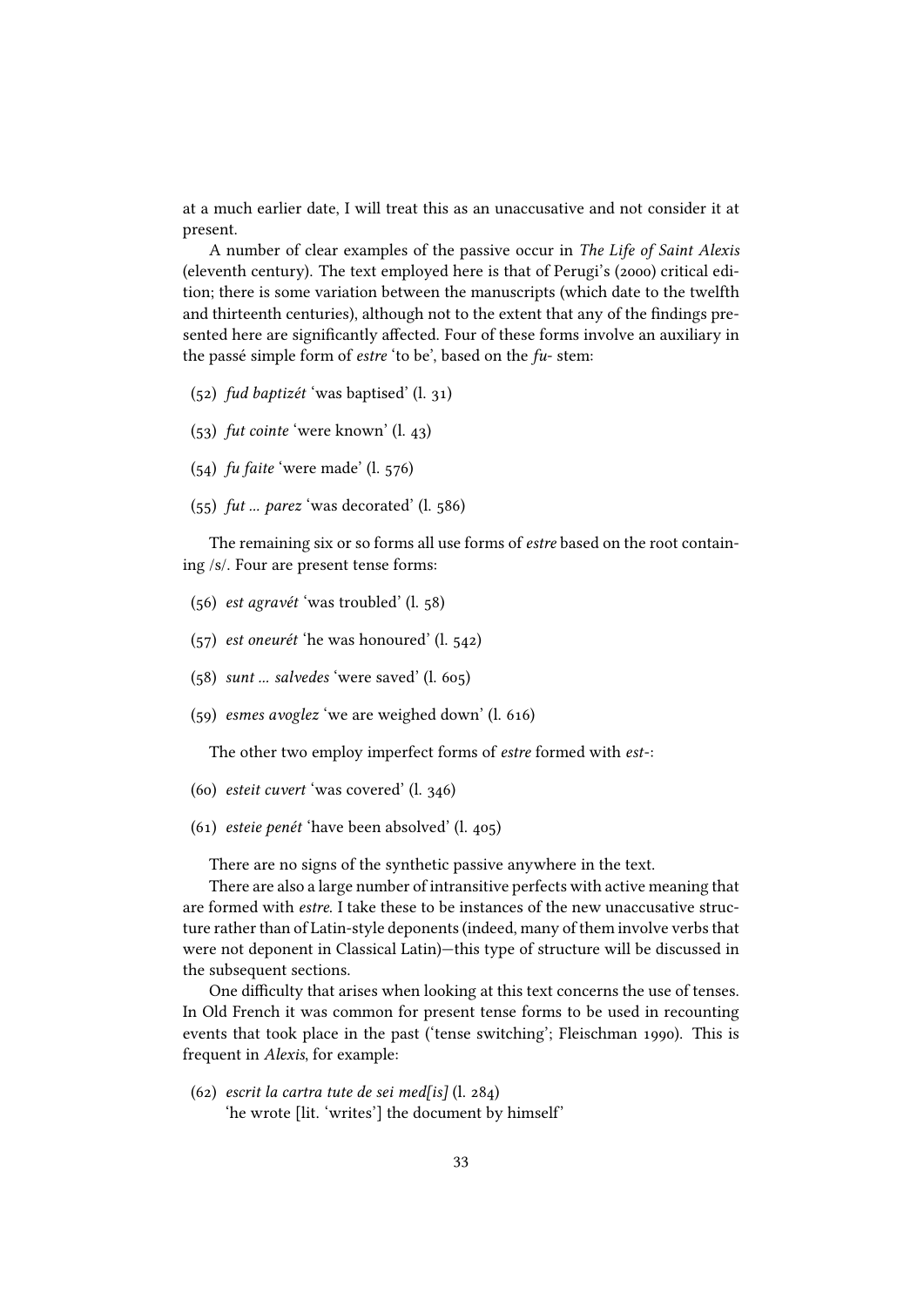Thus, although three of the forms using the present tense of *estre* above have been translated into the past tense, it should not be assumed that these are equivalents of the Latin perfect passive. More probably, they represent true analytic present passives, akin to those found in modern French, that are however being employed in an 'narrative present' capacity. If we assume this is the case, and also consider example (59), which does seem to be a clear use of a present tense auxiliary with present reference, we can conclude that the 'new' passive with s-forms used outside of the perfect has already developed by this time.

A number of  $fu$ -forms are also found in the text: notably, the auxiliary here is derived from the Latin present perfect fuit. As the Latin synthetic pluperfect and future perfect are no longer used in French, and it is in any case not clear that there would be an appropriate context for these forms to occur in, their absence is not surprising.

There are no attestations in these texts of a passive with an auxiliary that is itself periphrastic (cf. modern French a été aimé 'has been loved'). This may not be signicant, however, given the relative rarity of both the passive and the passé composé.

Various textual complications aside, then, it appears that by this point the language likely has what is essentially the modern French system, with only periphrastic passives and an auxiliary sensitive to tense and aspect. This is a broadly straightforward continuation of the final stage posited in subsection 3.5, table 11.

This concludes our discussion of the passive system on its own terms. Discussion of changes involving deponents and the passé composé, and their relation to the changes considered above, will be the focus of the next two sections.

# 4 Diachronic developments II: the deponents

#### 4.1 Introduction

Subsection 3.5 posited a stage in the development of passives where only the  $fu$ form could occur, regardless of tense. This is problematic if we assume that Romance unaccusative forms like il est mort 'he has died' are derived directly from Latin deponent forms like mortuus est, which generally is assumed traditionally (Ledgeway 2012, p. 317). If the stage posited for passives also applied to deponents, then we might expect the Romance unaccusatives to be formed with the reflexes of  $fu$ -forms, so that for example we would see il  $fut$  mort (< mortuus  $fuit$ ) in place of il est mort 'he has died'. This does not, however, occur.

One possible solution to this problem is to analyse (some or all) deponents as having already split off from passives in terms of their paradigmatic behaviour prior to the stage where s-forms ceased to be used for perfect passives. Thus, they—unlike passives—retain their s-forms, eventually yielding the Romance system. Another plausible scenario is that the forms of the auxiliary used with deponents/unaccusatives did change, but later were remodelled so as to encode the same tenses/aspects as the auxiliary have in the passé composé of unergatives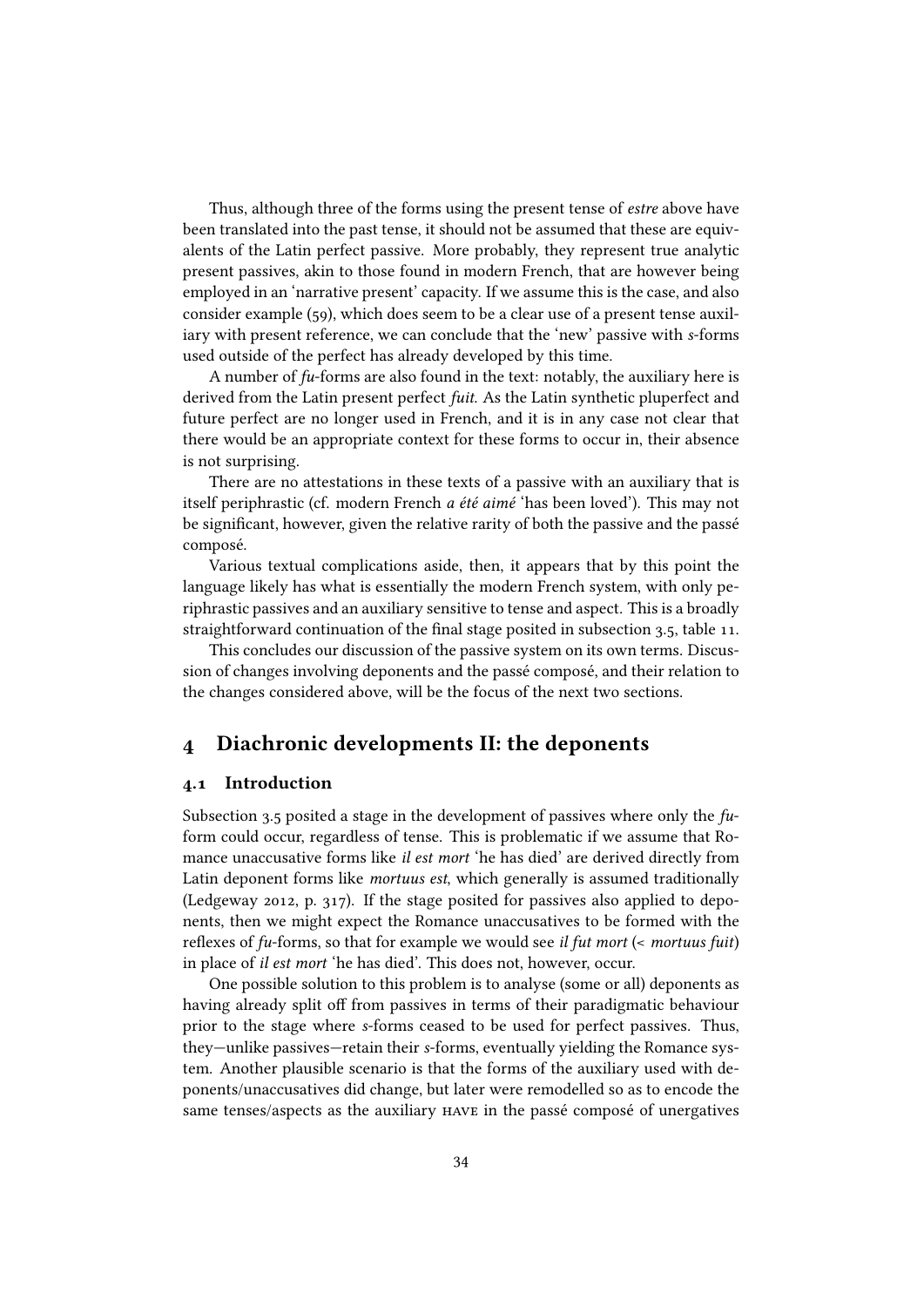and intransitives. Given the independent evidence, to be discussed, that the class of deponents underwent significant changes in approximately the period in question, I will not however pursue this line of argument here.

Instead, I will assume that the changes we see to the deponent class in the textual record occur during its reanalysis as a class more distinct from the passives than before. The account of the changes to the passives presented leads to the hypothesis that, prior to the general loss of passive morphology, deponents had already split into a separate class in terms of their auxiliary selection behaviour. The evidence to be discussed below suggests, in addition, that deponents had (in speech) likely ceased to be used with passive morphology prior to the loss of that morphology generally. The more general loss of synthetic passive forms, then, was not a causal factor in the loss of the deponent class (contra e.g. Clackson and Horrocks 2007, p. 280), which had likely already disappeared (in its classical form) by that point. It seems reasonable that these two changes might be connected that is, at a particular point in time the deponents split off into a separate class that differed from passives both in terms of their synthetic morphology and the forms of their auxiliaries, and also behaved differently from other actives.

We also likely want to assume that the class of deponents, at some point, underwent a significant restructuring to become the 'unaccusative' class. It is plausible that this change was connected to the changes in the forms. Whilst membership of the deponent class is not semantically random, there does not exist the same semantic regularity as governs membership of the unaccusative class in Romance. (This point will be discussed in more detail in subsection 4.3.) A reanalysis of the deponent class as a class of unaccusatives may plausibly have given rise to the formal changes. It is perhaps implausible that a significant number of verbs would have 'passive' forms in the perfectum but active morphology in the infectum (though a few, the 'semi-deponents', did just this even in Classical Latin), as the lower frequency of the perfectum would make this class very difficult to learn accurately—unless there was a common semantic factor behind membership of the class. Once the deponent class was reanalysed as an unaccusative one, this precise system could be adopted, and further would then start to be seen as signicantly distinct from the passive class (there being no shared infectum morphology) that the changes in auxiliary usage would not have to affect both. Whilst this scenario can be questioned, and need not necessarily be proposed for the wider analysis to work, it does provide a unified explanation for the changes.

Note that I do not assume (contra Penny 1991, p. 142, Cennamo 2008, p. 125) that there was a stage in spoken Latin or early Romance where be perfects could be used with all verbs. This does not capture the semantic link between deponents and unaccusatives (such as it does exist). It is more likely that the textual evidence that might support this is merely a result of 'hypercorrect' deponentisation, as also seen with synthetic forms.

The following subsection will consider some data in favour of these ideas. After this data is presented, and the semantic relation between deponents and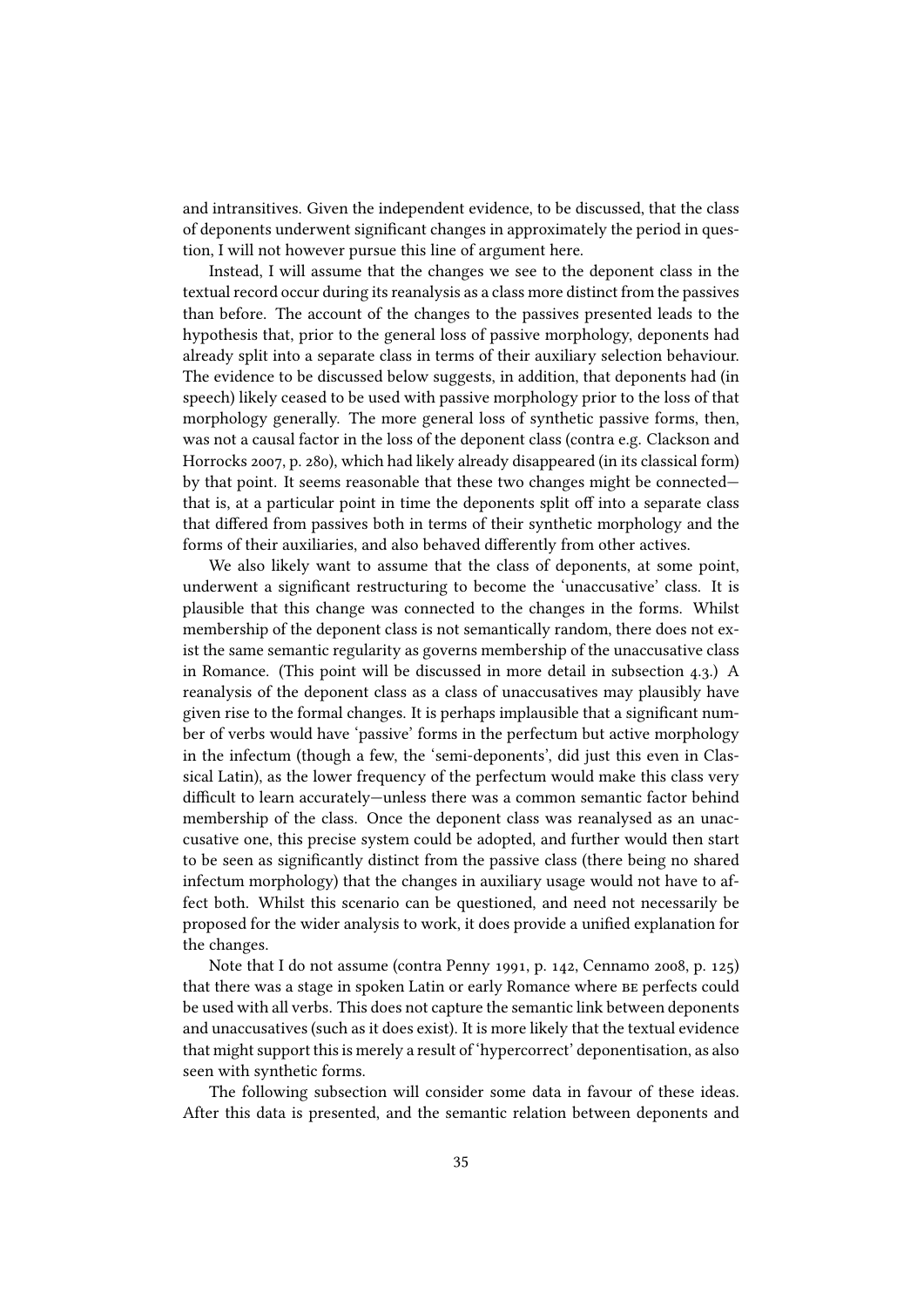| Period | <b>Dates</b>              |
|--------|---------------------------|
| Ι      | 169 BC                    |
| П      | 80 BC                     |
| Ш      | $80 - 43$ BC              |
| IV     | 43 BC – AD $14$           |
| V      | $14 - 68$                 |
| VI     | $69 - 117$                |
| VII    | $117 - 192$               |
| VIII   | $193 - 337$               |
| IX     | $337 - 423$               |
| X      | $423 - 600$               |
| XI     | 600–800                   |
| XН     | (grammarians and glosses) |

Table 12: The dates of Flobert's periods (1975, p. 39)

unaccusatives has been discussed in subsection 4.3, subsection 4.4 will present a formal analysis of the changes.

#### 4.2 Data

Flobert (1975) surveys in great detail the use of deponents in Latin texts from the second century BC to the ninth century AD. For each of eleven periods (plus a twelfth given over to glosses and grammarians), he lists all the deponent forms which occur in his corpus in the first time in that period, as well the first uses of deponent verbs as passives or actives and many other details. The data is not entirely ideal for present purposes—it would be useful to have information on the overall frequency of deponent verbs in each period, not just of new forms—but is nevertheless valuable.

The graph in figure 2 gives the number of new 'activations' (the use of originally deponent verbs as actives) for each period, relative to every one hundred other new deponents. The points plotted, as in the subsequent graphs, are at the midpoint of each of Flobert's periods. (The data for this and the subsequent graphs are give in table 13.)

Particularly if we overlook the value of period II, which is unusually high for the early periods and may simply be an anomaly, we see that from period VII (second century AD) onwards, and particularly in periods X and XI (fifth to eighth centuries) the relative frequency of 'activations' is much higher than previously. It is natural to read this as pointing to some sort of decline in the use of deponents, with them becoming increasingly assimilated to the regular pattern of morphology.

It has been argued that the loss of passive morphology took place in the second half of the seventh century and the beginning of the eighth (in France, and later in parts of Italy). It can be assumed that this would also have affected the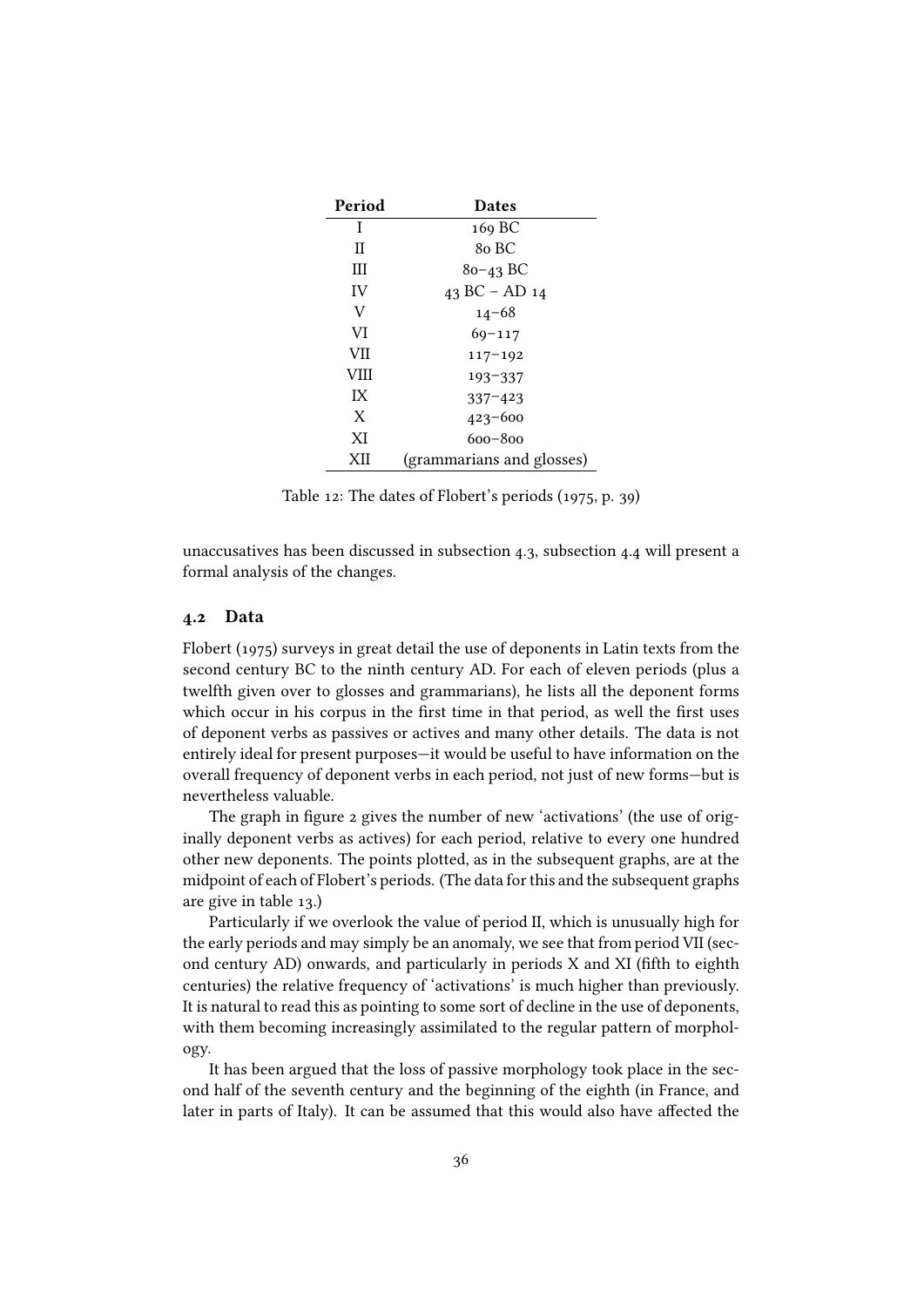| Period | Deponents             |    |     | 'Variantes' Activations Passivations |
|--------|-----------------------|----|-----|--------------------------------------|
|        | excluding 'variantes' |    |     |                                      |
|        | 270                   | 51 | 14  | 29                                   |
| Н      | 66                    | 35 | 15  | 25                                   |
| Ш      | 113                   | 9  | 19  | 53                                   |
| IV     | 49                    | 5  | 7   | 23                                   |
| V      | 33                    | 6  | 9   | 6                                    |
| VI     | 15                    | 2  | 1   | 4                                    |
| VII    | 33                    | 20 | 11  | 29                                   |
| VШ     | 90                    | 45 | 55  | 27                                   |
| IX     | 71                    | 24 | 50  | 35                                   |
| Χ      | 50                    | 72 | 75  | 26                                   |
| XI     | 18                    | 30 | 231 | 9                                    |

Table 13: Data from Flobert (1975)



Figure 2: 'Activations' for every 100 deponents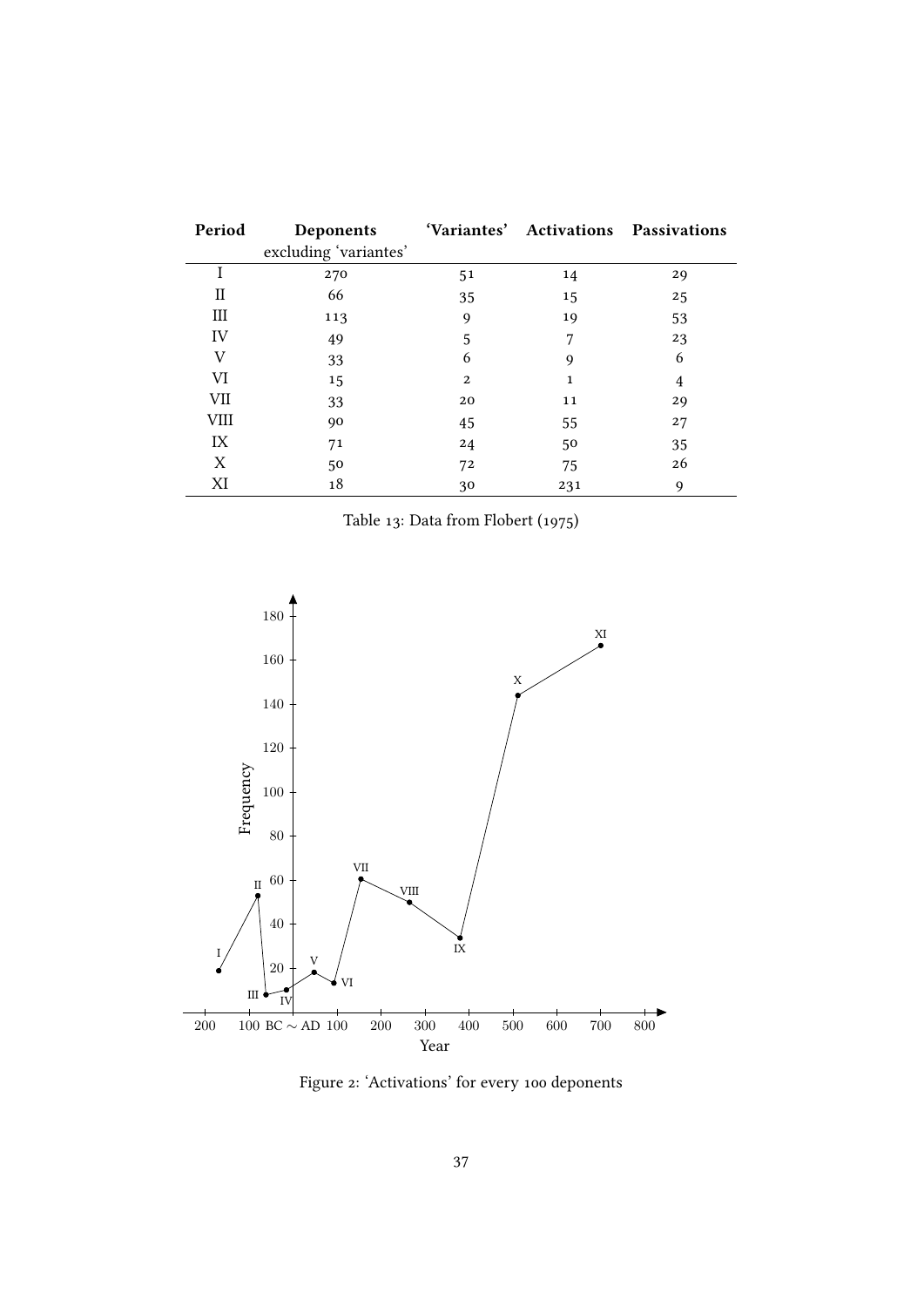morphology of deponents, if these still took passive endings. However, we see that the rate of activations in this period (corresponding to part of Flobert's period XI) is on relative terms similar to that of the previous period (X). If we are to argue that the high frequency of activations in period XI corresponds to the loss of the old class of deponents in the spoken language, we would probably want to make a similar argument for period X-placing the loss in about the fifth or sixth century. We could even argue on the basis of the higher frequency of activations in periods VII–IX as opposed to previously, that the loss had happened earlier still, in the second century or thereabouts. This conclusion, though, is perhaps less well supported.

We find similar results when we consider the frequency of what Flobert calls 'variantes' (active forms used as deponents without any clear change in meaning— Flobert 1975, p. 35), again giving the number of new forms for every 100 new deponents (excluding activations), as shown in figures 3 and 4 (the two graphs are the same, but that in figure  $4$  is scaled so as to exclude the extremely high value for period IX).

Again, we see an increase in the frequency of new 'variante' forms from period VI onwards, and particularly in the last two periods. One interpretation of this is that more active verbs are being assimilated into the deponent class even in everyday speech. This analysis becomes increasingly implausible in later centuries, suggesting as it does that deponent morphology ceased to be used even as it was at its most productive. A more natural interpretation is that this formation reflects a growing uncertainty by writers as to the correct form of a verb as the deponent class ceases to be used in speech, but remains expected in written language. Again, we arrive at the conclusion that the old deponent class had disintegrated in speech possibly as early as the second or third centuries, and almost certainly by the sixth or later (by which point the frequency of deponent morphology with historically active verbs suggests the choice of ending is becoming essentially random). The question remains, of course, as to why the frequency of 'mis-use' in writing of a form obsolete in spoken language should rise over time: such a rise cannot reflect any changes in speech. However, it seems plausible that as time goes on and writers have increasingly less exposure to texts from the period when deponents were still used in speech in the classical style, the 'correct' usage should diminish.

The graph in figure 5 considers the rate of new 'passivations' (deponents used as passives) in each period, once more giving the number of occurrences for every 100 new deponent forms.

There is less variation here, apart from a notable peak in period VII (AD 117– 192). One potential interpretation of this is that as use of passive endings with deponent verbs broke down in the second century, writers (and likely also speakers) assimilated many old deponent forms into the passive class on the basis of their shared morphology. Subsequently, however, the old class of deponents (verbs taking these endings) has disappeared from speech and writers have less reason to make this reanalysis, no longer being exposed in spoken language to deponent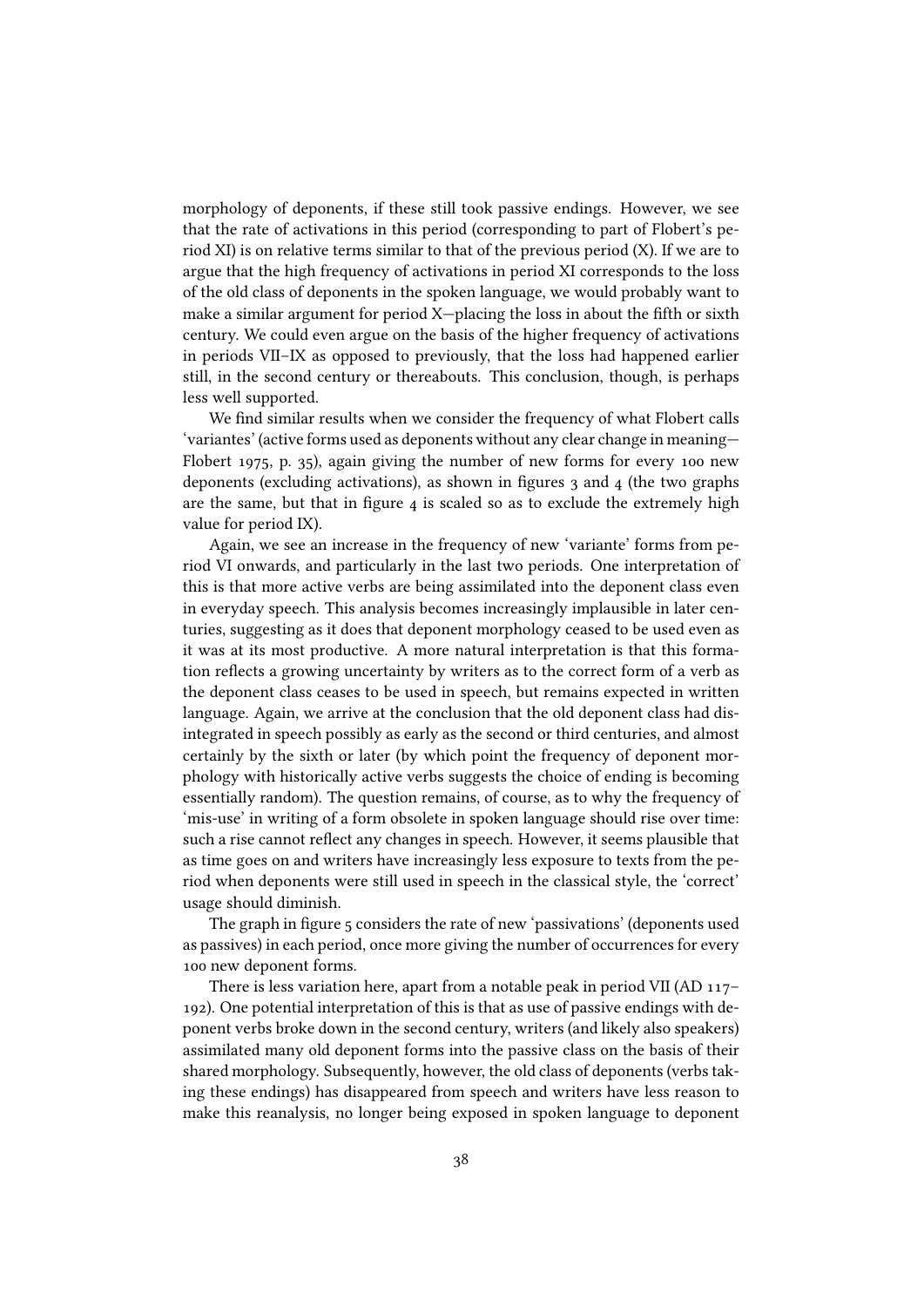

Figure 3: 'Variantes' for every 100 other deponents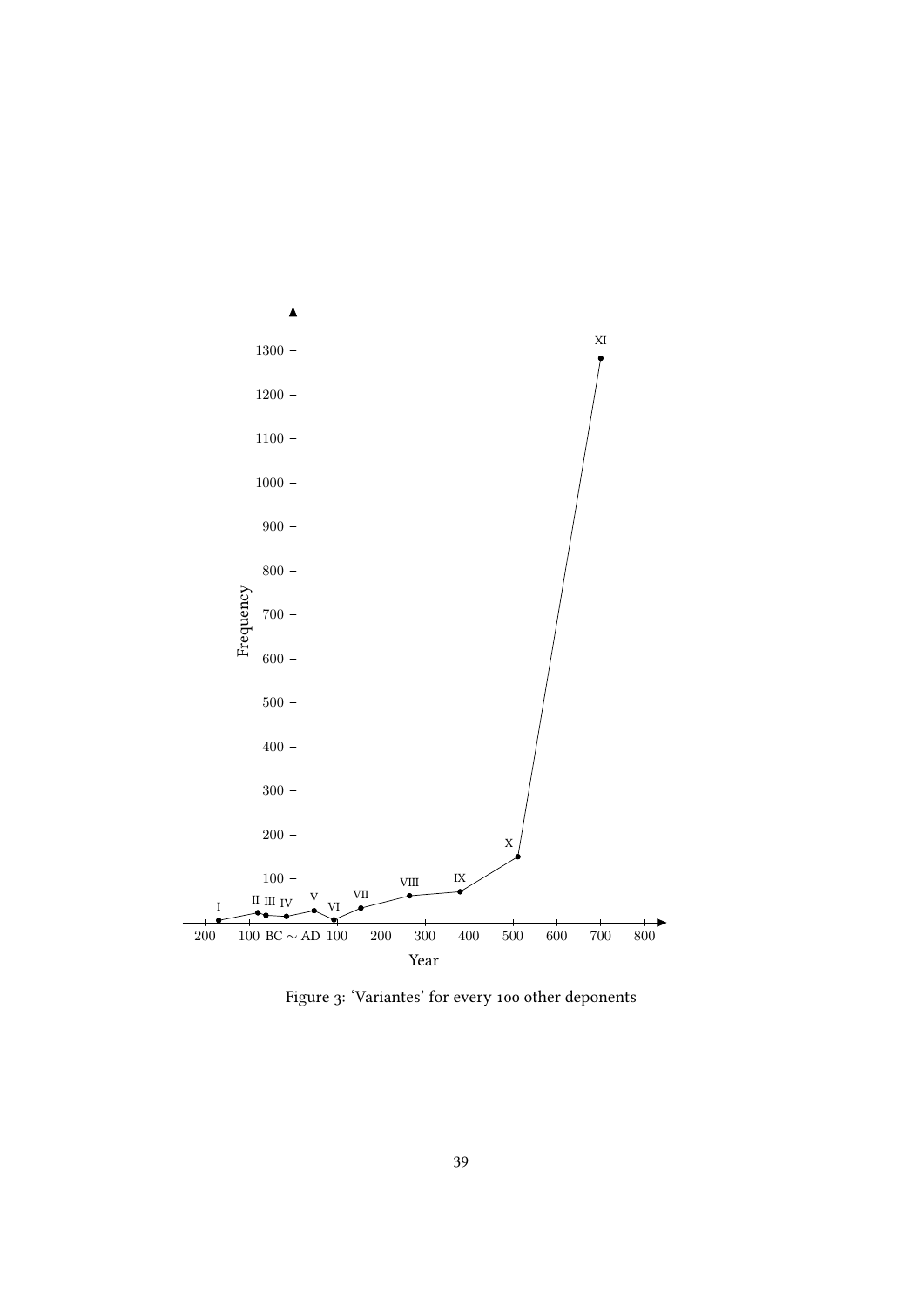

Figure 4: 'Variantes' for every 100 other deponents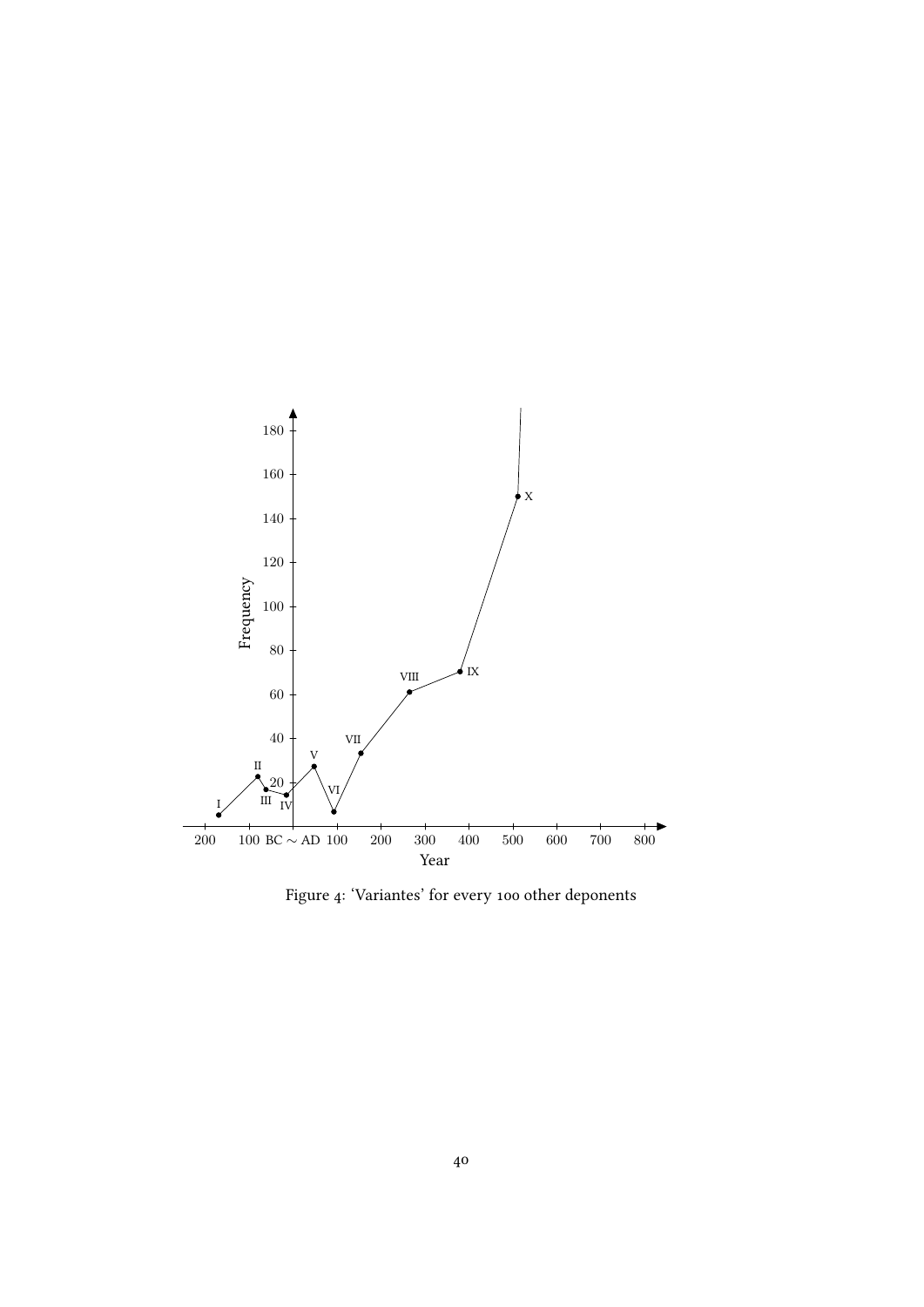

Figure 5: 'Passivations' for every 100 deponents

forms which they might confuse for passives. This places an early date on the changes to the deponent class, though the evidence is not strong.

Flobert lists a number of periphrastic deponent forms (including 'variante' forms). Even in the latest periods, however, he lists no  $fu$ -forms with present indicative meaning, suggesting these forms may never have spread to the present indicative with deponent verbs, as predicted. Indeed, of the 12 periphrastic forms listed for periods X and XI, in a variety of tense/mood/aspect combinations, only one (from the earlier of the two periods) takes a  $fu$ -form. This may suggest awareness from the fifth century onwards of a separate class which did not form its periphrastic tenses in the same way as passives: there are instances listed of 'passivised' deponents occurring with fu-forms in this period. A complication, though, is provided in the data of Vielliard (1927, p. 160), who does cite deponent forms professus fuit, professa fuit 'he/she has confessed' in the Merovingian corpus. This usage could, however, be basically hypercorrection. Further investigation into this issue would be helpful.

To summarise, there is evidence to support the claim that major changes affected the deponent class prior to the loss of passive morphology. Subsection 4.4 will present a possible formal analysis of these changes. Prior to this, however,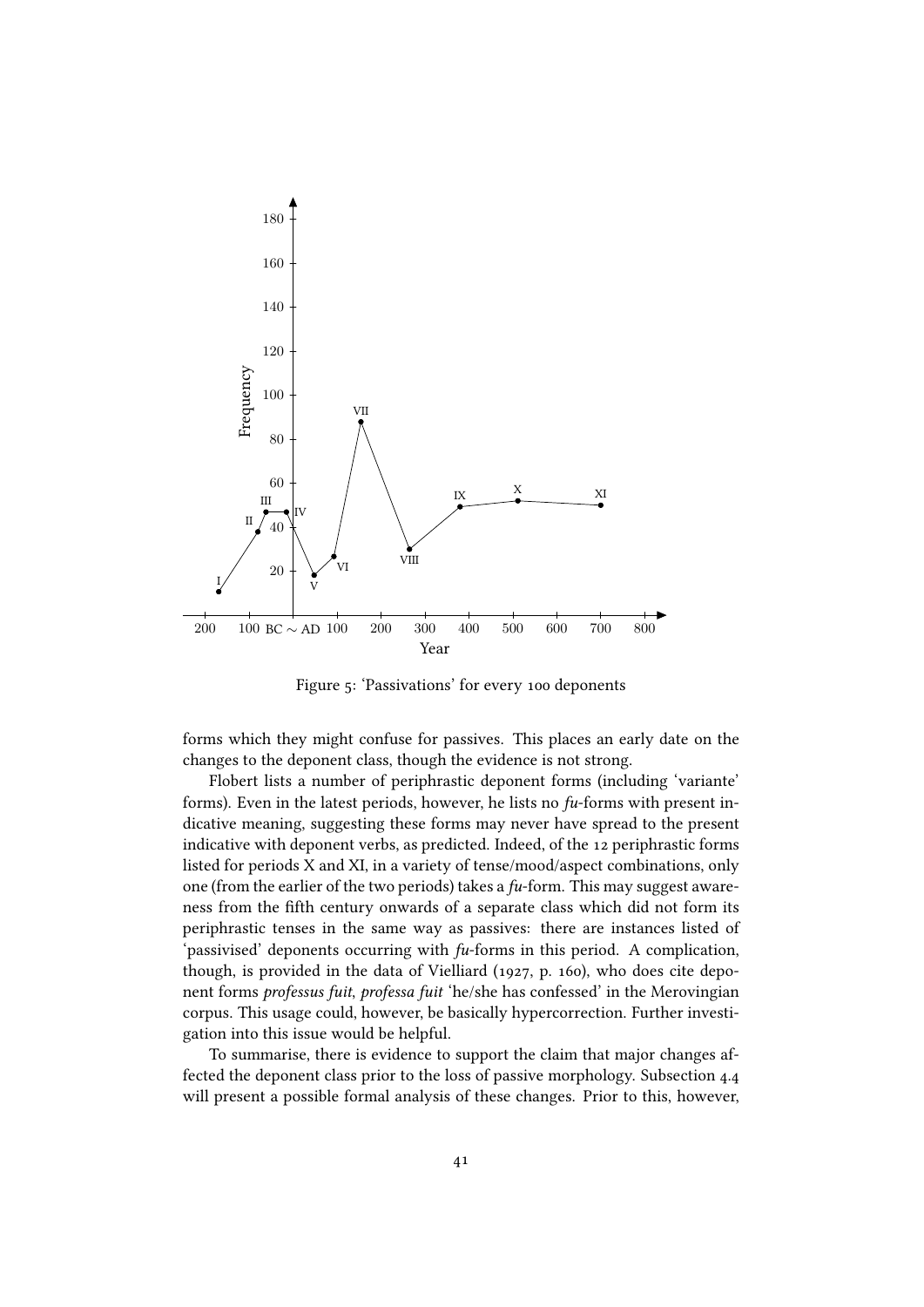the following subsection will clarify the semantic distinctions between the Latin deponents and Romance unaccusatives already alluded to.

#### 4.3 The semantic relation between deponents and unaccusatives

Sorace (2000) classifies intransitive verbs in Romance (and Germanic) according various semantic categories on an 'Auxiliary Selection Hierarchy', where verbs nearer the top of the hierarchy are more likely to be associated with auxiliary be, and those nearer the bottom with auxiliary have:

| BE          | Change of location                   | come, arrive, leave, fall    |
|-------------|--------------------------------------|------------------------------|
|             | Change of state                      | rise, become, die, be born   |
|             | Continuation of a pre-existing state | stay, last, survive, persist |
|             | Existence of state                   | be, belong, sit, seem        |
|             | Uncontrolled process                 | cough, tremble, skid, rain   |
|             | Controlled process (motional)        | swim, run, walk              |
| <b>HAVE</b> | Controlled process (non-motional)    | work, play, talk             |

Table 14: Sorace's (2000) Auxiliary Selection Hierarchy

However, considering a sample of  $172$  deponent verbs, classified according to Sorace's categories, we observe no particular tendency for such verbs to occur closer to the be/unaccusative end of the hierarchy: indeed, they cluster more toward the opposite end, as shown in the graph in figure  $6<sup>8</sup>$ 

Many deponents, indeed, are transitive, e.g. *sequi* 'to follow' or *aggredi* 'to attack' (Embick 2000, p. 193)—and these have been included in figure 6. All unaccusatives, on the other hand, are necessarily intransitive.

Furthermore, a number of Romance unaccusatives derive from verbs which are not deponents in Latin. This is true for example of French venir 'to come' (< venire), descendre 'to go down' (< descendere), entrer 'to enter' (< intrare) and others.

It is not true to say that the class of deponents is semantically incoherent, and indeed many interlinked semantic groupings can be identified within the class. In the sample used above, there were 23 verbs relating to speech and argument, 9 in the related category of fighting, acts of war or hunting, 10 in the related category of more general 'acts of procurement', 9 in the related category of business transactions, and so on. However, the class cannot be considered an 'unaccusative' class, and would appear to lack the semantic regularity of the Romance unaccusatives.

The question arises, therefore, of how the class of deponents changed into the class of unaccusatives, if that is indeed what occurred. I will not attempt to give

 $8A$  number of deponents are formed by adding a prefix to another deponent form, e.g. *consequi* 'to follow' from sequi 'to follow'. No such verbs were included in this sample. The semantic classi fication of some verbs could be contested, though this would be unlikely to significantly affect the findings.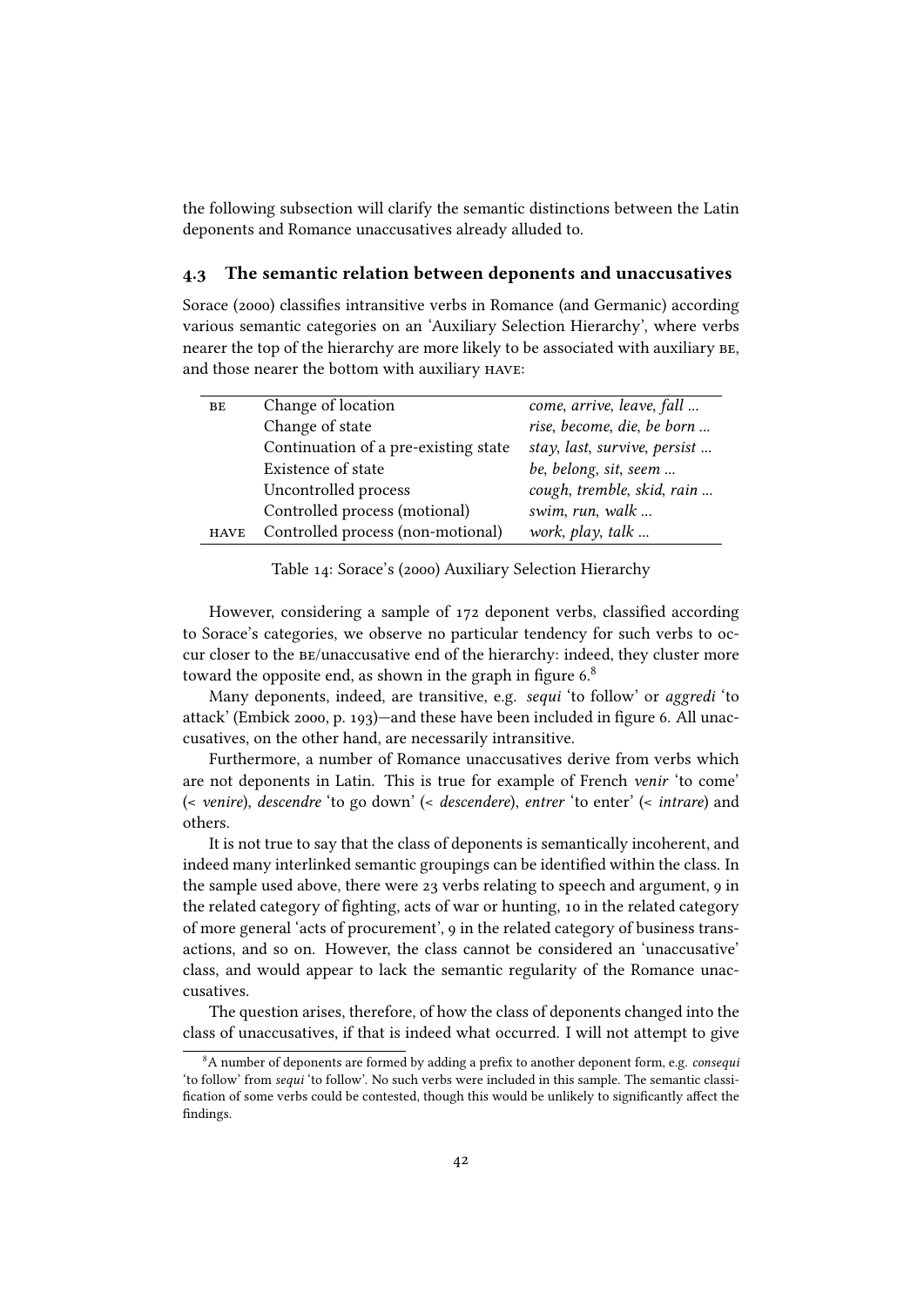

Figure 6: Deponents and the Auxiliary Selection Hierarchy

a full answer here, but note that some high frequency deponents such as mori 'to die' and nasci 'to be born' are close to being prototypical unaccusatives, falling in Sorace's 'change of state' class and giving rise to unaccusative verbs in Romance (e.g. French mourir—il est mort 'to die—he has died', naître—il est né 'to be born he has been born'). If the Latin system was to undergo semantic regularisation, it seems natural that it might take common verbs such as these as a starting point and recast the deponent system as one reflecting unaccusativity.

One problem with the present diachronic data is that it is not obvious that the 'deponent' class is becoming any more like the Romance 'unaccusative' class. Many of the periphrastic deponent forms listed by Flobert as first occurring at the later stages do not belong to the semantic categories of verbs that are attested later as unaccusatives, for example *auditi essent* 'were hearing' or *temptati sunt* 'were testing' (both period XI). It is true that there are exceptions, e.g. deventi sunt 'they have arrived', sit exita 'may have left', fuguti sunt 'they have fled' (all period XI), but these do seem to be exceptions, rather than the norm. It is difficult to know what to make of this data, though more systematic analysis would be helpful. In particular, it would be useful to study Latin texts from later periods (where we know from Romance texts that the unaccusative class has arisen) to see if similar patterns are seen, or if there is a tendency for Romance unaccusatives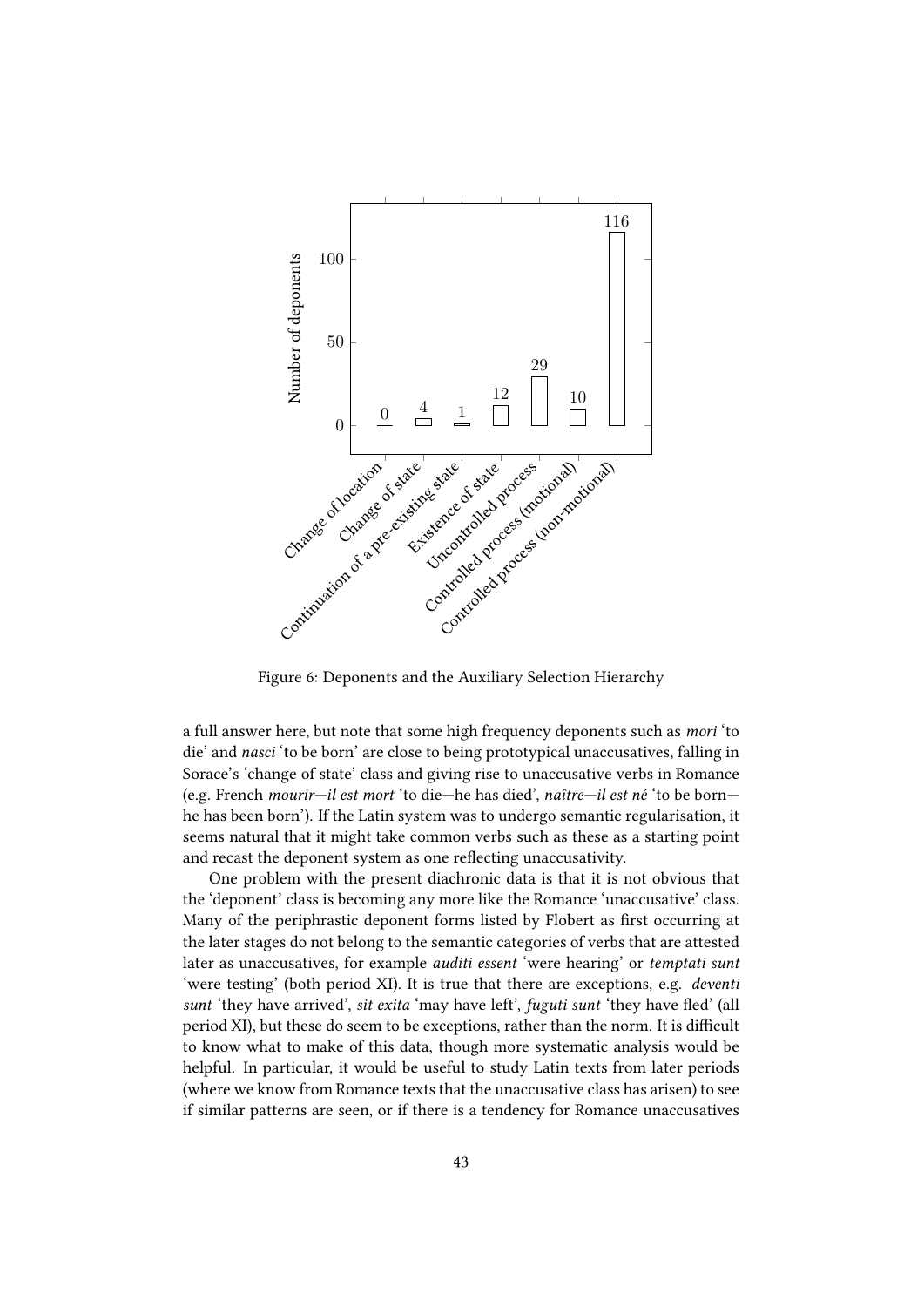to be more consistently used with deponent-style periphrases. The former would suggest that, for whatever reason, writers do not have any particular tendency to class unaccusatives as deponents more than other verbs, and that therefore the apparent absence of this tendency in the texts studied by Flobert does not point to the absence of the unaccusative class in spoken language. The latter, on the other hand, might suggest that the unaccusative class did not arise until later. An early attestation of an unaccusative verb that was not deponent taking auxiliary  $BE$  in Romance is found in the Old French bilingual sermon on Jonah (c. 937–952) (transcribed in de Poerck 1955): est venude 'has come' (l. 6), suggesting that the changes were complete by this date. For the time being, these details must be put aside for future research.

#### 4.4 Formal analysis

Let us assume at present that the changes which affected the deponents did result in a new unaccusative class more-or-less straight away, or at least prior to the grammaticalisation of the habere perfect in subsequent centuries (section 5 will present some arguments in favour of a late date for this, particularly with intransitives). In notational terms, we can say that all remaining  $[+R]$  forms are now true passives, and adopt the  $[\pm$ pass] notation instead. More substantively, we wish to say that there is a class of active verbs defined by the absence of an external argument which have periphrastic forms in the perfect. In defective goal terms, then, we wish to say something like the following: [+perf] Asp is not a defective goal for [–ext] v (i.e. in this case Asp's features are not a subset of those of v) and does not incorporate into it. In [–perf] contexts, Asp is however a defective goal for [–ext] v, suggesting [–ext] v ordinarily has all the features of Asp. Additionally, [+perf] Asp is (at this stage in history) a defective goal for [+ext] v, suggesting it does not have features which v always lacks. Given that unaccusative past participles take gender agreement, it does however seem likely that [+perf] Asp has a [Gender] feature, which there is however reason to believe is lacking on v and T (principally, as has been suggested, that this feature is the reason V+Voi+Asp does not incorporate into these heads in the passive perfect). One possible way of dealing with this is to posit a conditional feature [Gender:  $\leftarrow$  Ext:–ext] on [+perf] Asp.<sup>9</sup>

Note that, for this analysis to correctly capture the hypothetically distinct behaviour of passives and unaccusatives, it must be the case that passives are not [–ext], contrary to a common assumption. I refer to the reader to Collins (2005) for arguments that this is so, regardless of whether or not the external argument is expressed overtly.

It can be observed that unaccusatives in Romance do allow forms of the auxiliary derived from the present-tense  $fu$ -forms in the passé composé of unac-

<sup>&</sup>lt;sup>9</sup>Unlike the other appeals to conditional features, [Gender] is here dependent on the features of a higher, rather than a lower, head. This is not necessarily problematic, but it does raise questions regarding the precise mechanics of conditional feature valuation.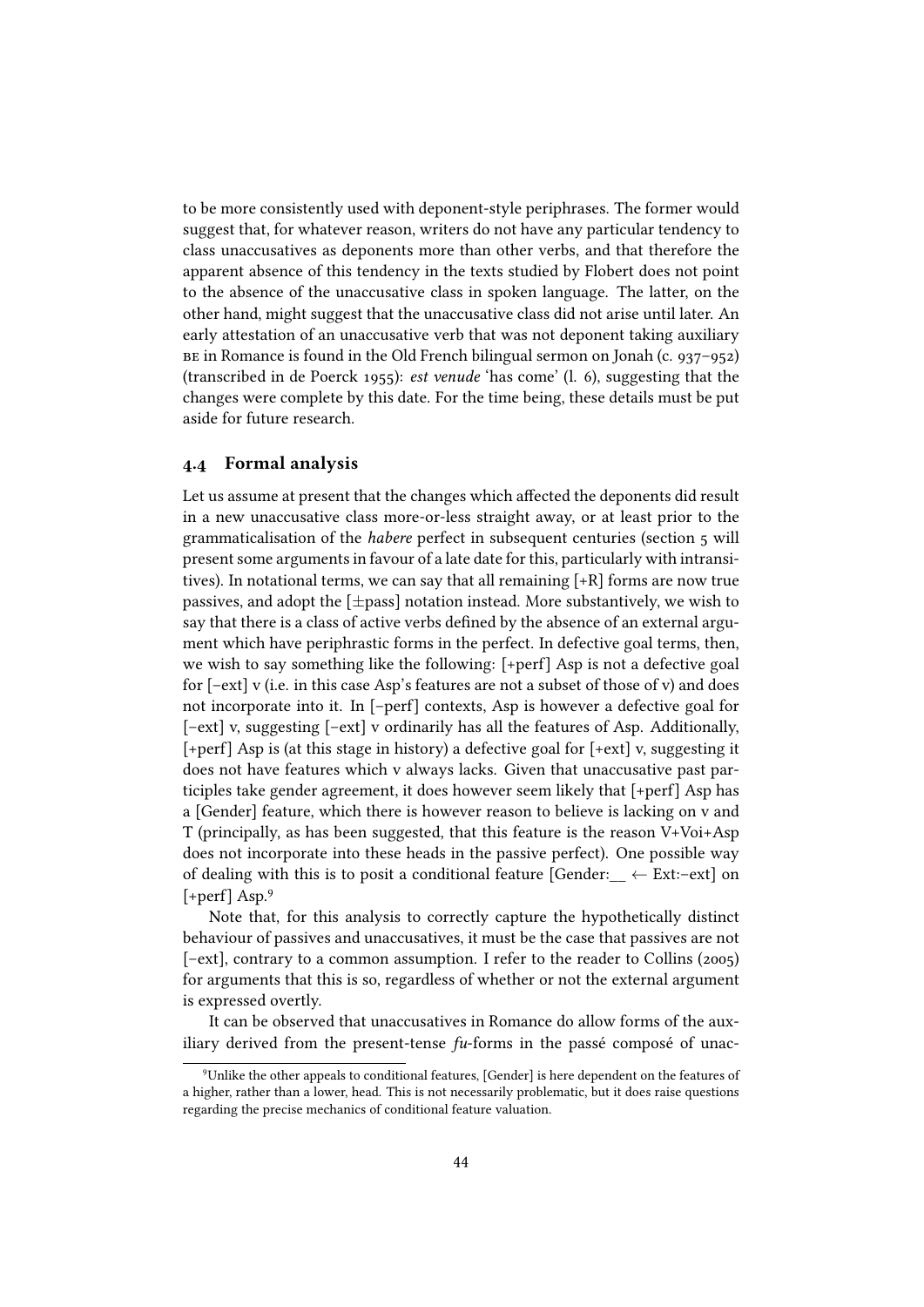cusatives, e.g. French elle fut arrivée 'she had arrived', where fut is derived from fuit. This sort of pattern seems to be found from the earliest texts, e.g. fud si alét 'had gone' (Alexis, l. 103). However, it has been suggested that fuit was not used as an auxiliary with deponents in Latin, so clearly a change has occurred. Crucially, though, this is not the same change as affected the passives:  $fut$  with unaccusatives has pluperfect or past anterior meaning, but this is not so with passives. This parallels the distinction with est: perfect meaning with unaccusatives but not with passives. Passives and unaccusatives do still retain separate auxiliary uses, therefore. Note that the same pattern found with unaccusative être is also found with auxiliary avoir, and so is a part of the wider system. The changes that might have resulted in this system will be discussed in subsection 5.3.

To conclude: this section has presented evidence that deponents came to behave differently from passives prior to the loss of passive morphology, and proposed an analysis that relates this to the emergence of the unaccusative class. The following section will discuss other changes affecting the aspectual system, and their relation to those already discussed.

# 5 Diachronic developments III: the passé composé

#### 5.1 Timescale of grammaticalisation of auxiliary have

#### 5.1.1 Introduction

The development of the Romance periphrastic perfect, called the passé composé in French, has been widely discussed in the literature, particularly as far as the periphrasis with auxiliaries derived from habere 'have' (French avoir) is concerned. A key question to be answered concerns the time at which the habere periphrasis grammaticalised with perfect meaning—specifically for present purposes, when this development took place relative to the changes affecting the passive. This is problematic because habere + past participle constructions appear even in very early texts—for example the writings of Plautus and Terence in the second century BC (Laurent 1999, p. 31). Whether these should, in fact, be analysed as periphrastic perfects remains open to debate. This is the focus of the discussion that immediately follows. Subsection 5.2 will then present a formal analysis of the changes as is relevant to present concerns, and subsection 5.3 will deal with some outstanding complications involving the passé anterieur.

#### 5.1.2 Evidence from Latin

Adams (2013, ch. 14) argues at length that the habere periphrasis did not grammaticalise as a perfect in Latin, and indeed that the change had not even been completed in early Romance. I refer the reader to that discussion, which I consider for the most part convincing. The key point of Adams's argument is that all or nearly all habere + past participle constructions found in Latin texts strongly suggest or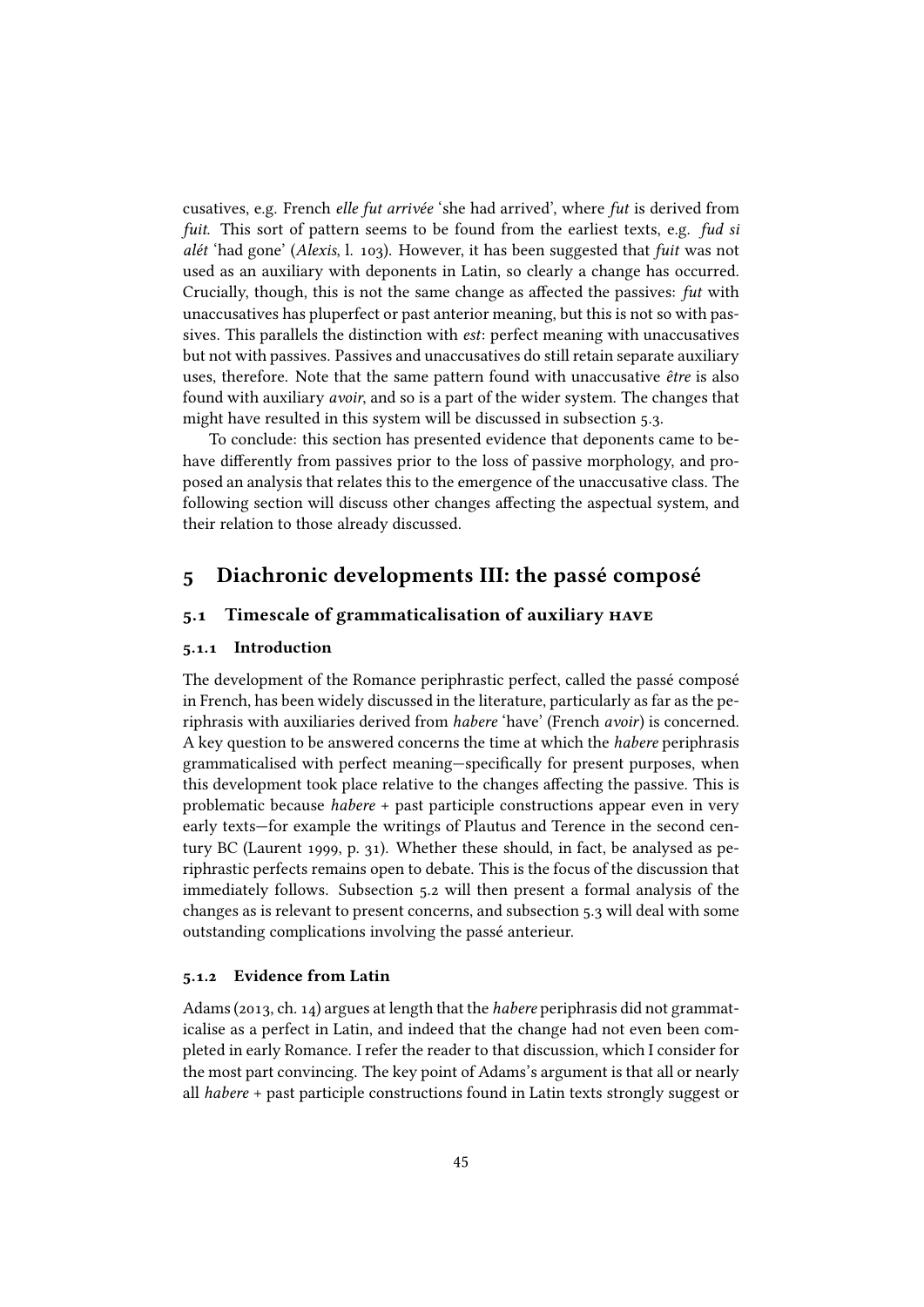are at least open to a reading other than the expression of perfect aspect (typically involving some sort of possession). Consider the following example from Livy (Adams 2013, p. 618):

#### (63) multo auro argentoque id exornatum habebant

habebant here is best translated 'kept': the sentence translates 'they kept this decorated with much gold and silver', not 'they'd decorated this with gold and silver'. The best candidates for a habere perfect occur with a certain class of verbs denoting 'mental acquisition' (Benveniste 1962, p. 58) during the first century BC, for example in Cicero (Adams 2013, p. 623):

#### (64) ... quae ex usu prodesse eis comperta habemus 'which we have found out from experience benefit those conditions'

A reading of 'possession' is difficult here. However, examples of this type are not found later than this, making it a poor candidate for the source of the later construction. Adams also stresses the 'absence of any hints' of this construction in 'conventional sources of non-standard Latin' (p. 647), greatly weakening the argument that it arose in such a non-standard variety during at an early period, or that the Ciceronian construction continued its existence but was 'submerged' in non-standard spoken varieties during this time.

Adams's view is opposed to that of a number of other scholars. Cennamo (2008, pp. 118–119), for example, argues that the grammaticalised construction is well attested from the sixth century AD. The examples cited, however, are open to question:

- (65) qui habebat iam factum testamentum Cennamo's translation: 'who has already made a will' Alternative translation: 'who has a will already made'
- (66) episcopum ... inuitatum habes Cennamo's translation: 'you have invited the bishop' Alternative translation: 'you have the bishop invited'

In neither of these cases is it necessarily the case that the construction should be read with a perfect meaning.

Pinkster (1987) also argues for an earlier date of grammaticalisation, claiming it is 'not very likely that the first undisputable example of a periphrastic perfect should pop up more than 700 years after the time in which the [habere + past participle] construction was already in full use'. This seems to me, however, to involve an unwarranted assumption about the timescale of grammaticalisation— I am not aware of any argument that rules out the process taking this long to complete. The possibility rejected by Adams (2013), that the construction may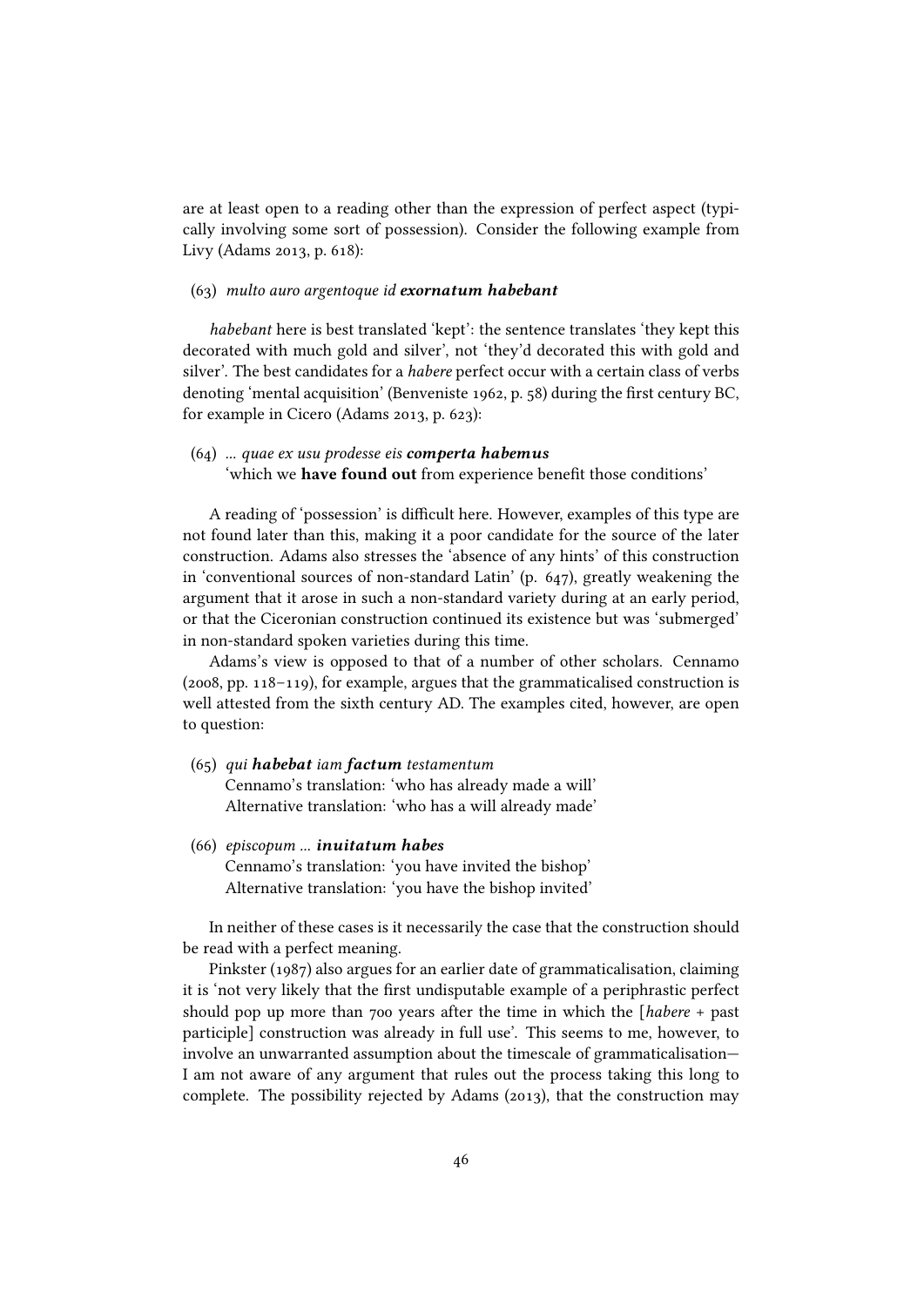have arisen, died out, and then reappeared some time later, remains a possibility but this probably would not affect any analysis of the later change.

Adams (2013, pp. 645–646) also mentions another argument for the grammaticalisation of the periphrasis, namely the absence of agreement on the participle. The example cited is from the Compositiones Lucenses (sixth century):

(67) quod uos legitis, nos omnia probatum habemus 'what you read, we have tested all of it' or 'what you read, we have, [it is] all tested

The participle *probatum* 'tested' (neuter singular) here apparently does not show agreement with the neuter plural omnia 'all'; if it did, we would expect the form probata. Adams argues, however, that neuter singular agreement with omnia is not unusual, and is found also in constructions such as omnia quod 'all which'. Additionally, object agreement is still found on participles employing reflexes of habere today in some Romance varieties—including varieties of Italian (Kayne 1989, p. 95):

(68) Maria ha viste le ragazze 'Mary has seen(-3pl) the girls'

Example (67) above probably has an Italian source, suggesting that even if it did represent a grammaticalised habere periphrasis the absence of agreement did not become established. Adams cites only one other case of apparent lack of agreement on a participle with habere, which he claims is 'almost identical' in nature. It can be concluded, therefore, that the evidence of this type is not convincing.

It is worth noting the extreme rarity, if not complete absence, of candidates for habere perfects in the Latin texts considered in the previous subsection. There do not seem to be any examples in the Vulgate text of John, and Drinka (2007, p. 116) finds only 17 examples of *habere* + past participle in the entire Vulgate New Testament, 16 of which are calqued directly from the Greek text—and where have seems to retain its possessive meaning (pp. 111, 116). The construction is similarly lacking in the other Johannine manuscripts, in the Itinerarium Egeriae (Winters 1984, p. 453) and also in Dhuoda. Dhuoda in fact uses at least one clear example of a habere + past participle construction which cannot be read as a perfect:

(69) diligas deum sicut supra **habes conscriptum** (III  $2 \times 16$ ) 'love God, as you have (=possess) written above'

The perfect reading 'you've written above' is not here possible as it is Dhuoda herself, not her son whom she is addressing, who has performed the act of writing. This does not preclude the idea that the periphrastic perfect had grammaticalised (in speech)—'the advice you have written above' where 'have' possesses a possessive meaning is still possible in English, where the have perfect is fully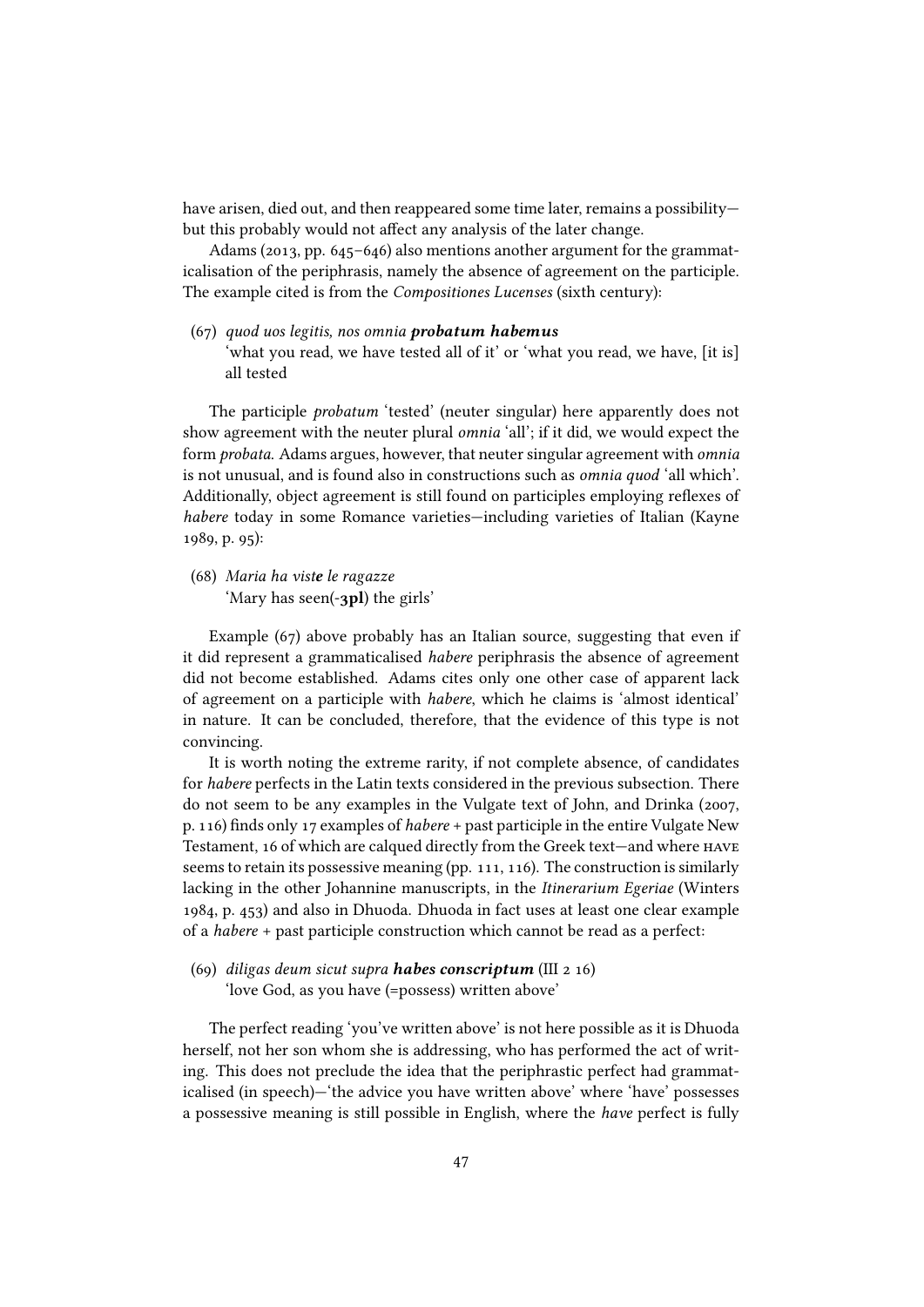grammaticalised. However, the absence of any candidates for such a construction in the text may be significant.

Note that in all of these texts the synthetic perfect construction is found abundantly. Whilst it is possible for synthetic and periphrastic perfects to co-exist alongside one another (this is the case to some degree in Old French, as the examples to be discussed shortly will show) it would perhaps seem curious for a fully grammaticalised construction to be totally absent even as forms expressing the same function are used frequently. Note, however, that the absence of periphrastic perfects could simply be an artefact of the divide between spoken and written language (a similar distinction is found between the passé simple and the passé composé in present-day French). It would not be reasonable to claim that the periphrastic construction was present in spoken language without further evidence, however.

#### 5.1.3 Comparative evidence

One piece of non-textual evidence that might be used to argue in favour of a relatively early date for the grammaticalisation of the passé composé is the comparative data: this construction is found across Romance. One could claim on the basis of this that the construction must have grammaticalised before the Romance vernaculars 'split' into separate languages. The fact that similar constructions are also found outside Romance (in Basque, Germanic, Greek, Albanian, Czech), however, and that this does not appear to be due to shared inheritance (Haspelmath, 1998, pp. 274–275, 281), means that this argument is not convincing. If the construction is capable of being transferred between language families, then it would not be surprising if it diffused between Romance varieties existing in a dialect continuum. This is especially likely if these varieties inherited the construction at an earlier stage of grammaticalisation (likely with causative/resultative habere— Roberts 2014, §4). The possibility of shared drift within Romance should also be held in mind—i.e. the nature of the common inheritance (with existing BE perfect and non-perfect have periphrasis) may have been such that all languages innovated the new form 'independently'.

#### 5.1.4 Evidence from Romance texts

There are no instances of the passé composé in the Strasbourg Oaths, although it should be remembered that the French text is short and almost entirely in the present and future tenses, with the exception of the form jurat (although this could be interpreted as a present tense, it is probably in fact from the Latin perfect iuravit 'he swore': evidence for this comes from the German version of the text-Ayres-Bennett 1996, p. 29). There are also no instances of have periphrasis in the Sequence of St. Eulalia, although, as mentioned above, the passé composé with be does occur in furet morte 'she died' (l. 18). Eulalia contains several examples of forms derived from Latin perfects or pluperfects, though apparently with no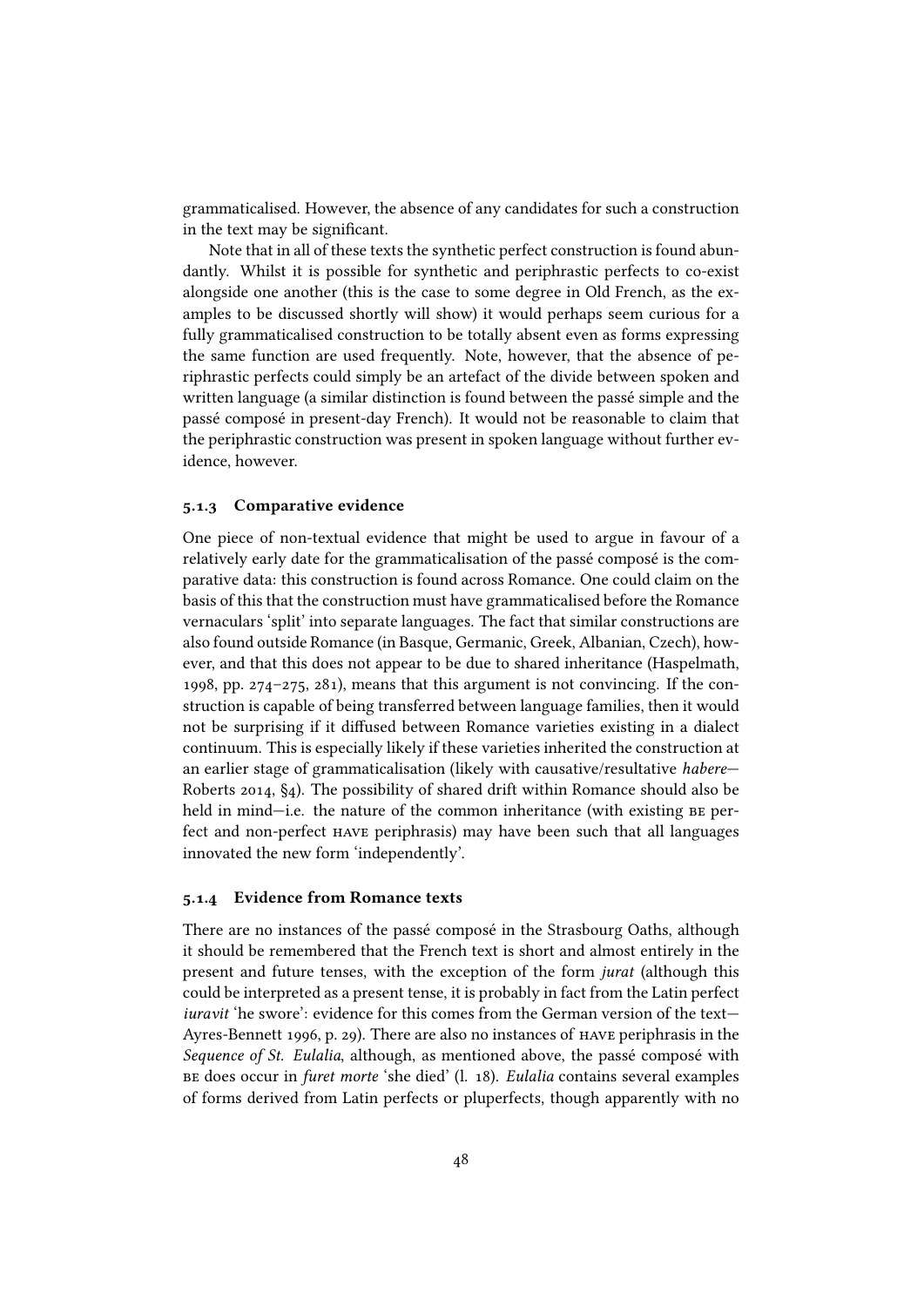meaning distinction between the two (Ayres-Bennett 1996, p. 38), e.g. fut 'she was' (l. 1), auret 'she had' (l. 2), voldrent 'they wanted' (l. 4), etc. Hence, the absence of have perfects cannot be attributed to the absence of environments where this construction might be expected in the later language. It is still possible, however, that the text is simply conservative relative to speech in this regard: compare conservative spellings such as the use of final - $a$  in buona pulcella 'beautiful girl' (l. 1), which—on the basis of the spelling -e in manatce  $(1, 8)$  'threats' and elsewhere probably stands for a sound already pronounced [a] and not with its older value of [a] (Ayres-Bennett 1996, p. 35). Again, however, we would not wish to claim that grammaticalised auxiliary have was denitely present in speech without further evidence.

The tenth-century bilingual sermon on Jonah does contain evidence for a periphrastic plus-que-parfait with have, with the Latin pluperfect laboraveret 'they had worked' being glossed into French as habebat laboret, suggesting the two are equivalent (Ayres-Bennett 1996, p. 45). Further, there is a good deal of evidence for the passé composé in The Life of Saint Alexis; the passé composé and related periphrastic constructions occur around 80 times in the poem's 625 lines, with both estre and avoir, e.g.:

#### $(70)$  tut est müez, perdut ad sa colur  $(l, 4)$ 'everything has changed; it has lost its colour'

The passé simple, though, is more frequent, with 50 occurrences in the first 80 lines alone.

Possible evidence that the passé composé with *avoir* has not fully grammaticalised at the time of Alexis comes from analysing the use of auxiliary avoir with intransitives. For one thing, this construction is comparatively rare: the passé composé in Alexis is found about as many times with intransitive as with transitive verbs; however, only about a quarter of the intransitive constructions use avoir (as opposed to estre). Of the nine or so instances with avoir, four involve an argument or oblique marked in the genitive (prepositional phrases with de 'of', or pronominal en 'of it') or dative (preposition phrases with a 'to'), and four of the remaining have a locative oblique (a preposition phrase with a 'to', or pronominal i 'there' or *ou* 'where'). For example:

- $(71)$  que d'els ai<e>t mercit (l. 185) 'that he would have pity on them'
- (72) ai a lui conversét (l. 341) 'I have talked to him'
- (73) ou as geüd (l. 487) 'where you lay'

Only one example lacks an argument or oblique of this type: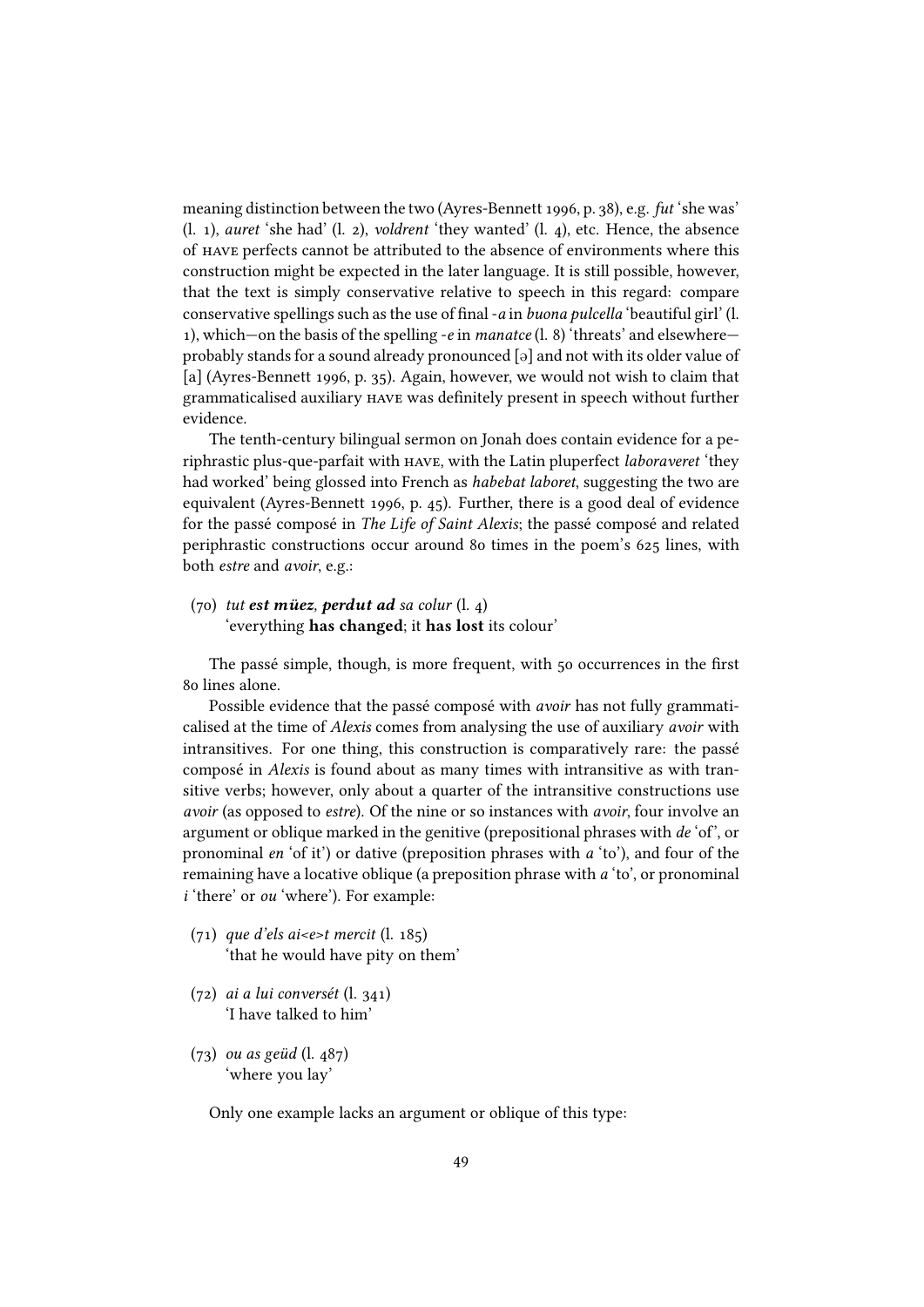# (74) ki ad pechét bien s'en pot recorder (l. 546)

'the one who has sinned could well remember ...'

By contrast, the majority of intransitive verbs in the passé simple appear to lack any sort of dative, genitive or locative oblique or argument (though many do take VP complements), especially once those which would take estre as an auxiliary in the passé composé are discounted. About half of passé composé constructions with estre also lack such arguments/obliques. This may be taken to suggest that the passé composé with avoir had not fully grammaticalised as a possibility with any (unergative) intransitive (as is the case in modern French), but was only possible with those which possessed a second argument or an oblique closely resembling one— $a$  can mark both datives and locatives. That this result may just be due to the nature of the (rather small) sample, however, should not be forgotten.

(The outstanding case of ad pechét remains. There is a certain possibility that this is an instance of nominal pechét 'sin' , and the correct translation is 'the one who has sin ...' Note also that Latin pecco, from which pecher derives, can be transitive, meaning 'offend'.)

Adams (2013, p. 647) cites as evidence for the late grammaticalisation of habere the Old French grammar of Buridant (2000). Buridant writes (p. 376) that sentences of the form auxiliary-object-participle 'can still be felt as a predicate in relation with the verb avoir having its full semantic force'10.One example cited is from the Song of Roland (early twelfth century):

(75) vus li avez tuz ses castelz toluz

'you have all his castles captured'

Adams uses this as evidence that the construction had still not fully grammaticalised in Old French. This is perhaps not wholly convincing: certainly the construction could be used as a grammaticalised perfect, and Buridant refers only to one particular word order where the older meaning may be retained—it is not clear that the situation is any different from modern English, where something similar applies, and the have perfect is certainly fully grammaticalised. In Alexis, only a very small number of the occurring avoir + past participle constructions are open to this sort of analysis:

- (76) quant sa raisun li **ad** tute **mustrethe**  $(l, 71)$ 'when he had demonstrated all his arguments', 'when he had all his arguments demonstrated'
- (77) des- at li emfes sa tendra carn -mudede (l. 116) 'the child had his tender flesh changed'

<sup>&</sup>lt;sup>10</sup>'peut encore être senti comme un prédicat du régime avec un verbe avoir ayant son sémantisme plein'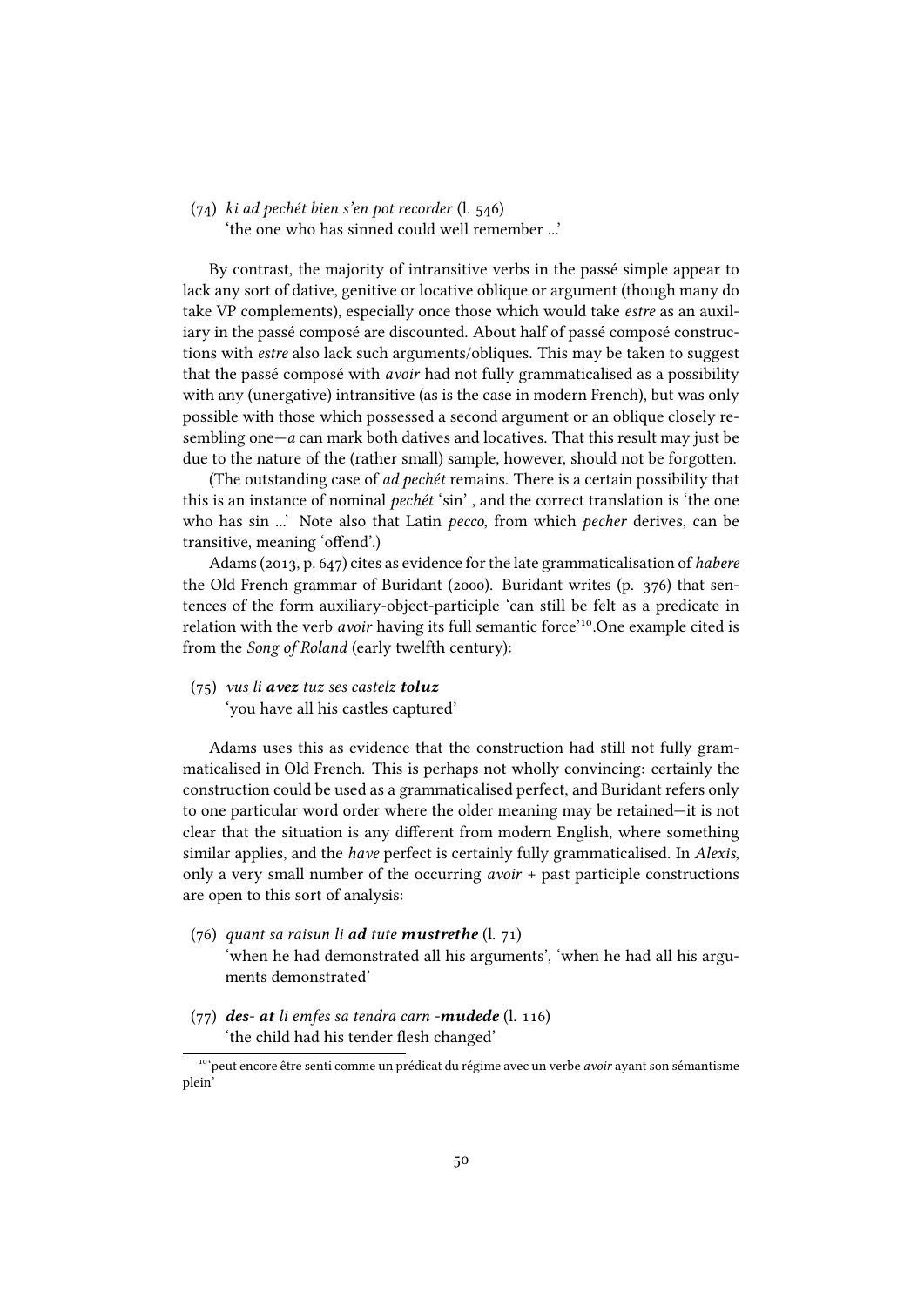$(78)$  trente quatre ans **ad** si sun cors **penét**  $(l, 116)$ 

'for thirty-four years he thus tortured his body', 'for thirty-four years he thus had his body tortured'

The majority of examples, however, cannot be analysed so.

Other evidence for late grammaticalisation of the passé composé may come from Old Spanish. 2002, p. 166 suggests that there was a time in the history of Spanish when intransitives could not occur with auxiliary haber 'have', but instead were all associated with auxiliary ser 'be'. Whilst this is not, in fact, supported by the sources Penny cites (England 1982, Poutain 1985), it does seem that the use of intransitive ser was at one stage much more common—Mio Cid (dating to around 1200) contains only 1 instance of auxiliary haber for 34 of auxiliary ser with intransitives (Poutain 1985, p. 342). This also suggests a late date for the full grammaticalisation of the habere periphrasis, with it taking some time to spread fully to intransitives.

Regardless of the state of affairs in Old French or Old Spanish, we have seen that there is no convincing reason to believe on the basis of any Latin texts that the habere periphrasis had necessarily fully grammaticalised prior to the emergence of Romance. As the previous section showed, however, there is evidence even from Latin texts for the loss of passive morphology. Though some uncertainty regarding the precise date of emergence of the grammaticalisation as a perfect marker of auxiliary have remains, we can nevertheless conclude with some con dence that this development likely occurred later than the development of the fully analytic passive system.

#### 5.2 Formal analysis

Regarding the formal analysis of this change, recall the analysis presented for unaccusatives. Under the conditional features analysis, it was suggested that [+perf] Asp developed a feature [Gender: $\_\_$  ← Ext:-ext]. The grammaticalisation of auxiliary have can be seen as a generalisation of this whereby the conditioning environment was lost and [Gender:\_\_] became a feature of [+perf] Asp heads more generally. (Though, under the assumptions made regarding the passé simple, there were also  $[+perf]$  Asp heads which lacked [Gender:  $\Box$ ] and were involved in synthetic constructions. At some point these came to be used with unaccusatives as well, hence constructions like il mourut 'he died'.) The have periphrasis was simultaneously reanalysed so that habere/avoir became the spellout of [+ext] T+v just as esse/estre was the spell-out of [–ext] T+v (estre is also the spell-out where the auxiliary contains Asp, i.e. in passives). This is essentially a formalisation of the suggestion of Ledgeway (2012, p. 317) that the new construction with have was by analogy to that with be. It can also be seen to follow from learners' preference for less marked features if conditional features are assumed to be marked.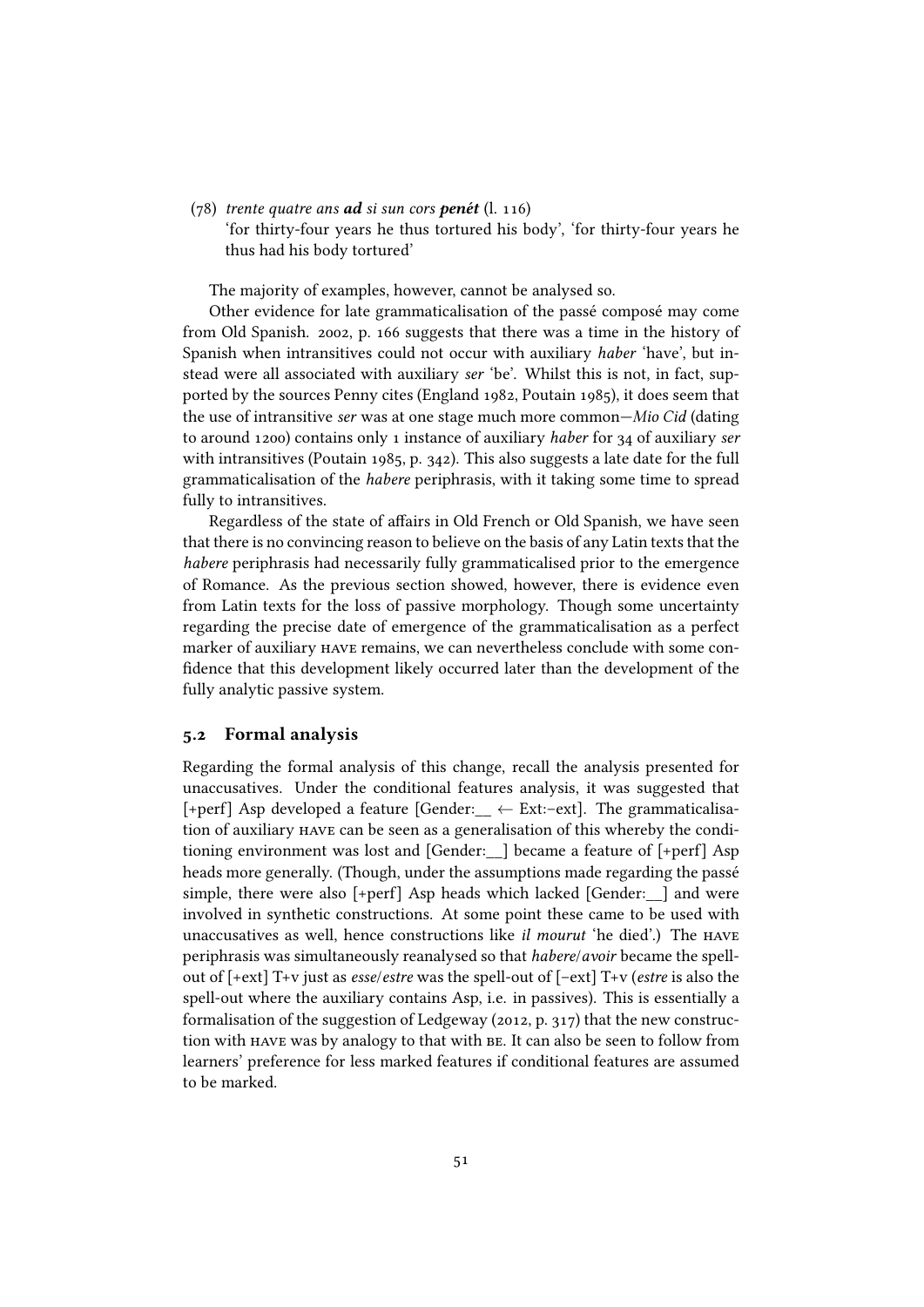There may have been intermediate stages to this change: for example, auxiliary have may have grammaticalised with transitives before intransitives. It is not currently possible to demonstrate this with certainty, but in any case these possible intermediate stages could be seen as a gradual broadening of the environments in which [Gender] is manifest on Asp, captured in terms of conditional features.

#### 5.3 The passé anterieur

One complication is the existence of the passé anterieur, formed with the auxiliary in the passé simple. This construction is found a number of times in Alexis, all apparently with pluperfect meaning. This occurs with both estre (79), as mentioned in subsection 4.4, and avoir (80):

(79) fud ... alét 'had gone' (l. 103)

(80) il out espusede 'he had married' (l. 467)

This judgement is, however, complicated by the fact that pluperfect meaning is also found with present tense auxiliaries, e.g. est alüéz 'had gone' (l. 545) Let us assume that this is an artefact of Old French 'tense switching' and that the 'core' meaning of this construction is pluperfect, as it is in the modern language (where it is however restricted in usage). This is in fact the predominant way of forming a construction with pluperfect meaning: the plus-que-parfait (with the imperfect of the auxiliary) occurs only once—t'aveie retunude 'I had kept for you' (l. 407)—though recall also the presence of such a form in the sermon on Jonah.

The primary function of the auxiliary in the passé anterieur construction seems to be to bear tense marking, i.e. to mark the event as occurring in the past, whilst the aspectual (perfect) element is carried on the participle. At least under the assumption here that the passé simple is marked [+perf], we might claim that this is an (optional) morphological manifestation of the [Asp:+perf] feature present on T through Agree.<sup>11</sup> However, we must also posit that T is  $[+past]$ (which the analysis of the passé simple as a present perfect fails to do). There is, in fact, reason to believe that the passé simple forms may be either  $[\pm$ past] with no difference in morphological manifestation. Firstly, recall the merger of the morphological perfect and pluperfect (i.e. present and past perfects) observed in Eulalia (subsection 5.1.4), where pluperfect forms are used with perfect meaning. This suggests that at some point the  $[\pm$ past] distinction on  $[\pm$ perf] synthetic forms ceased to correspond to a morphological distinction: both fut (originally perfect) and furet (originally pluperfect) could be either [+past] or [–past]. Hence, Eulalia has furet morte 'she died' with [–past, +perf] interpretation on the scheme

<sup>&</sup>lt;sup>11</sup> Describing the passé simple as [+punctual] (instead of [+perf]) after Harris (1978) will not help here: the passé anterieur need not be [+punctual].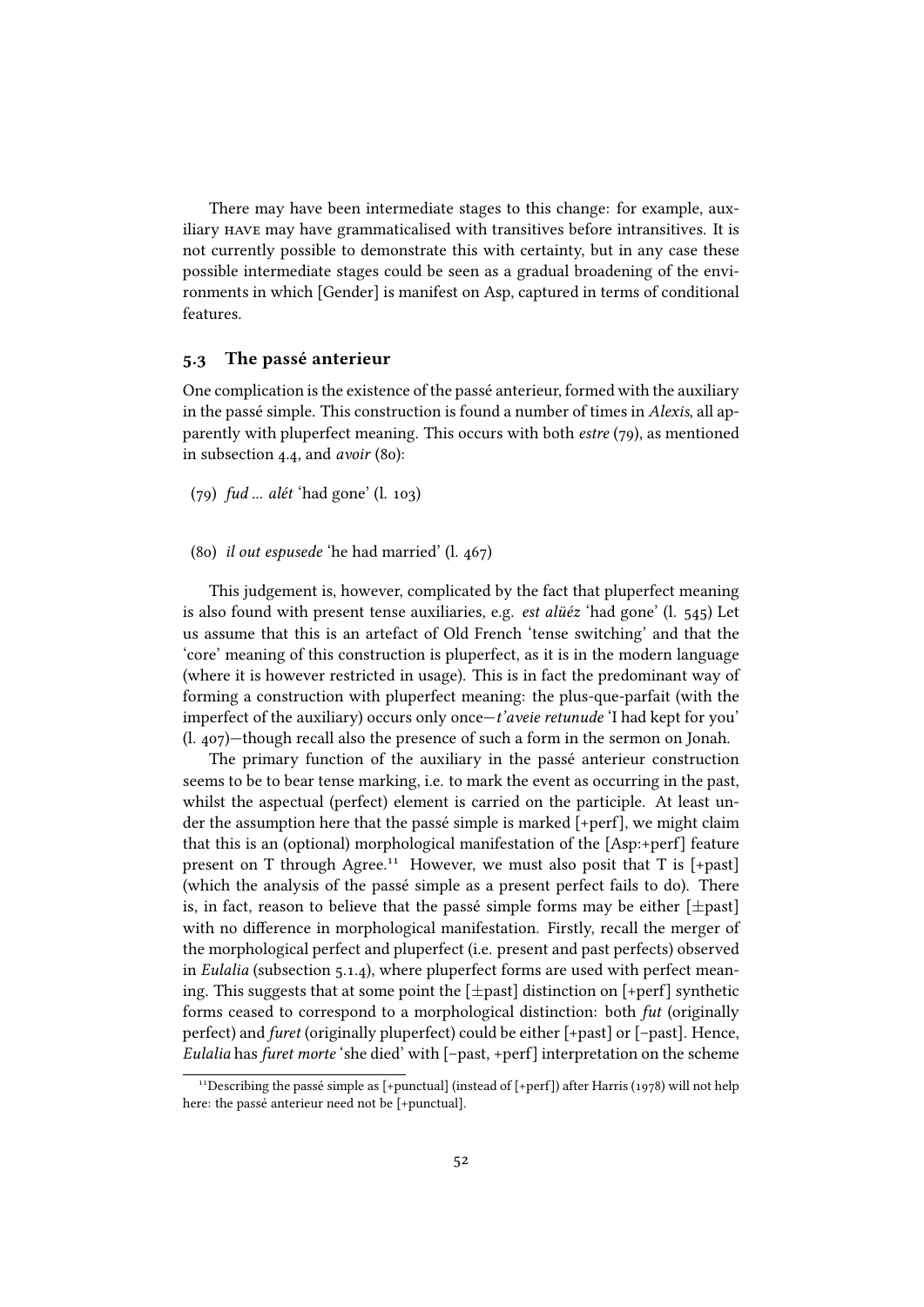adopted here. Subsequently, the old synthetic pluperfect ceased to be used entirely, but—we can posit—synthetic [+perf] forms could still be either [±past]. With the passé simple largely restricted to punctual usage, this is not always easy to see, but there is some evidence for it. Occasionally the passé simple is used to denote actions anterior to those described by another past tense form (Grevisse and Goosse 2011, §885):

- (81) cette femme à l'agonie ... témoignait d'une grandeur que, devant la rampe, elle n'atteignit jamais (Grevisse and Goosse 2011,  $8885$ , quoting Camus) 'this woman in her agony ... witnessed a grandeur which, before the theatre lights, she never had reached.'
- (82) lur dist cum s'en fuït par mer (Alexis, l. 381) 'it told them how he had fled by sea'

Here, then, the passé simple can be interpreted as [+past, +perf], or broadly 'pluperfect' in meaning. Harris (1978, p. 159fn.28) also claims that the passé anterieur can sometimes be used with passé simple function: in these cases, we might analyse the auxiliary as marked [–past], in spite of the morphological syncretism with the [+past] forms.

To summarise: this section has presented evidence that the grammaticalisation of the passé composé with avoir took place later than the other changes to the verbal system discussed, and presented an analysis which incorporates this change into the wider changes.

# 6 Conclusion

In this thesis, I have considered certain core elements of the development of the verbal system of Classical Latin into that of Old French. In section 2 I presented as a starting point a formal analysis of the relevant subsystems of Latin and French, drawing principally on the approach to functional structure of Cinque (1999) and the defective goals analysis of incorporation of Roberts (2010). I also introduced the concept of 'conditional feature'  $[F \leftarrow G]$  as part of my analysis, and presented evidence for this type of feature from other languages. In sections 3, 4 and 5 I discussed the changes to the verbal system, considering changes involving passives, deponents/unaccusatives and the passé composé. Drawing on textual data and the works of other authors, I offered both a formal analysis of these changes (based on that argued for in section 2) and an approximate chronology. These findings are summarised in table 15.

Although the Romance data for this analysis is predominantly taken from French, most of the findings are likely applicable to the other Romance languages, which show similar patterns of development in respect to the elements of the verbal system considered. Throughout, various simplifying assumptions, connected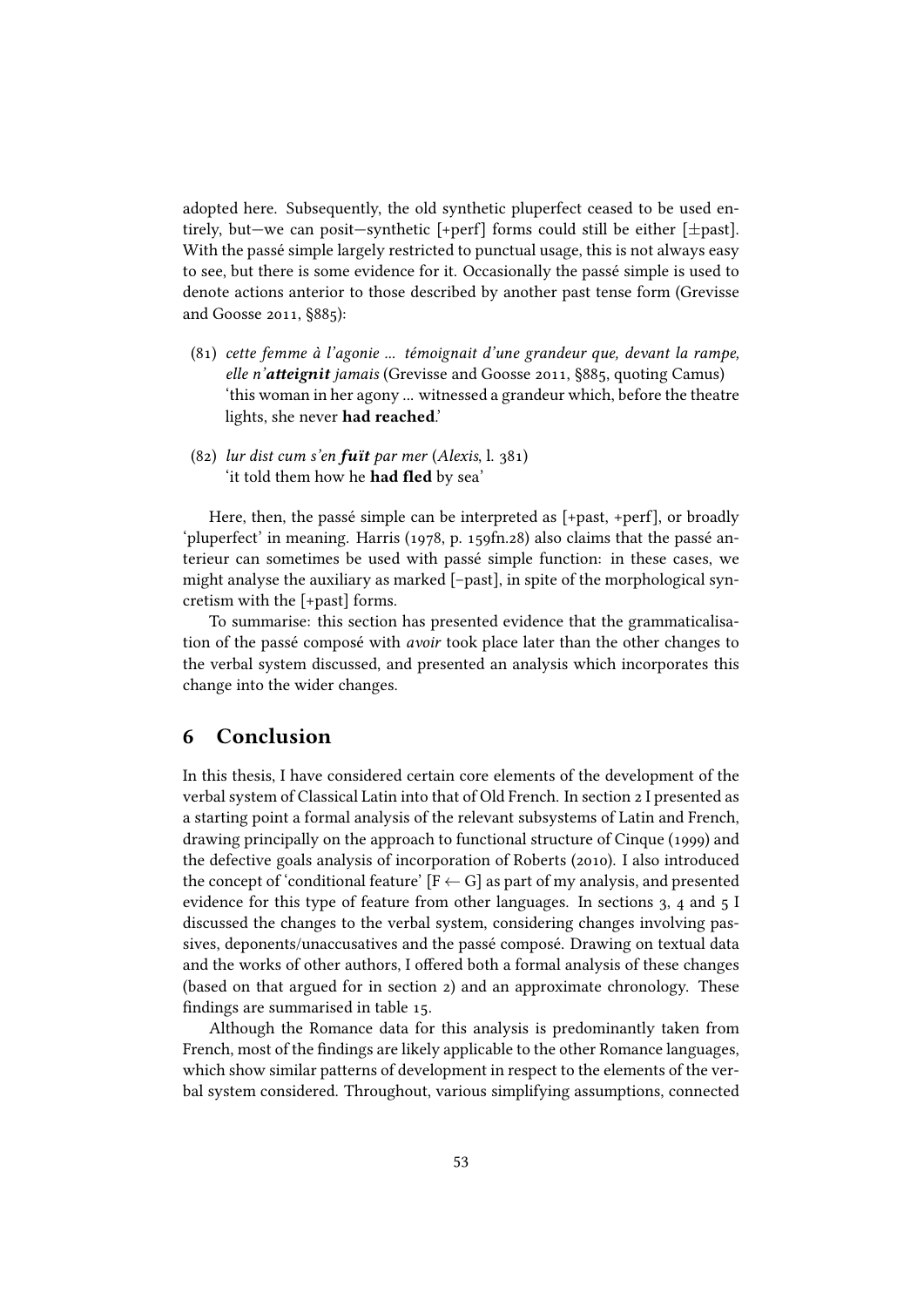| Classical Latin                         |                                                               |
|-----------------------------------------|---------------------------------------------------------------|
| [Voice:+R, V: $\Box$ ]                  | [Asp:+perf, Voice:__, V:__, Gen-                              |
|                                         | der: $\leftarrow$ Voice:+R                                    |
|                                         |                                                               |
| [Voice:-R, V: $\_$ ]                    | [Asp:–perf, Voice:__, V:__ ]                                  |
| Classical Latin-7th cent.               | $2nd$ –6th cents.                                             |
| Various changes in passives             | Deponents break off into class sepa-                          |
|                                         | rate from passives-unaccusatives?                             |
|                                         |                                                               |
|                                         | BE perfect:                                                   |
|                                         | [Asp:+perf, Voice:__, V:__, Gen-                              |
|                                         | der: $\leftarrow$ Voice:+R, Gender: $\leftarrow$              |
|                                         | $Ext: -ext$                                                   |
| culminating in:                         |                                                               |
|                                         |                                                               |
| 7th/8th cent.                           |                                                               |
| Loss of synthetic passive morphol-      |                                                               |
| ogy                                     |                                                               |
|                                         |                                                               |
| [Voice:+pass, V:__, Gender:_]           | [Asp:+perf, Voice:__, V:__, Gen-                              |
|                                         | der: $\leftarrow$ Ext:-ext                                    |
| Later                                   |                                                               |
| Loss of morphological $[\pm$ past] dis- | Grammaticalisation of HAVE perfect:                           |
| tinction on $[+perf]$ T                 |                                                               |
|                                         | [Asp:+perf, Voice:__, V, Gender:__]                           |
|                                         |                                                               |
|                                         | $[+ext]$ ( $[-pass]$ ) v: HAVE<br>$[-ext]$ or $[+pass]$ v: BE |

Table 15: Summary of proposed changes

issues that have been set aside at present, and other opportunities for further research have been highlighted. Thus, this thesis has not only produced interesting new insights into the development of the Romance languages, it has also opened up avenues for subsequent work into related matters.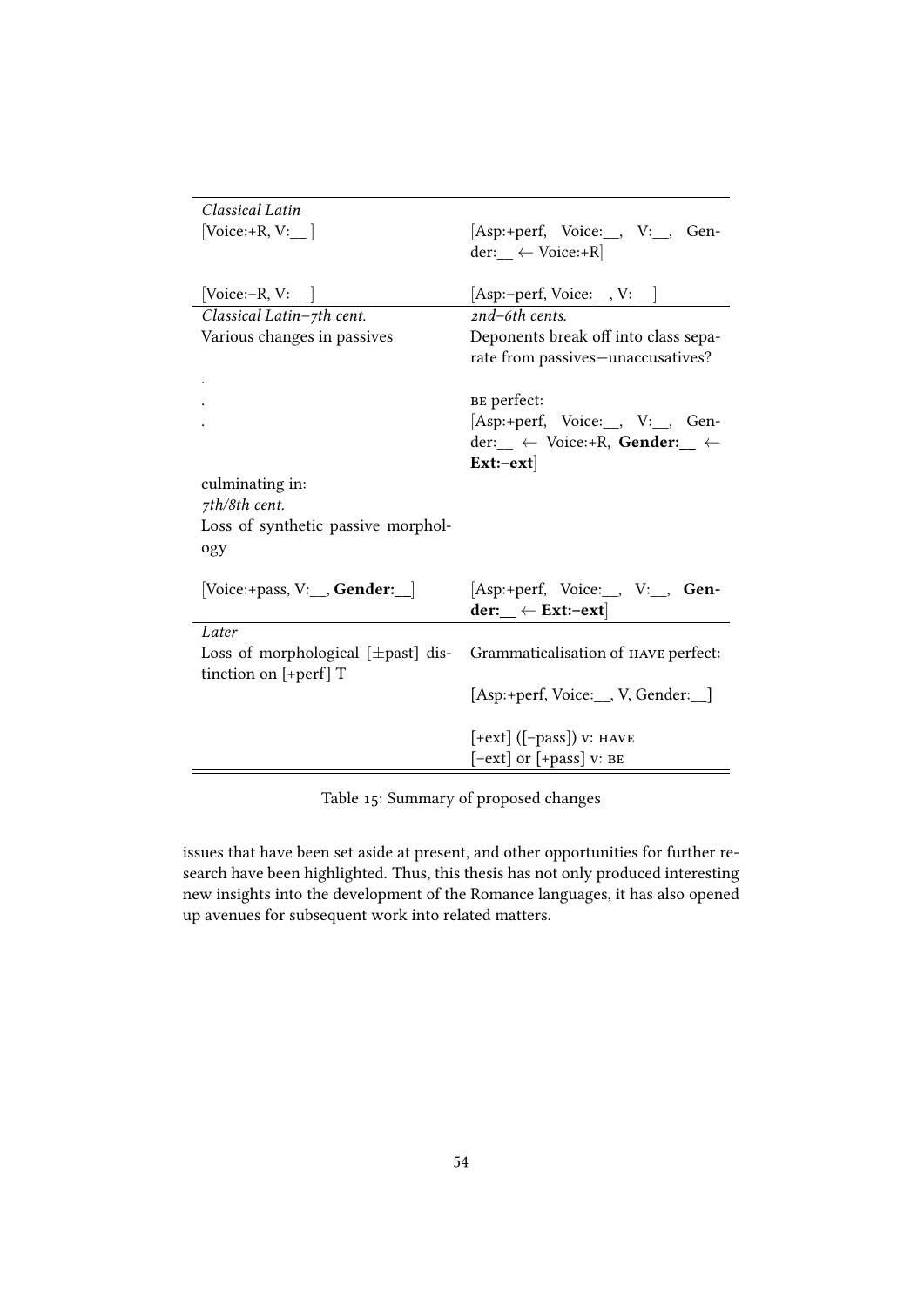# References

- Adams, J. (2013). Social Variation and the Latin Language. Cambridge: Cambridge University Press.
- Aland, B., K. Aland, J. Karavidopoulos, C. Martini, and B. Metzger (1993). The New Greek–English Interlinear New Testament (4th ed.). Stuttgart: Deutsche Bibelgesellschaft.
- Aldridge, E. (2004). Ergativity and word order in Austronesian languages. Ph. D. thesis, Cornell University.
- Ayres-Bennett, W. (1996). A History of the French Language Through Texts. London: Routledge.
- Baker, J. (2013). Theoretical approaches to alignment, with special reference to split/fluid-S systems. Undergraduate dissertation, University of Cambridge.
- Baker, M. (1985). The mirror principle and morphosyntactic explanation. Linguistic Inquiry  $16(3)$ ,  $375-415$ .
- Benveniste, E. (1962). Hittite et indo-européen: études comparatives. Paris: Adrien Maisonneuve.
- Buridant, C. (2000). Grammaire nouvelle de l'ancien français. Paris: Sedes.
- Burton, P., J. Balsarak, H. Houghton, and D. Parker (2007). Vetus Latina Iohannes: The Verbum Project: The Old Latin Manuscripts of John's Gospel. Accessed online at http://arts-itsee.bham.ac.uk/itseeweb/iohannes/vetuslatina/, 28/05/2014.
- Calabrese, A. (1985). The Mirror Principle and the Latin Passive. Unpublished ms., Massachusetts Institute of Technology.
- Cennamo, M. (1998). The loss of the voice dimension between Late Latin and Early Romance. In M. Schmid, J. Austin, and D. Stein (Eds.), Historical linguistics, 1997: Selected papers from the 13th International Conference on Historical Linguistics, Düsseldorf, 10–17 August 1997. Amsterdam: John Benjamins.
- Cennamo, M. (2008). The rise and development of analytic perfects in Italo-Romance. In T. Eythórsson (Ed.), Grammatical Change and Linguistic Theory: The Rosendal papers. Amsterdam: John Benjamins.
- Cinque, G. (1999). Adverbs and Functional Heads: A Cross-Linguistic Perspective. Oxford: Oxford University Press.
- Clackson, J. and G. Horrocks (2007). The Blackwell History of the Latin Language. Oxford: Blackwell.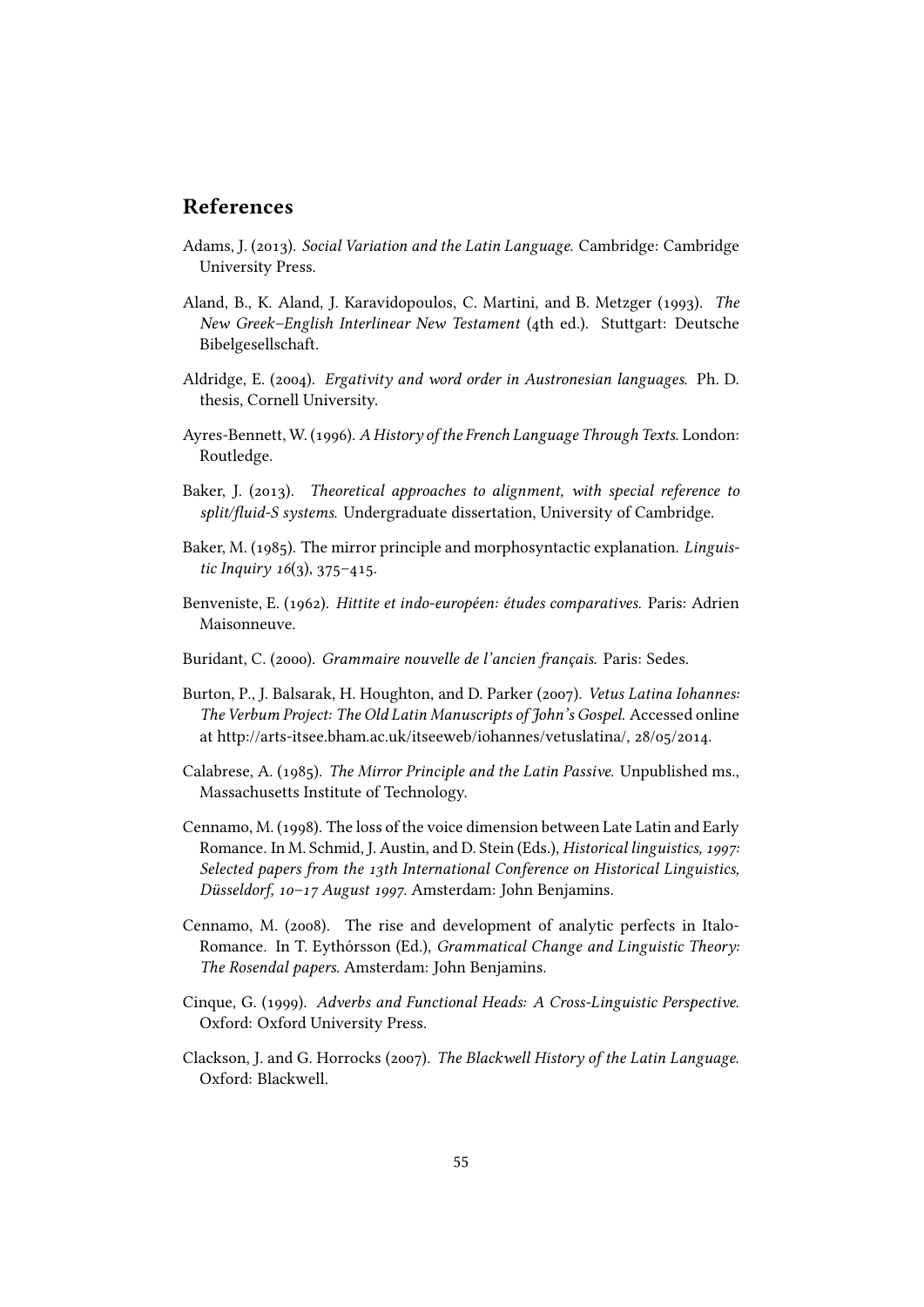- Collins, C. (2005). A smuggling approach to the passive in English. Syntax  $8(2)$ , 81–120.
- de Poerck, G. (1955). Le Sermon bilingue sur Jonas du ms. Valenciennes 521 (475). Romanica gandensia  $4(1)$ , 31-66.
- de Rijk, R. (2008). Standard Basque: a progressive grammar. Cambridge, Mass.: MIT Press.
- Drinka, B. (2007). The development of the HAVE perfect: Mutual influences of Greek and Latin. In R. Aranovich (Ed.), Split Auxiliary Systems: A Cross-Linguistic Perspective. Amsterdam: John Benjamins.
- Embick, D. (2000). Features, syntax, and categories in the Latin perfect. Linguistic  $Inquiry$  31(2), 185-230.
- England, J. (1982). 'ser' and 'aver' with the past participles of intransitive verbs in the works of Don Juan Manuel. In Don Juan Manuel: VII centenario. Murcia: Universidad.
- Fleischman, S. (1990). Tense and Narrativity. London: Routledge.
- Flobert, P. (1975). Les verbes déponents latins des origines à Charlemagne. Paris: Belles lettres.
- Green, J. (1991). The collapse and replacement of verbal inflection in Late Latin — Early Romance: how would one know? In R. Wright (Ed.), Latin and the Romance Languages in the Early Middle Ages. London: Routledge.
- Grevisse, M. and A. Goosse (2011). Le bon usage (15th ed.). Brussels: De Boeck.
- Harris, M. (1978). The Evolution of French Syntax: A Comparative Approach. London: Longman.
- Haspelmath, M. (1998). How young is Standard Average European? Language Sciences 20(3), 271-287.
- Herman, J. (1996). The end of the history of Latin. Romance Philology  $46(4)$ , 364– 381.
- Herman, J. (2002). La disparition du passif synthétique latin: nouvel essai sur l'écrit et le parlé en latin mérovingien. Estudios Romanicos 24(1), 31–46.
- Julien, M. (2002). Syntactic Heads and Word Formation. Oxford: Oxford University Press.
- Kayne, R. (1989). Facets of Romance past participle agreement. In P. Benincà (Ed.), Dialect Variation and the Theory of Grammar. Dordrecht: Foris.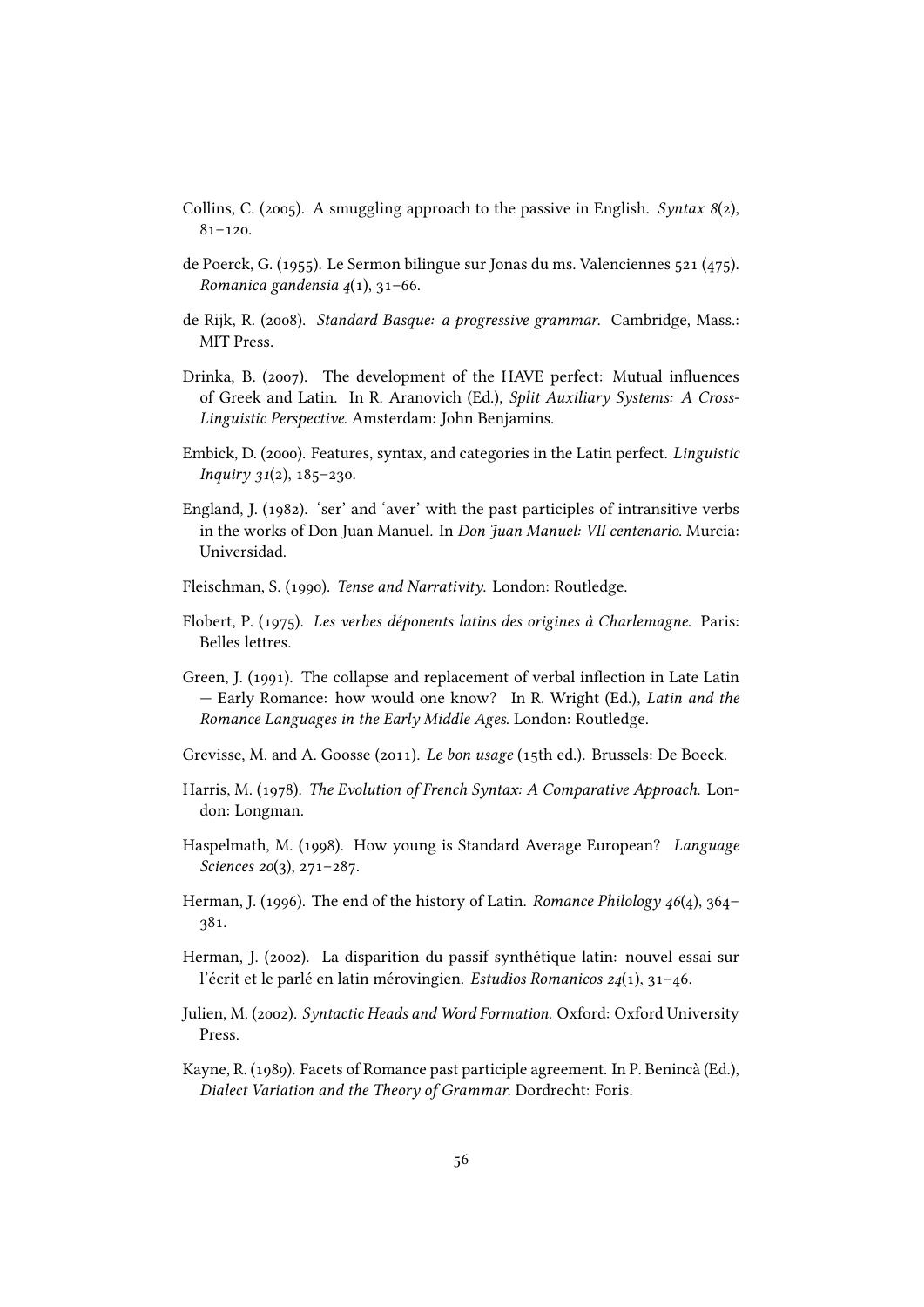- Laurent, R. (1999). Past Participles from Latin to Romance. Berkeley: University of California Press.
- Ledgeway, A. (2012). From Latin to Romance: Morphosyntactic Typology and Change. Oxford: Oxford University Press.
- Legate, J. (2004). Warlpiri: Theoretical Implications. Ph. D. thesis, Massachusetts Institute of Technology.
- Mallory, J. and D. Adams (2006). The Oxford Introduction to Proto-Indo-European and the Proto-Indo-European World. Oxford: Oxford University Press.
- McGregor, W. (2009). Typology of ergativity. Language and Linguistics Compass  $3(1)$ ,  $480 - 508$ .
- Mithun, M. (1991). Active/agentive case marking and its motivations. Language  $67(3)$ , 510-546.
- Penny, R. (1991). A history of the Spanish language (1st ed.). Cambridge: Cambridge University Press.
- Penny, R. (2002). A history of the Spanish language (2nd ed.). Cambridge: Cambridge University Press.
- Perugi, M. (2000). La vie de saint Alexis. Geneva: Droz.
- Pinkster, H. (1987). The strategy and chronology of the development of future and perfect tense auxiliaries in Latin. In M. Harris and P. Ramat (Eds.), Historical Development of Auxiliaries. Berlin: Mouton de Gruyter.
- Politzer, R. (1961). The interpretation of correctness in Late Latin texts. Language 37(2), 209–214.
- Poutain, C. (1985). Copula verbs of possession and auxiliaries in Old Spanish: the evidence for structurally independent changes. Bulletin of Hispanic Studies  $74(4)$ , 337–355.
- Riché, P. (1975). Dhuoda: Manuel pour mon fils. Paris: Éditions du Cerf.
- Roberts, I. (2010). Agreement and head movement: clitics, incorporation, and defective goals. Cambridge, Mass.: MIT Press.
- Roberts, I. (2014). Some speculations on the development of the Romance periphrastic perfect. Revue Roumaine de Linguistique 58(1), 1–30.
- Roberts, I. and A. Roussou (2003). Syntactic Change: A Minimalist Approach to Grammaticalization. Cambridge: Cambridge University Press.